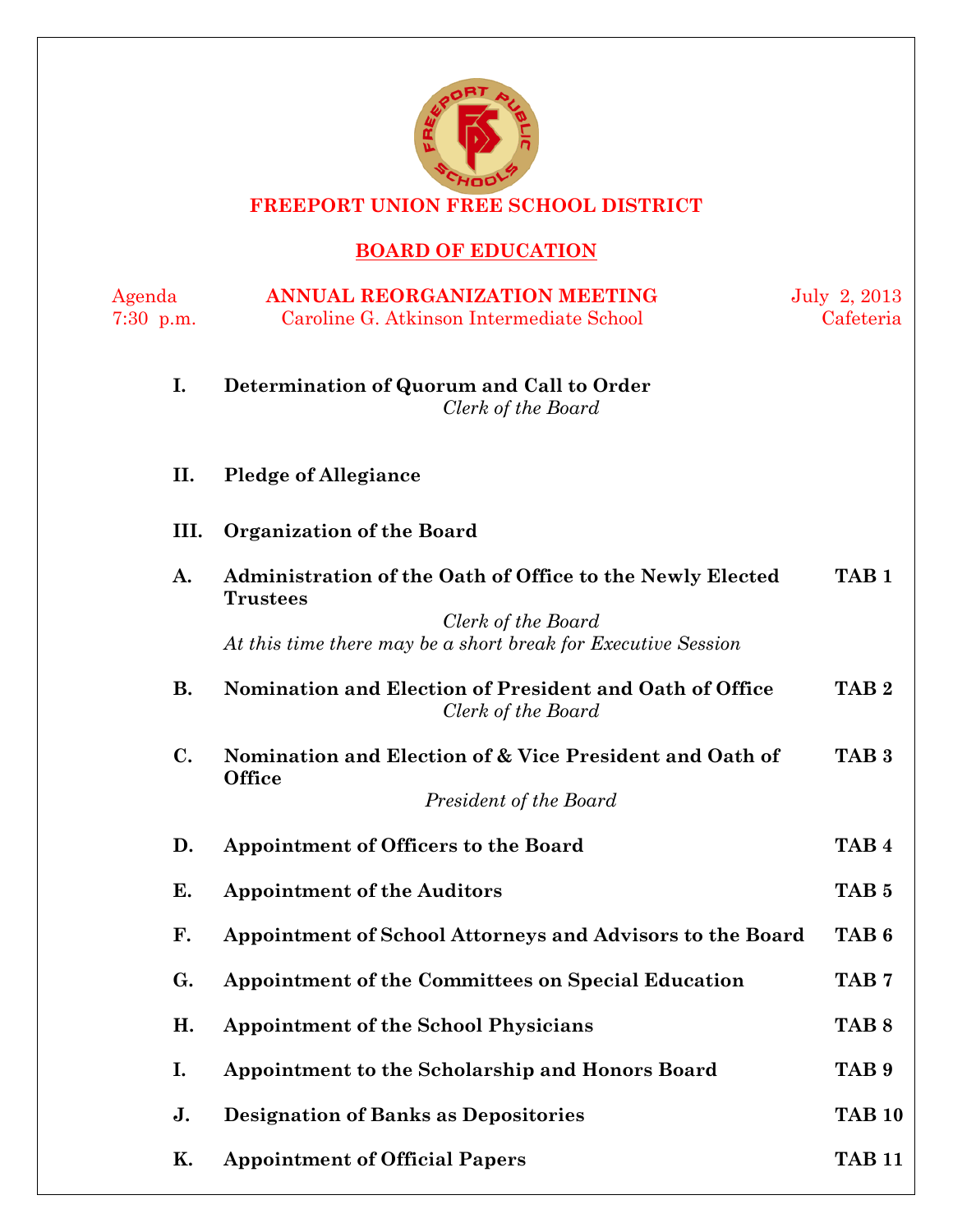*Freeport Public Schools Board of Education July 2, 2013*  **L. Authorization of Petty Cash Accounts TAB 12 M. Authorization of Budget Transfers TAB 13 N. Authorization to Open Bids TAB 14 O. Establishment of Rates TAB 15 P. Designation of Authorized Signature on Checks TAB 16 Q. Certification of Payrolls TAB 17 R. Authorization to Approve Conferences TAB 18 S. Bonding of Employees TAB 19 T. Acceptance of State and Federal Funds TAB 20 U. Indemnification of Board Members and Employees . TAB 21 V. Authorization of Board Memberships TAB 22 W. Authorization to Enter into Agreements TAB 23 X. Appointment of Administrators to the Freeport Teachers Center Board TAB 24 Y. Appointment of Board Registration TAB 25 Z. Resolution for Conference Attendance TAB 26 AA. Resolution for Computer Equipment, Cellular Phones, Credit TAB 27 Cards, Meals and Refreshments BB. Appointment of Dignity Act Coordinators TAB 28** 

*Conclusion of the Reorganization Meeting*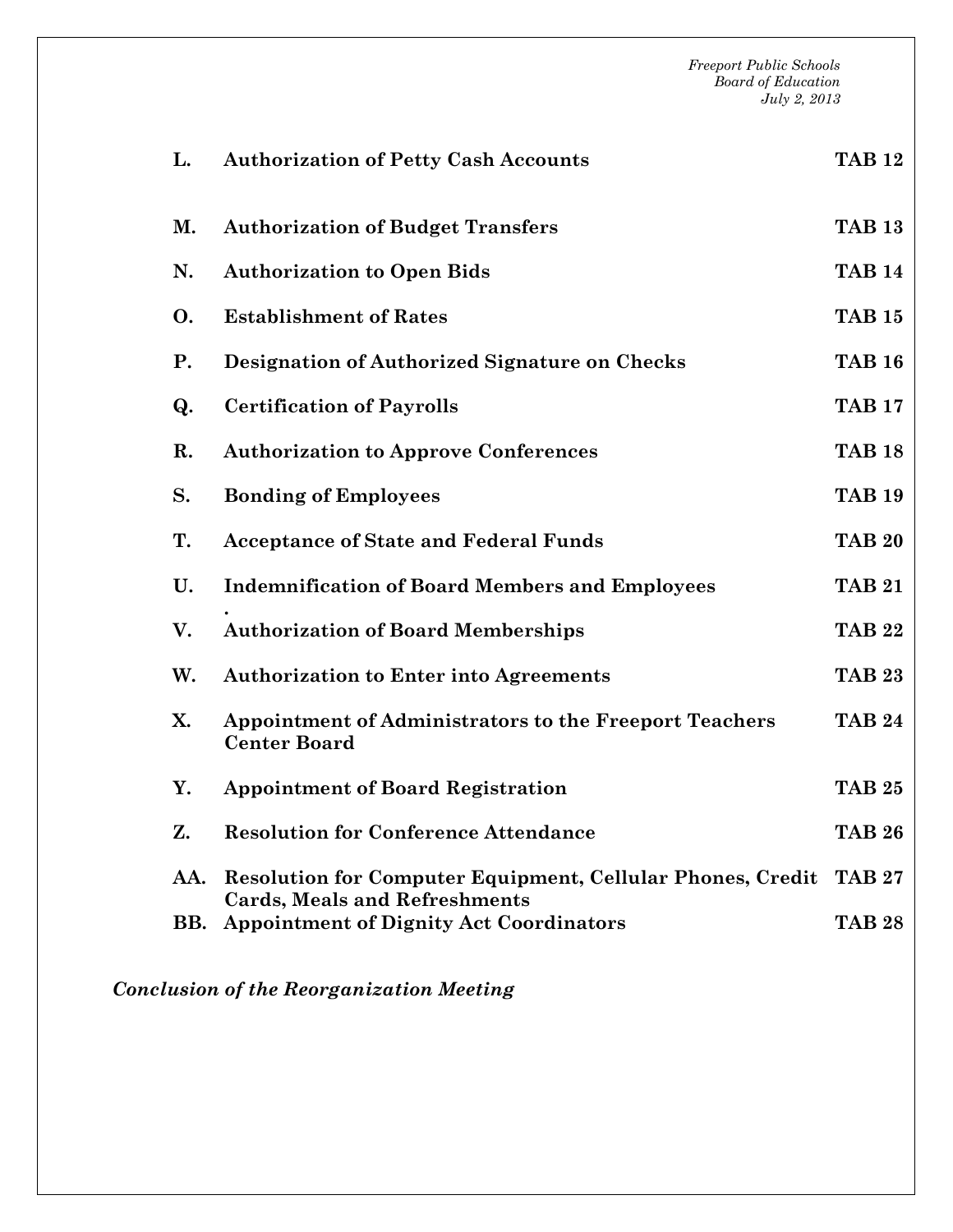### **Oath of Office to Newly Elected Board Trustee(s)**

Administered by the Clerk

 "I, **Michael Pomerico** do solemnly affirm that I will support the Constitution of the United States of America and the Constitution of the State of New York, and that I will faithfully discharge the duties of the Office of Trustee according to the best of my ability."

 "I, **Anthony J. Miller** do solemnly affirm that I will support the Constitution of the United States of America and the Constitution of the State of New York, and that I will faithfully discharge the duties of the Office of Trustee according to the best of my ability."

*Public Officers Oath (Article XIII - 1 of the New York State Constitution)*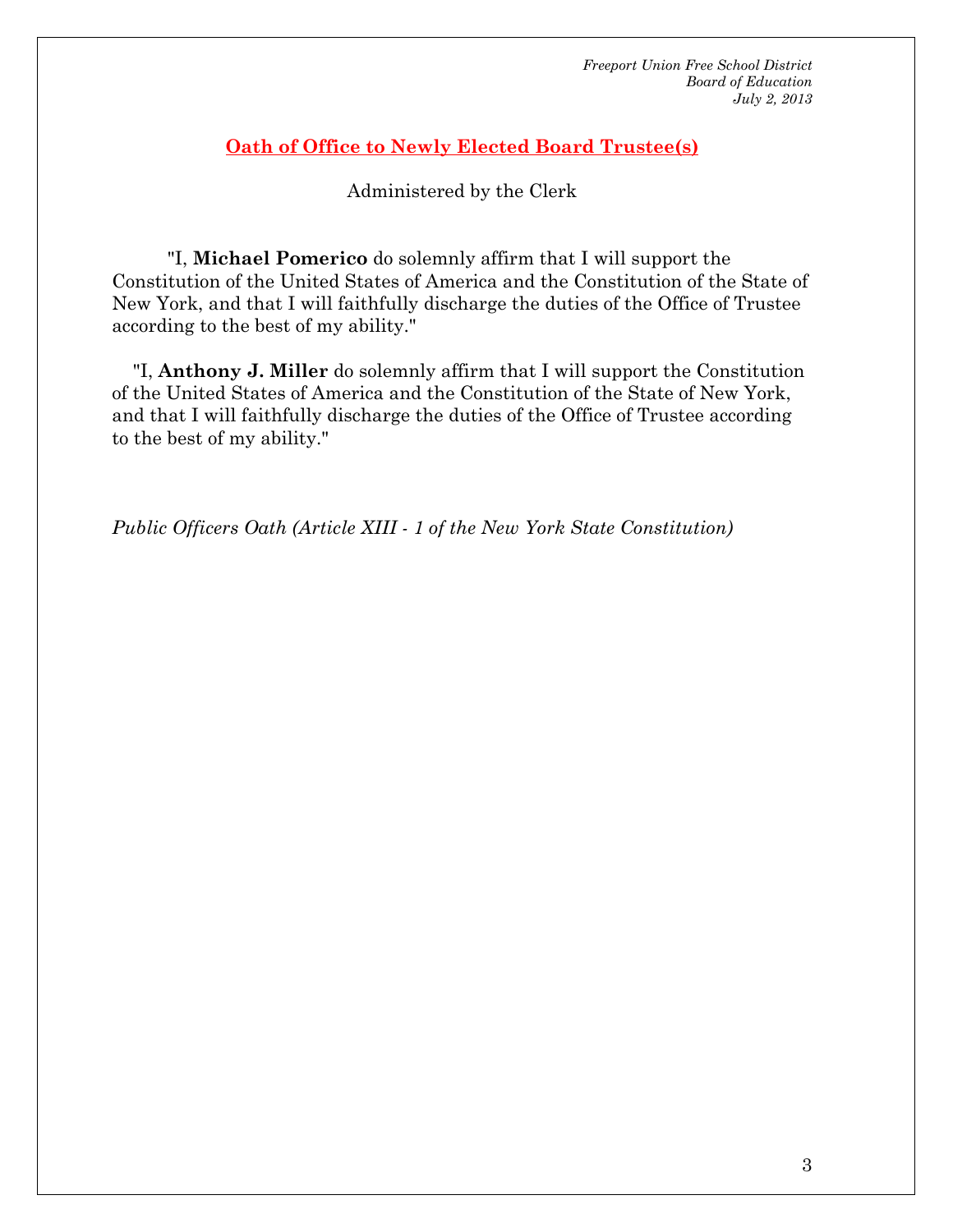**Nomination and Election of the President** 

| Nomination(s) for President: |       |  |
|------------------------------|-------|--|
| Nominated by:                |       |  |
| Second by:                   |       |  |
| Election of President:       | Yeas: |  |
|                              | Nays: |  |
|                              |       |  |

Abstentions: \_\_\_\_\_\_\_\_\_\_\_\_\_

### **Oath of Office to the newly Elected President**

Administered by the Clerk

"I, \_\_\_\_\_\_\_\_\_\_\_\_\_\_, do solemnly affirm that I will support the Constitution of the United States of America and the Constitution of the State of New York, and that I will faithfully discharge the duties of the Office of President according to the best of my ability."

- The new President will now chair the meeting -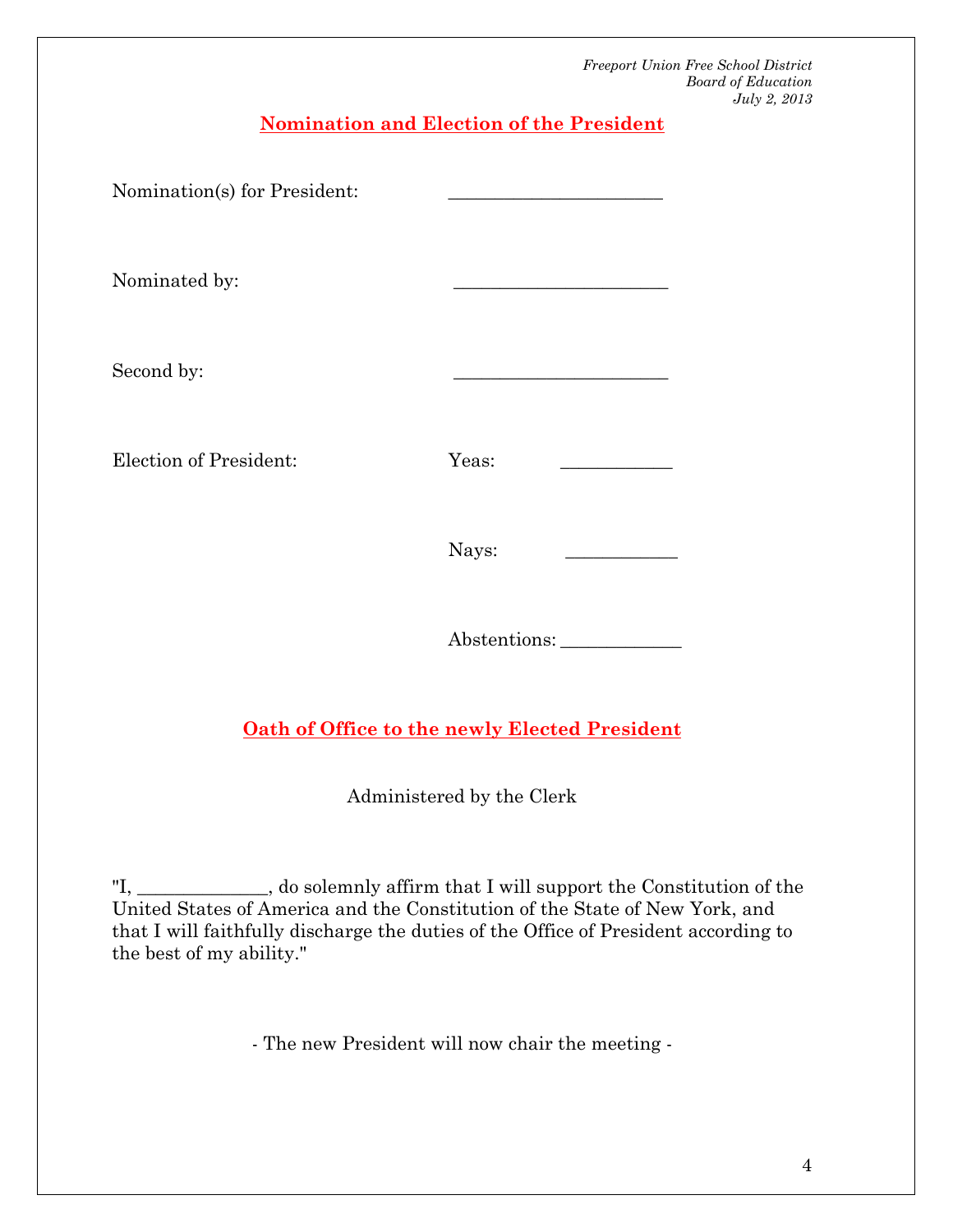# **Nomination and Election of the Vice President**  Nomination(s) for Vice President: Nominated by: Second by: Election of Vice President: Yeas: Nays: \_\_\_\_\_\_\_\_\_\_\_\_ Abstentions: \_\_\_\_\_\_\_\_\_\_\_\_\_ **Oath of Office to the newly Elected Vice President**  Administered by the President

"I, \_\_\_\_\_\_*\_\_\_\_\_\_\_\_\_\_\_*, do solemnly affirm that I will support the Constitution of the United States of America and the Constitution of the State of New York, and that I will faithfully discharge the duties of the Office of Vice President according to the best of my ability."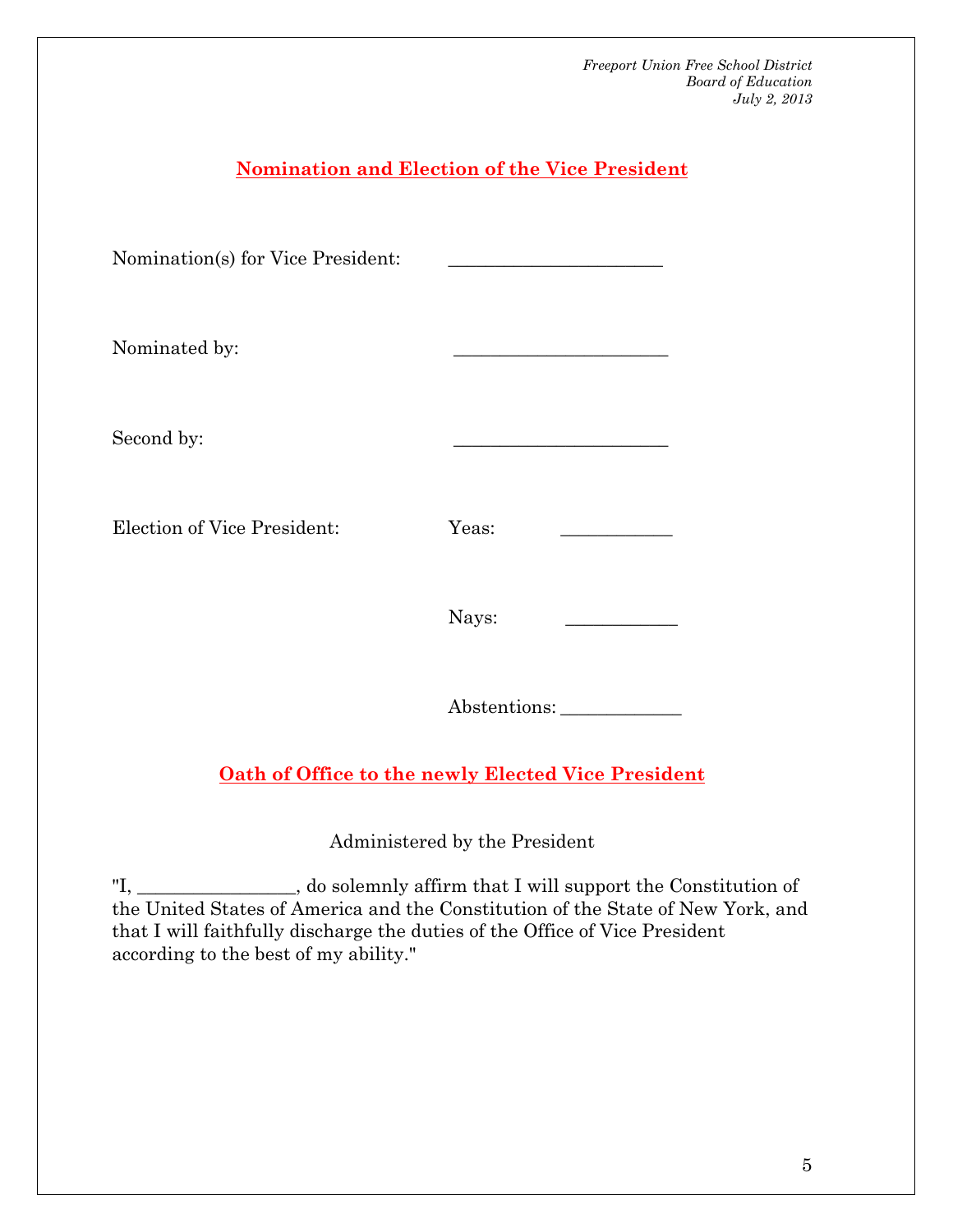### **Appointment of Officers to the Board**

**BE IT RESOLVED**, that the Board of Education of the Freeport Union Free School District hereby appoints the following Officers to the Board for the 2013- 2014 Year in accordance with Education Law. These appointments shall be in effect from July 1, 2013 and shall terminate on June 30, 2014:

- a. District Treasurer: **Debra Ferrugia**
- b. Deputy Treasurer: **Lisa Bonacci**
- c. Clerk of the Board: **Mary R. Bediako**
- d. Central Treasurer, Extra Classroom Activities Account: **Betsy Funch**
- e. Records Access Officer: **Mary R. Bediako**
- f. Environmental Safety Officer: **Thomas C. Fucci**
- g. Purchasing Officer: **James Robinson,** in his absence **Assistant Business Manager**
- h. Records Management Officer: **Denise Elmore**
- i. Attendance Officer: **Maria Duran**
- j. Asbestos Hazard Emergency Response (AHERA) Local Educational Agency (LEA) designee: **Thomas C. Fucci**
- k. Title IX/Section 504/ADA Compliance Officer(s): **Jonathan Bloom/Alice Kane**
- l. Liaison for Homeless Children and Youth**: Pamela Maltese**
- m.Chemical Hygiene Officer**: Thomas C. Fucci**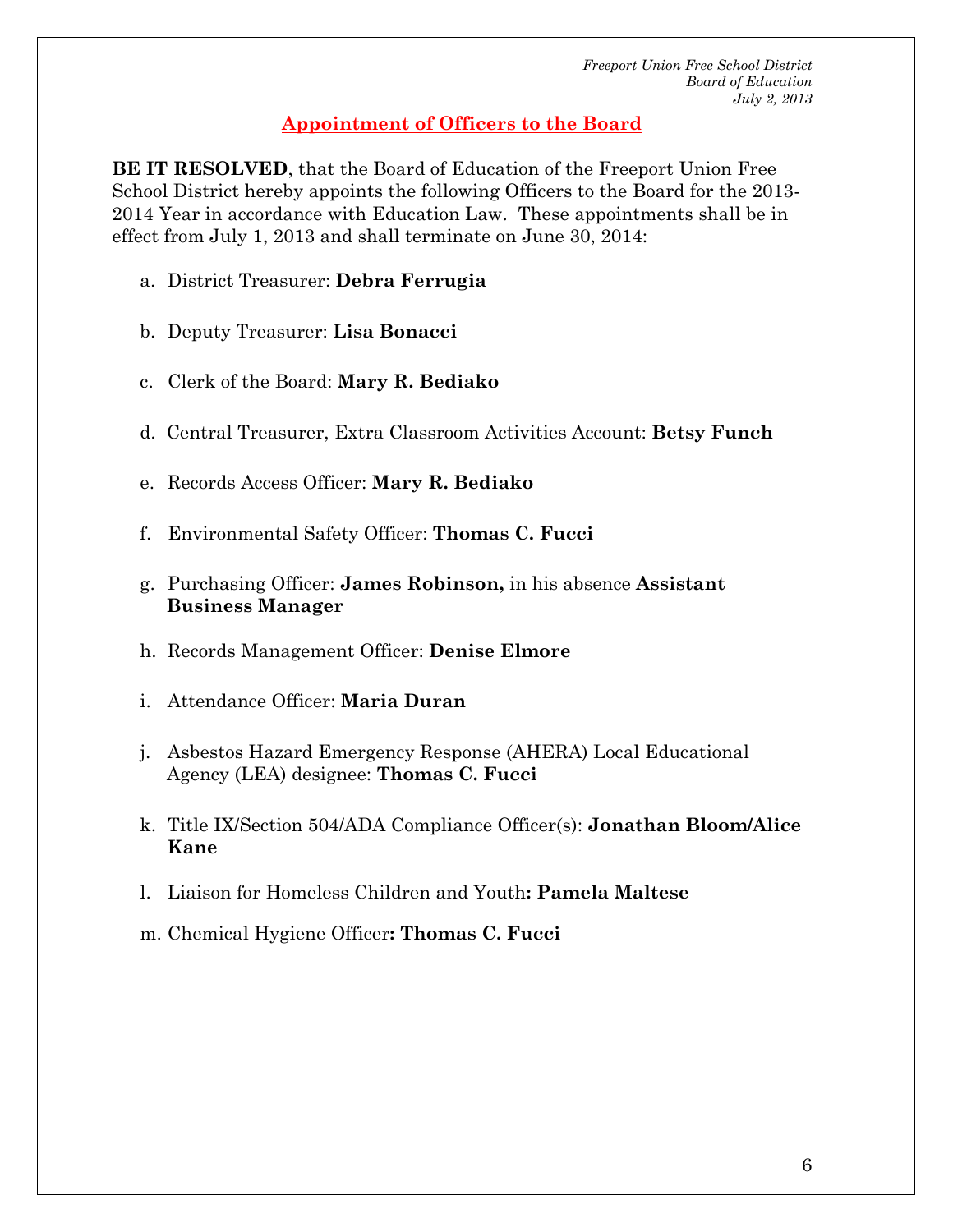### **Administer Oath of Office to Newly Appointed Officers to the Board**

by the President

 "I, (each Officer), do solemnly affirm that I will support the Constitution of the United States of America and the Constitution of the State of New York, and that I will faithfully discharge the duties of the Office of (title of office) according to the best of my ability."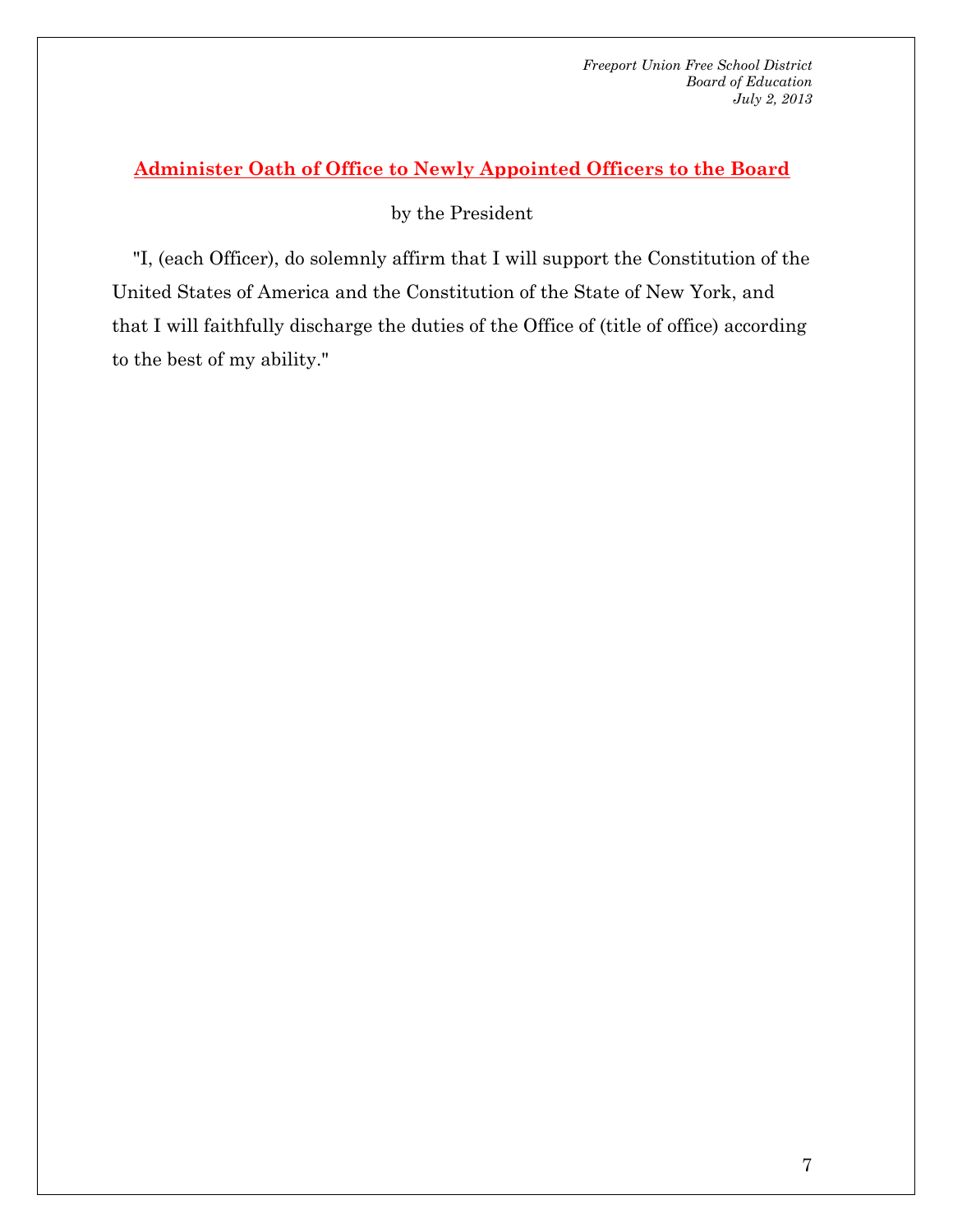### **Appointment of the Auditors**

### **Appointment of External Auditors**

**BE IT RESOLVED,** by the Board of Education of the Freeport Union Free School District that the official external auditors of the District for the Year 2013-2014 shall be the firm of:

### **Coughlin Foundotos Cullen & Danowski, LLP**  *Certified Public Accountants*

**BE IT FURTHER RESOLVED,** that the President of the Board of Education or the Superintendent of the Freeport Union Free School District is hereby authorized to sign any Letter of Engagement.

### **Appointment of Internal Auditors**

**BE IT RESOLVED,** by the Board of Education of the Freeport Union Free School District that the official internal auditors of the District for the 2013-2014 school year shall be the firm of:

### **Nawrocki Smith, LLP**  *Certified Public Accountants*

**BE IT FURTHER RESOLVED,** that the President of the Board of Education or the Superintendent of the Freeport Union Free School District is hereby authorized to sign any Letter of Engagement.

### **Appointment of Internal Claims Auditors**

**BE IT RESOLVED,** by the Board of Education of the Freeport Union Free School District that the official internal claims auditors of the District for the 2013-2014 school year shall be the firm of:

### **Deans Archer & Company**  *Certified Public Accountants*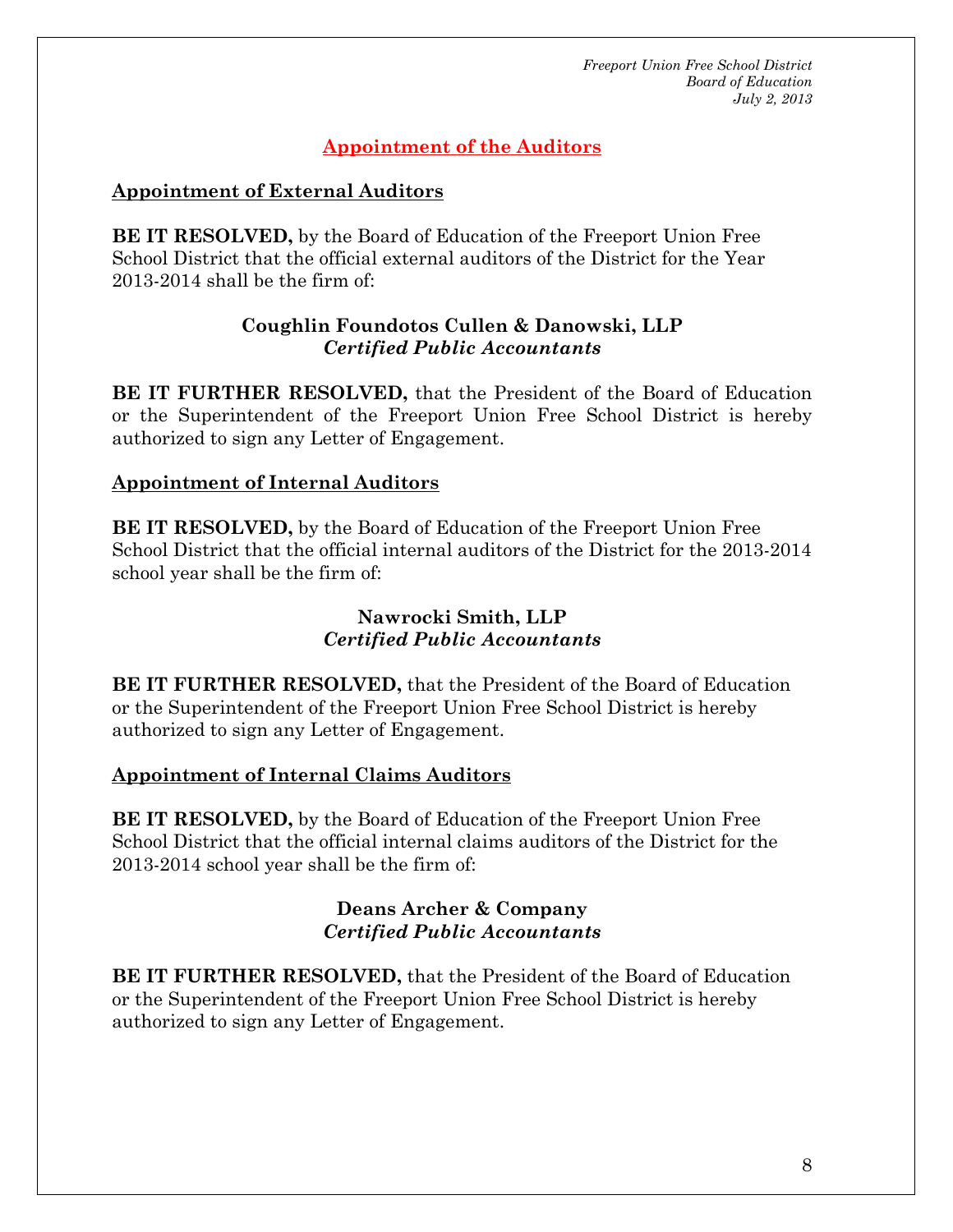### **Appointment of Accounting Firm**

**BE IT RESOLVED,** the Board of Education of the Freeport Union Free School District hereby appoints the following firm for the purposes of preparing the financial statements for the 2013-2014 school year:

### **D'Arcangelo & Co., L.L.P.** *Certified Public Accountants*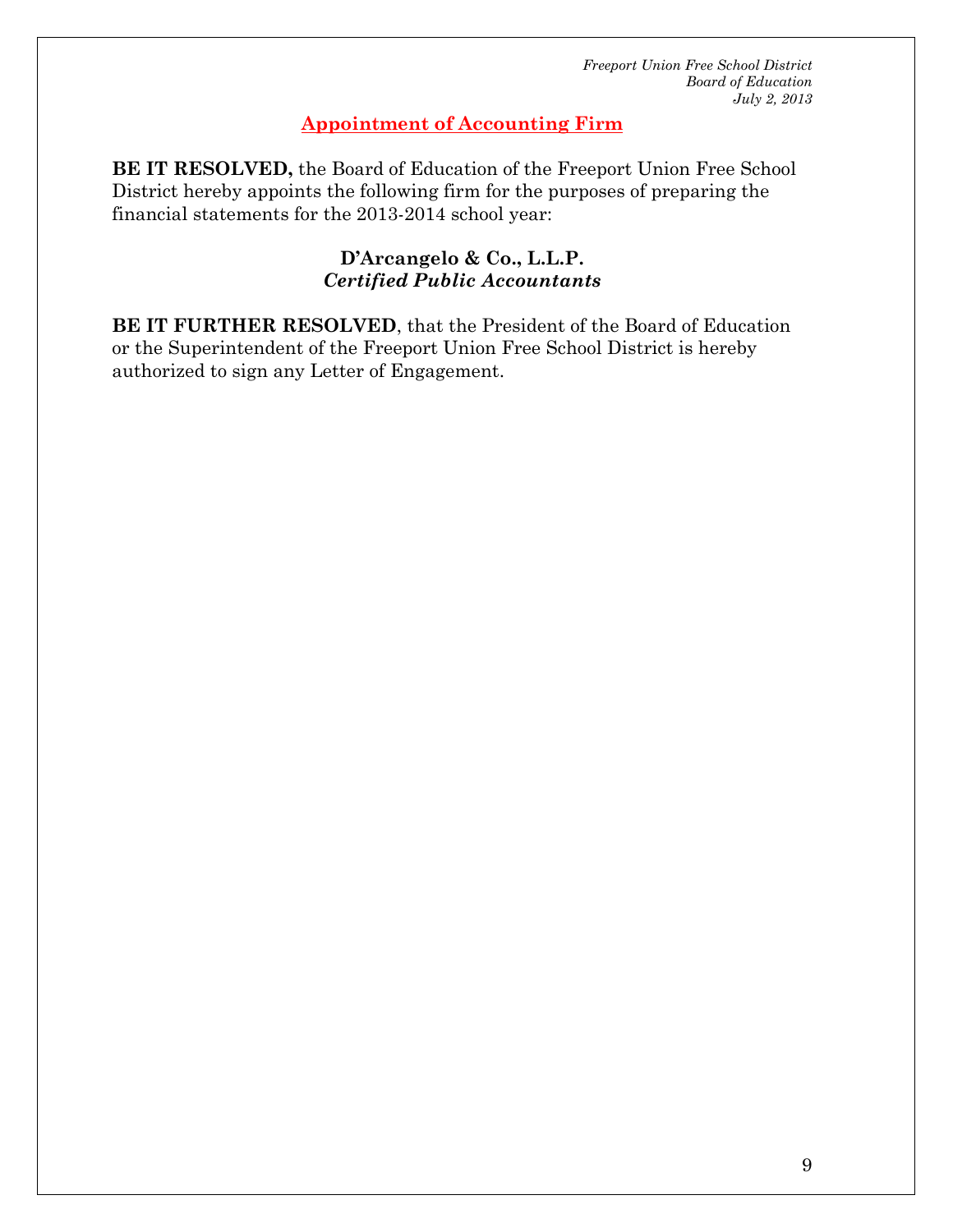**Appointment of School Attorneys and Advisors to the Board** 

### **General and Labor Counsel**

**BE IT RESOLVED**, by the Board of Education of the Freeport Union Free School District that the firm **Ingerman Smith, LLP** is hereby appointed as general and labor counsel to the District for the 2013-2014 school year and

**BE IT FURTHER RESOLVED,** that the President of the Board of Education or the Superintendent of the Freeport Union Free School District is hereby authorized to sign any Letter of Engagement.

### **Bond Counsel**

**FURTHER RESOLVED,** that the firm of **Hawkins, Delafield, and Wood,** shall be appointed as bond counsel to the District for the period July 1, 2013 to June 30, 2014; and

**BE IT FURTHER RESOLVED,** that the President of the Board of Education or the Superintendent of the Freeport Union Free School District is hereby authorized to sign any Letter of Engagement.

### **Financial Advisors**

**FURTHER RESOLVED,** that **New York Municipal Advisors Corporation** be appointed at the financial advisors to the District for the period July 1, 2013 to June 30, 2014; and

**BE IT FURTHER RESOLVED,** that the President of the Board of Education or the Superintendent of the Freeport Union Free School District is hereby authorized to sign any Letter of Engagement.

### **Architects**

**BE IT RESOLVED**, that the Board of Education of the Freeport Union Free School District hereby appoints the firm of **BJLJ Engineers and Architects, P.C.,** for the purpose of providing architectural and engineering services for the 2013-2014 school year.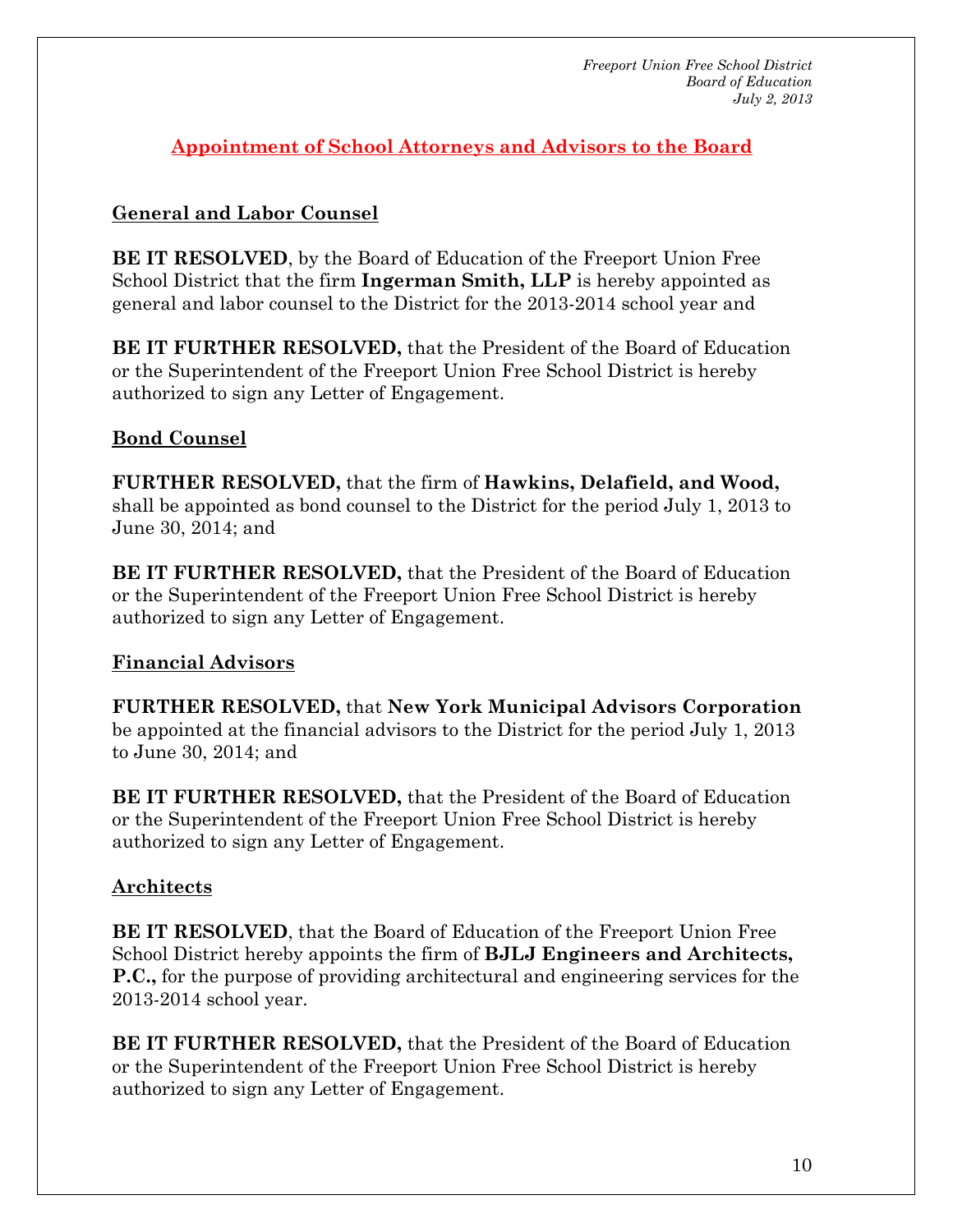### **Construction Management Services**

**BE IT RESOLVED**, that the Board of Education of the Freeport Union Free School District hereby appoints the firm of **Triton Construction** for the purpose of providing construction management services for the 2013-2014 year.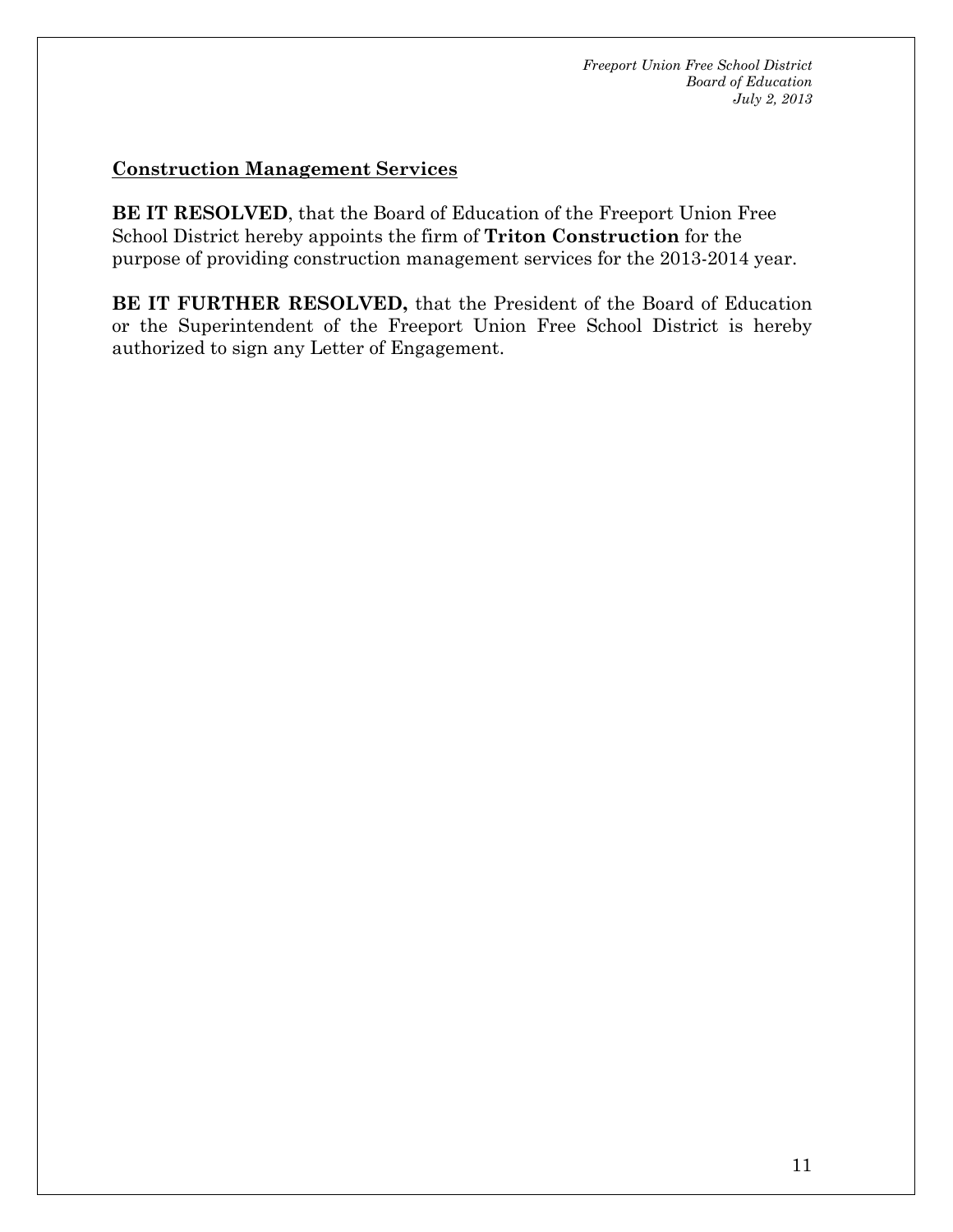### **Appointment of the Committees on Special Education**

**BE IT RESOLVED,** by the Board of Education of the Freeport Union Free School District that the amended appointments to the Committees on Special Education shall be in accordance to Education Law and shall be effective for the year 2013-2014;

 1. **Central CSE Committee**: - Chairperson/Administrator – Alice Kane, Glenn Stewart; School Building Psychologist, Parent Representatives – Dianne Clark, Yvette Gaynor, Katherine Brophy, Donna Rafael, Kathleen Santamaria, Doree Seiver, Angelica Crespo, Physician - Dr. Denise Robinson or alternate appointed by the Board; All special education teachers on staff, and the child's teacher.

 2. **CSE Subcommittee / Columbus** - Administrator –Anne Marie Hudley-Simmons ; Chairperson/Psychologist – Jennifer Lopez Castaldo; All special education teachers on staff; Nurse/ Teacher – Linda Wittick; and all parent representatives appointed for the Central CSE Committee.

 3. **CSE Subcommittee / Archer** - Administrator - Paula Lein; Chairperson/Psychologist - Lissette Santiago; All special education teachers on staff; Nurse/ Teacher –Mary Ann Seitz; the child's teacher, and all parent representatives appointed for the Central CSE Committee.

 4. **CSE Subcommittee / Bayview** – Administrator - Odette Wills; Chairperson/Psychologist – Maria Vasquez-Wright; All special education teachers on staff; the child's teacher, Nurse/ Teacher – Lisa Rabinowitz; and all parent representatives appointed for the Central CSE Committee.

 5. **CSE Subcommittee /Giblyn** - Administrator – Amanda Muldowney; Chairperson/Psychologist - Matthew Sether; All special education teachers on staff; the child's teacher, Nurse/ Teacher – Agnes Burgess; and all parent representatives appointed for the Central CSE Committee.

 6. **CSE Subcommittee / New Visions** - Administrator – Reneé Crump-Dedmon; Chairperson/Psychologist – Ilona Fiola; All special education teachers on staff; the child's teacher, Nurse/ Teacher – Antonia Pincus; and all parent representatives appointed for the Central CSE Committee.

 7. **CSE Subcommittee / Atkinson**- Administrator – Consuelo Velez; Chairperson/Psychologist – Dolores Lloves-Cid/Michael McGinn, All special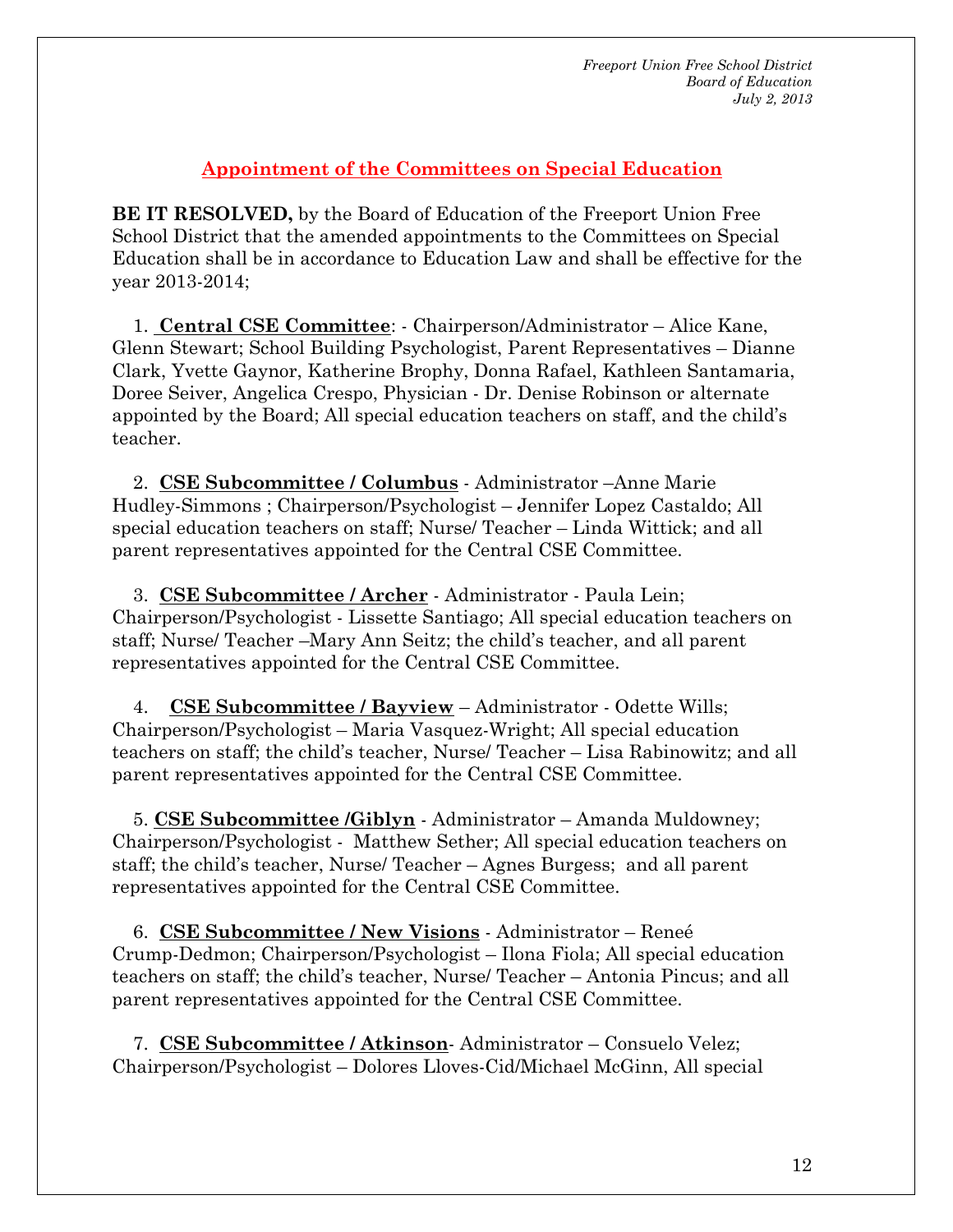education teachers on staff; Nurse/ Teacher – Mindy Wellen; the child's teacher, and all parent representatives appointed for the Central CSE Committee.

 8. **CSE Subcommittee / Dodd** - Administrator – Johane Ligonde; Chairpersons/ Psychologists – Magaly Raiehle/ Michael McGinn, All special education teachers on staff; the child's teacher, Nurse/ Teacher - Peggy Sameroff; and all parent representatives appointed for the Central CSE Committee.

 9. **CSE Subcommittee / FHS** - Administrator – Linda Carter; Chairpersons/Psychologists - Glenn Clark, Esperanza Yepes, Elizabeth D'Aiello; All special education teachers on staff; the child's teacher, Nurses/ Teachers - Sarah Molese, Lorie Regan, Lorraine Quintanilla; and all parent representatives appointed for the Central CSE Committee.

 10. **CSE Committee** / **Out of District Students**; Administrator – Alice Kane, Glenn Stewart, Chairperson Stephanie Metzger, Special Education teachers, General Education teachers and all parent representatives appointed for the Central CSE Committee.

 11. **Committee on Preschool Special Education** - Administrator – TBD, Chairpersons, Alice Kane, Glenn Stewart, Jennifer Lopez Castaldo; Parent Representatives - all parent representatives appointed for the Central CSE Committee, Evaluators/Teachers on staff at State Education Department approved preschool special education programs, evaluation sites, and County approved itinerant service providers; Professionals from Agencies serving child birth to two years - all professionals on staff; Professional appointed by the County - Antonia Della Veccia Monson or alternate County designee; and the surrogate parent will be named at a later date.

**BE IT FURTHER RESOLVED**, that the District Clerk shall canvass the list of impartial hearing officers who have expressed a willingness to conduct hearings in Nassau County in order to assess whether such hearing officers are willing to serve as hearing officers in connection with Freeport matters and to ascertain whether there is any conflict of interest or appearance of impropriety which would preclude a hearing officer from hearing a Freeport matter.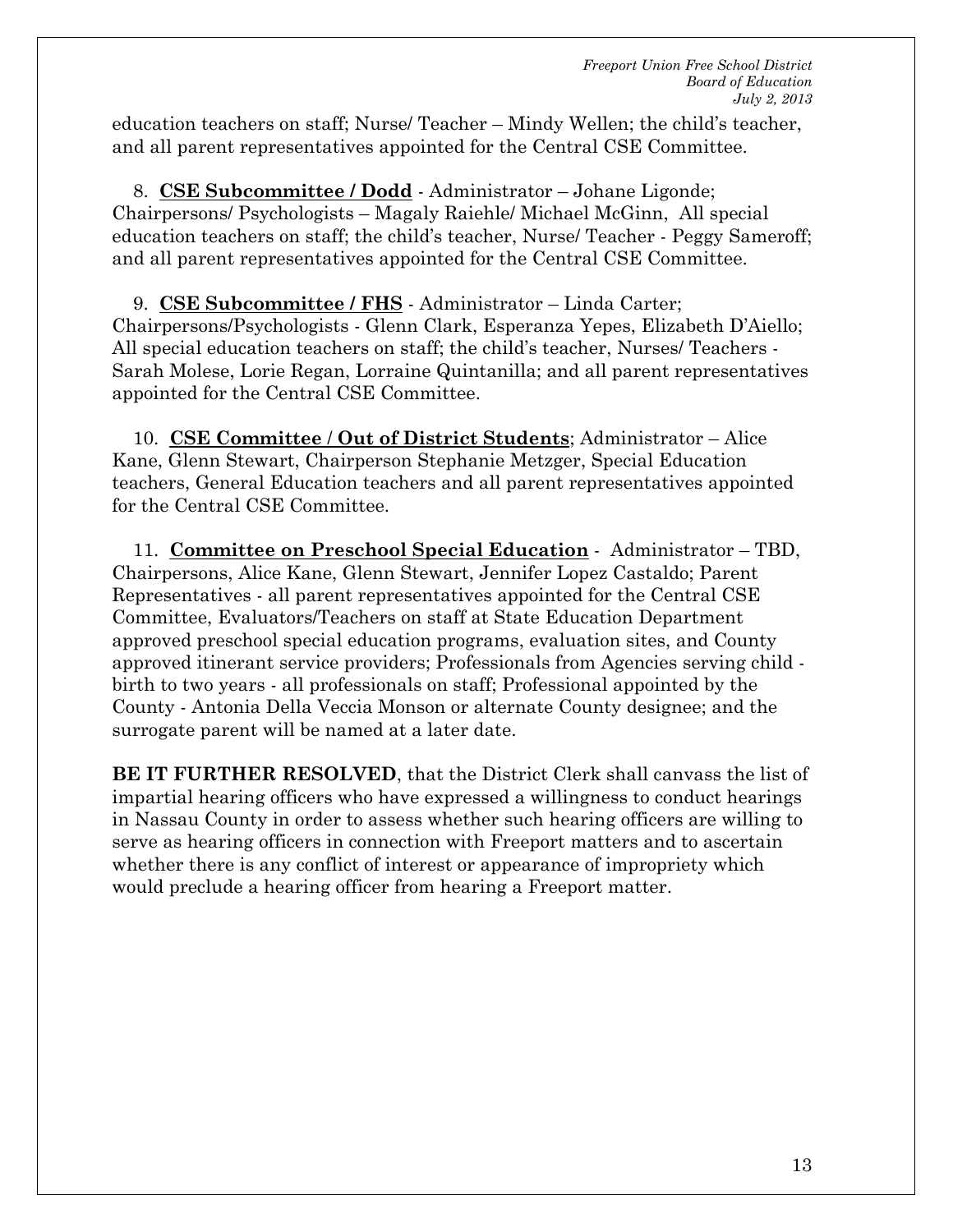### **Appointment of the School Physicians**

**BE IT RESOLVED,** by the Board of Education of the Freeport Union Free School District that the following physicians shall be appointed as school physicians for the 2013-2014 year:

Dr. Denise Robinson

Dr. David Klein

Dr. Suanne Kowal-Connelly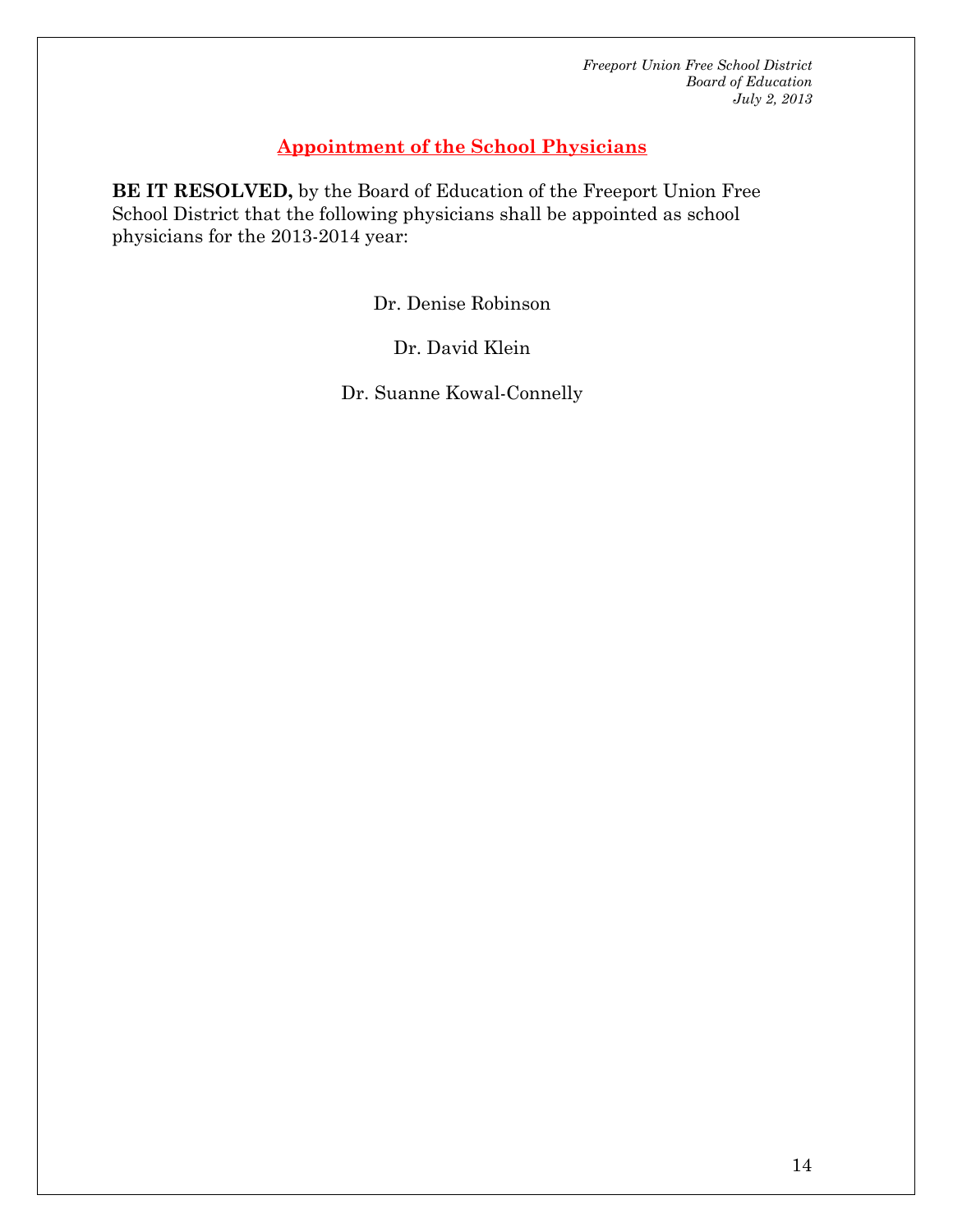**Appointments to the Scholarship and Honors Board** 

**BE IT RESOLVED**, that the Board of Education of the Freeport Union Free School District hereby appoints the following members to the Scholarship and Honors Board for the three year term beginning July 1, 2013 and ending June 30, 2016:

**Mr. Jorge Heras, Jr.** 

**Ms. Valerie Montes**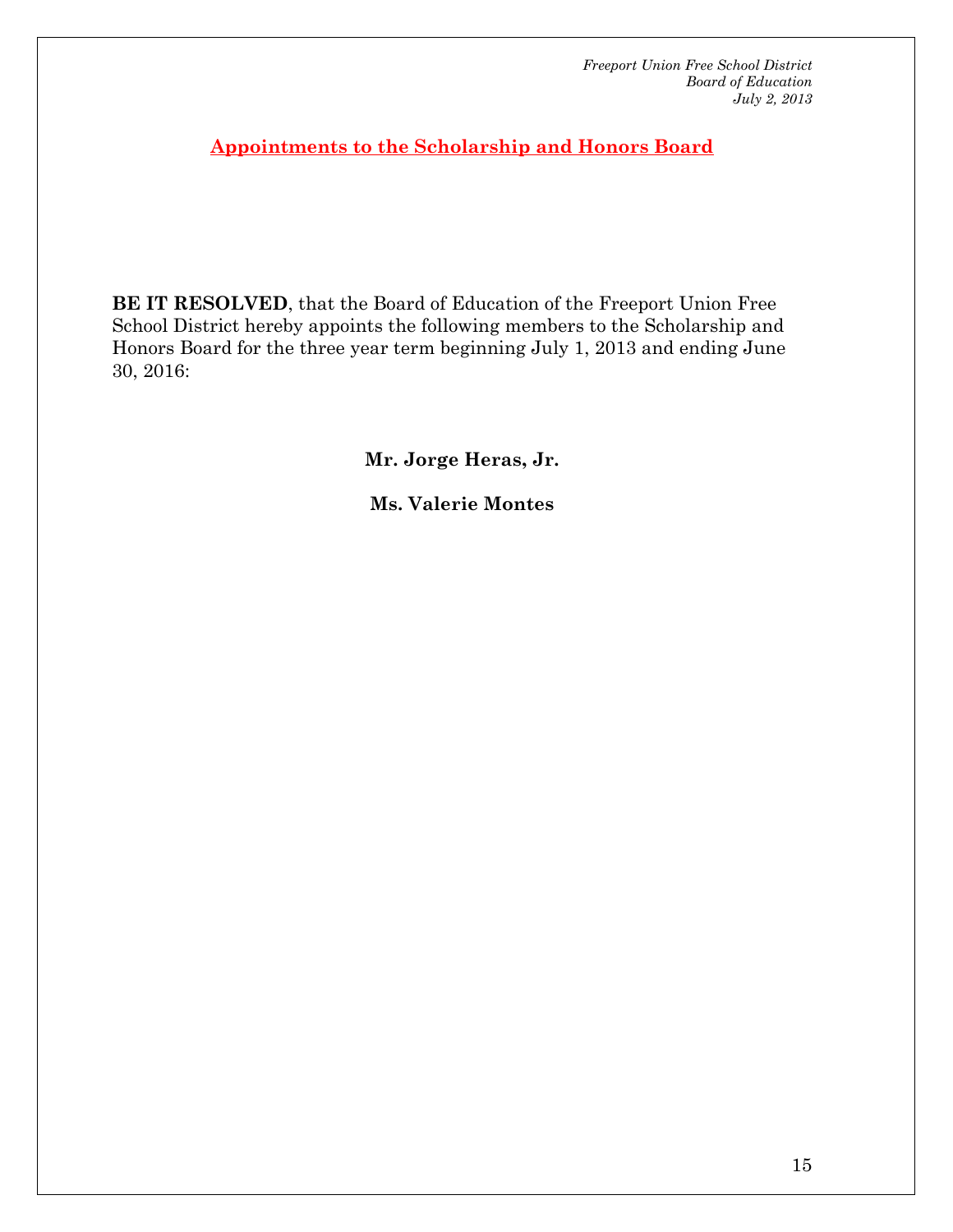### **Designation of Banks as Depositories**

**BE IT RESOLVED,** by the Board of Education of the Freeport Union Free School District that JP Morgan Chase Bank, Citibank, Bank of America, HSBC Bank, Capital One Bank, T.D. Bank, Municipal Investors Service Corporation (MBIA), Flushing Bank and NYLAF (Cadre Securities, Inc.) shall be designated as the depositories of the District for 2013-2014.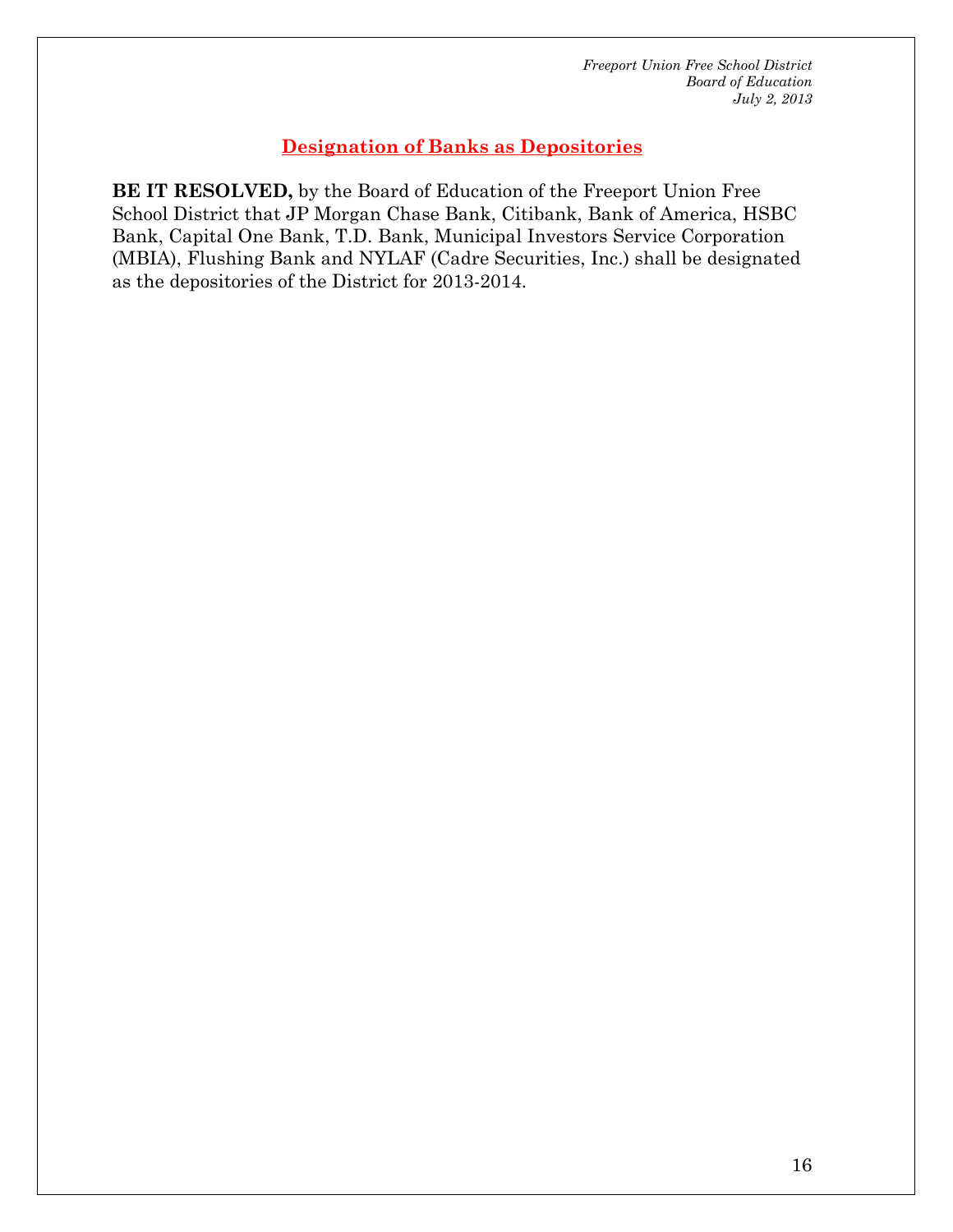### **Appointment of the Official Papers**

**BE IT RESOLVED,** by the Board of Education of the Freeport Union Free School District that The Freeport/Baldwin Leader, and the Long Island Graphic, two papers with local distribution, shall be designated as the official papers for the purpose of placing legal advertisements; and

**THAT** Newsday shall be designated as the official alternate paper for the purpose of placing legal advertisements on an emergency and need basis.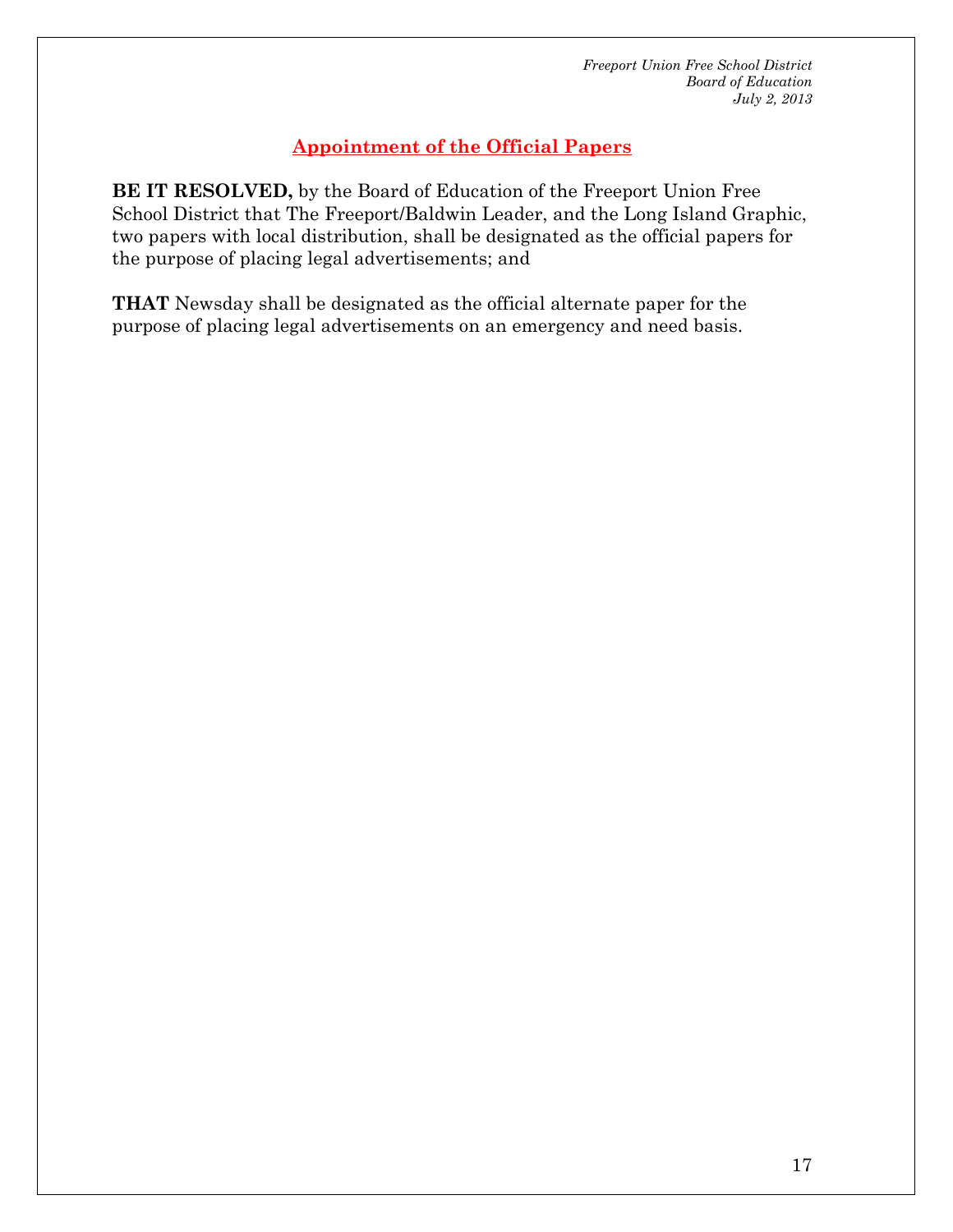### **Authorization of Petty Cash Accounts**

**BE IT RESOLVED,** by the Board of Education of the Freeport Union Free School District that petty cash accounts be established for the 2013-2014 school year. These accounts shall be established as follows:

- 1. District Clerk's Office in the amount of \$100;
- 2. Senior Account Clerk, Business Office in the amount of \$100;
- 3. High School Principal in the amount of \$100;
- 4. Junior High School Principal in the amount of \$100;
- 5. Atkinson School Principal in the amount of \$100;
- 6. Archer Street School Principal in the amount of \$100;
- 7. Leo F. Giblyn School Principal in the amount of \$100;
- 8. Bayview Avenue School Principal in the amount of \$100;
- 9. New Visions School Principal in the amount of \$100;
- 10.Columbus Avenue School Principal in the amount of \$100; and
- 11.Cafeteria- School Lunch Director in the amount of \$100.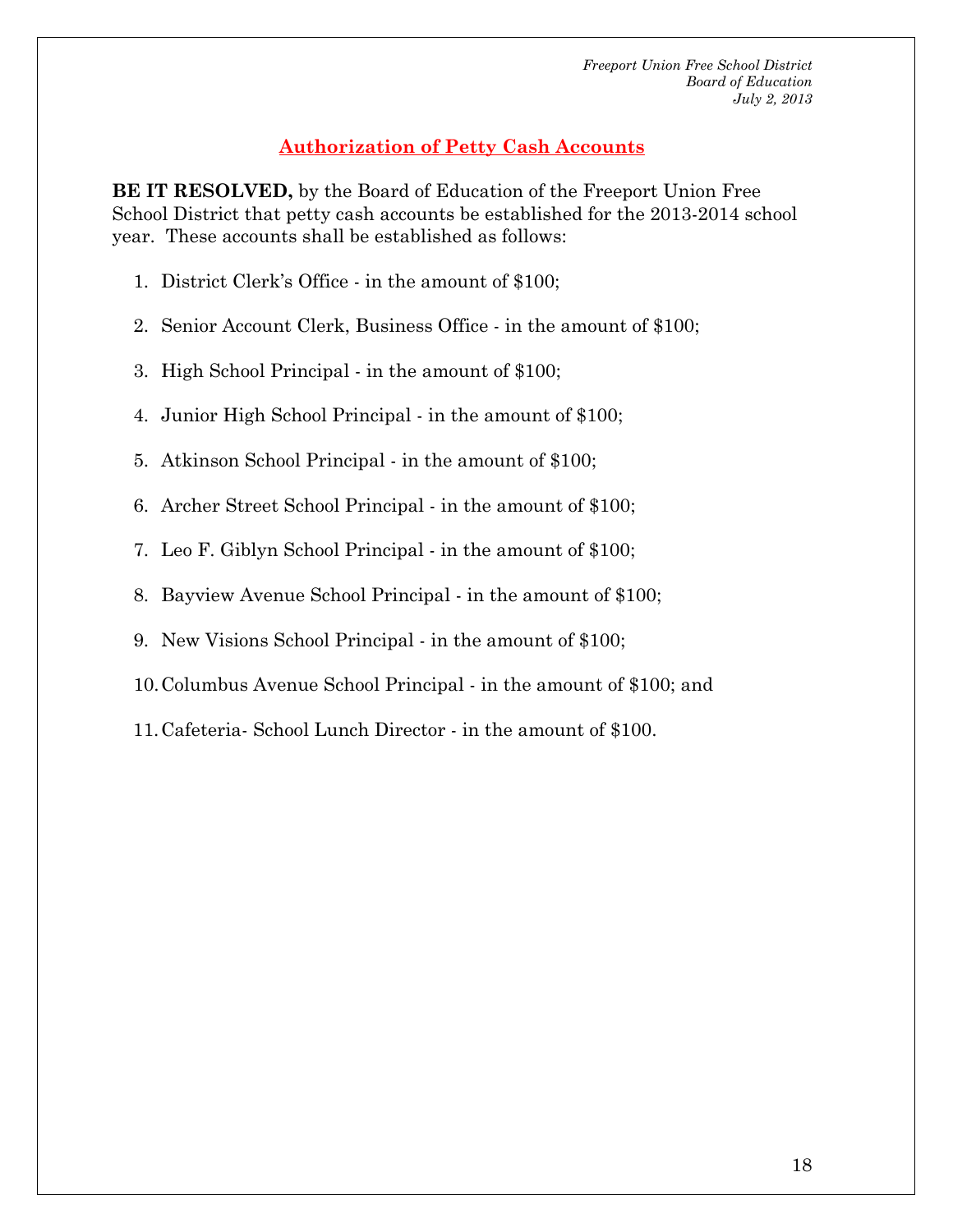### **Authorization to Make Budget Transfers**

**BE IT RESOLVED,** by the Board of Education of the Freeport Union Free School District that the Superintendent of Schools and his designee is hereby authorized to make budget transfers in accordance with the regulations as set forth by the Commissioner of Education and in accordance with the policy on budget transfers as set forth by the Board.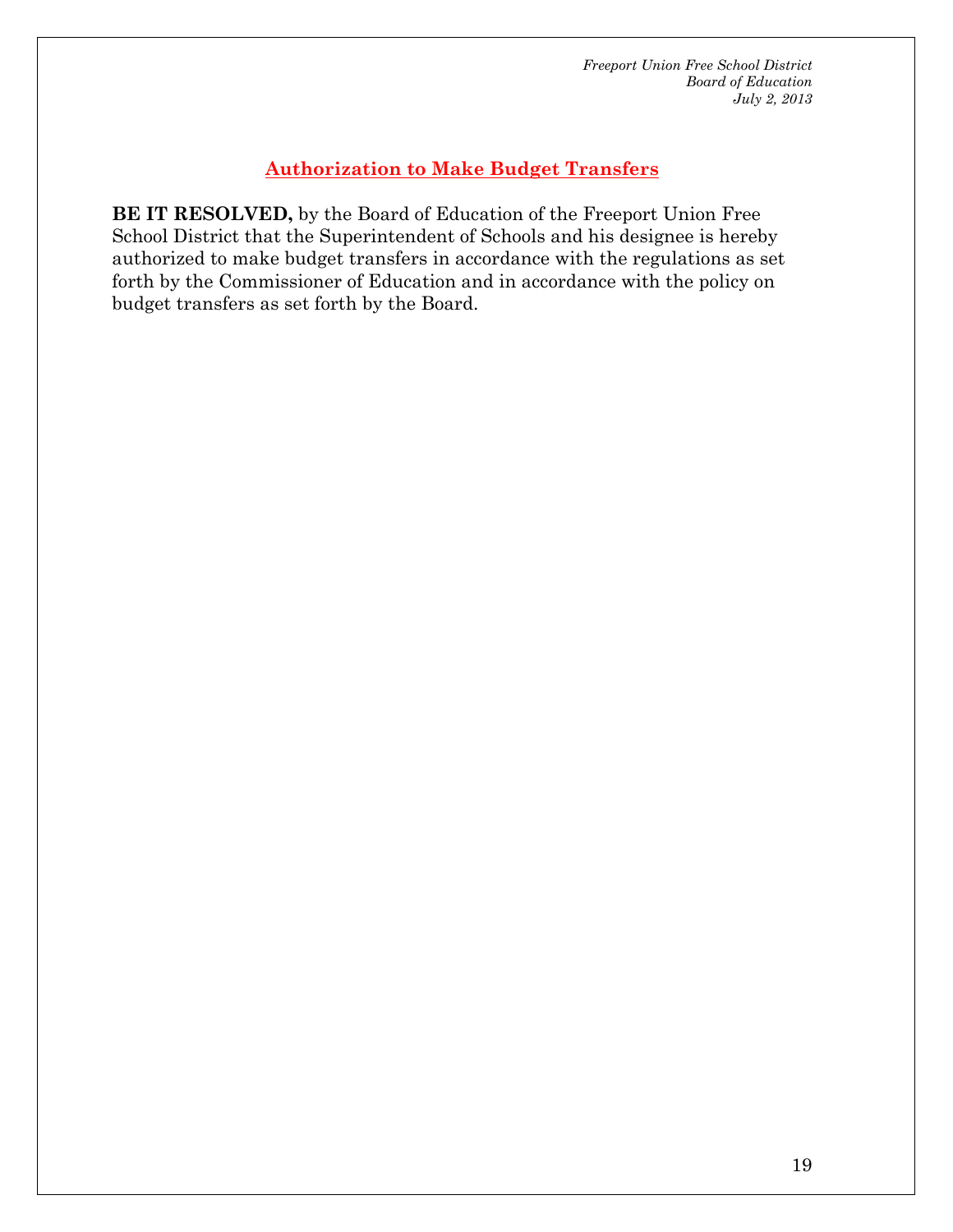### **Authorization to Open Bids**

**BE IT RESOLVED,** by the Board that the following employees be authorized to receive and open bid proposals for the 2013-2014 school year:

- a. Superintendent of Schools
- b. Assistant Superintendents
- c. Executive Directors
- d. Purchasing Official
- e. Clerk of the Board
- f. Director of Facilities
- g. Assistant Business Administrator
- h. Directors and Coordinators
- i. Transportation Supervisor

**FURTHER RESOLVED**, that any three shall be present at all bid openings in accordance with Board Policy.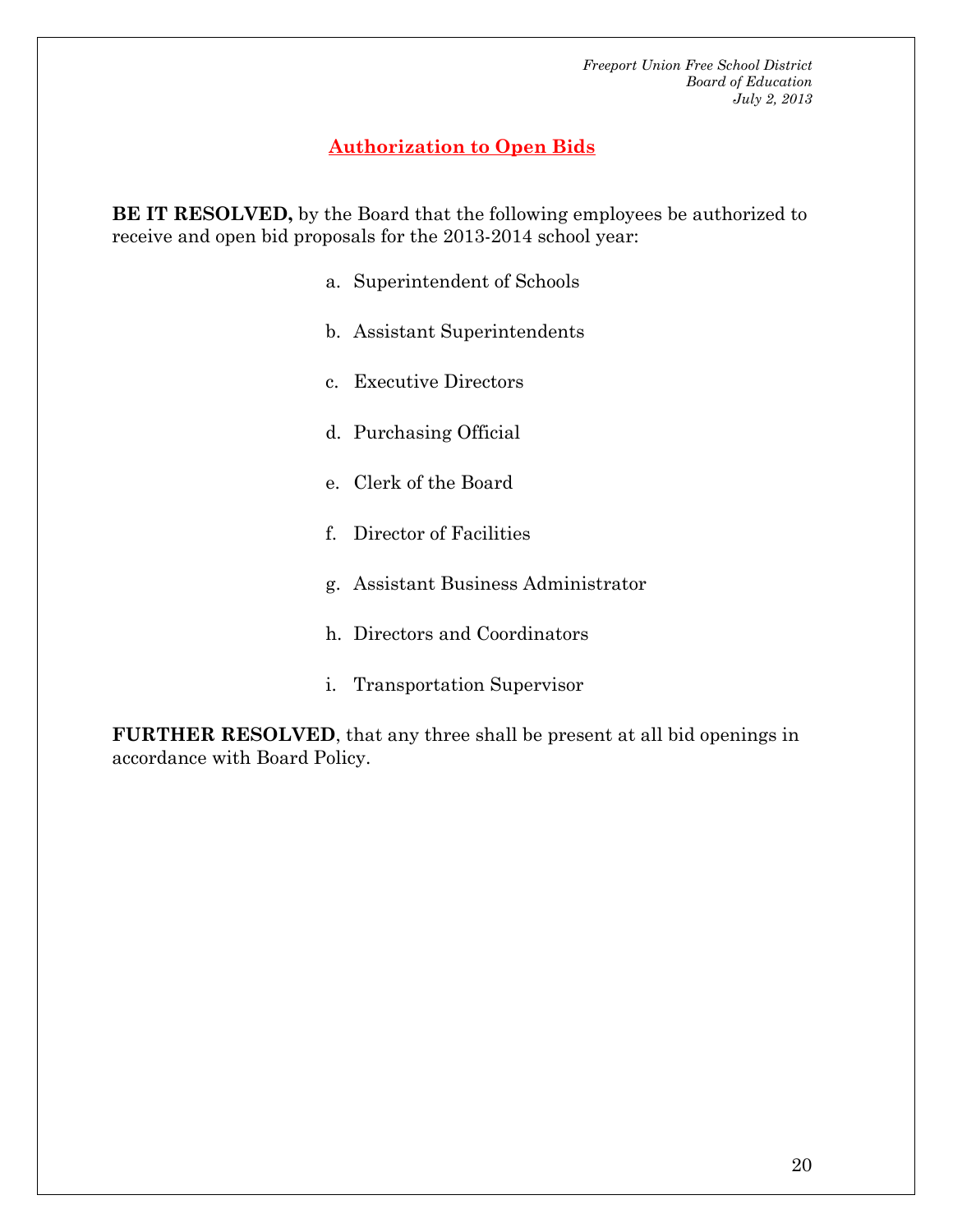### **Establishment of District Rates**

**BE IT RESOLVED,** that the Board hereby establishes the following schedule of rates:

> A. **Use of Facilities (Buildings) and Fields** shall be in accordance with the regulations here attached and fee schedule shall be as follows: Auditorium: \$50 per hour Cafeteria: \$35 per day Classroom: \$10 per day Gymnasium: \$35 per day Custodial (Holidays & Weekends): \$45 per hour Security: \$30 per hour Audio Visual: \$45 per hour/Audio Visual Helper: \$10 per hour Field Permit (July-August 8 weeks): \$300 (no charge for in district non-profit groups)

- B. **Authorized Reimbursable Travel Mileage Allowance** shall be set the IRS rate.
- C. **Daily Meal Allowance** for Conferences shall be set at \$45.00 per day.
- D. **School Breakfast and Lunch Prices** shall be as follows:
	- a. Pre-Kindergarten; Breakfast \$1.25; Lunch \$1.25
	- b. Elementary (K-6); Breakfast \$1.25; Lunch \$2.00
	- c. Middle School (7-8); Breakfast \$1.25; Lunch \$2.25
	- d. High School (9-12); Breakfast \$1.50; Lunch \$2.25 Milk & Chocolate Milk - \$0.40
- E. **Substitute Teacher, Teacher Assistant, Clerical Rates and Student Worker Rate** shall be as follows:
	- a. Daily Substitute Teacher rate \$100
	- b. Permanent Substitute Teacher rate \$125
	- c. Substitute Teacher Assistant rate \$10.00 per hour
	- d. Substitute Clerical rate \$10.00 per hour
	- e. Student Worker rate \$8.25 per hour

### F. **District Rates for Poll Workers**

- a. Head of Polls \$10.00 per hour
- b. Poll Workers \$8.50 per hour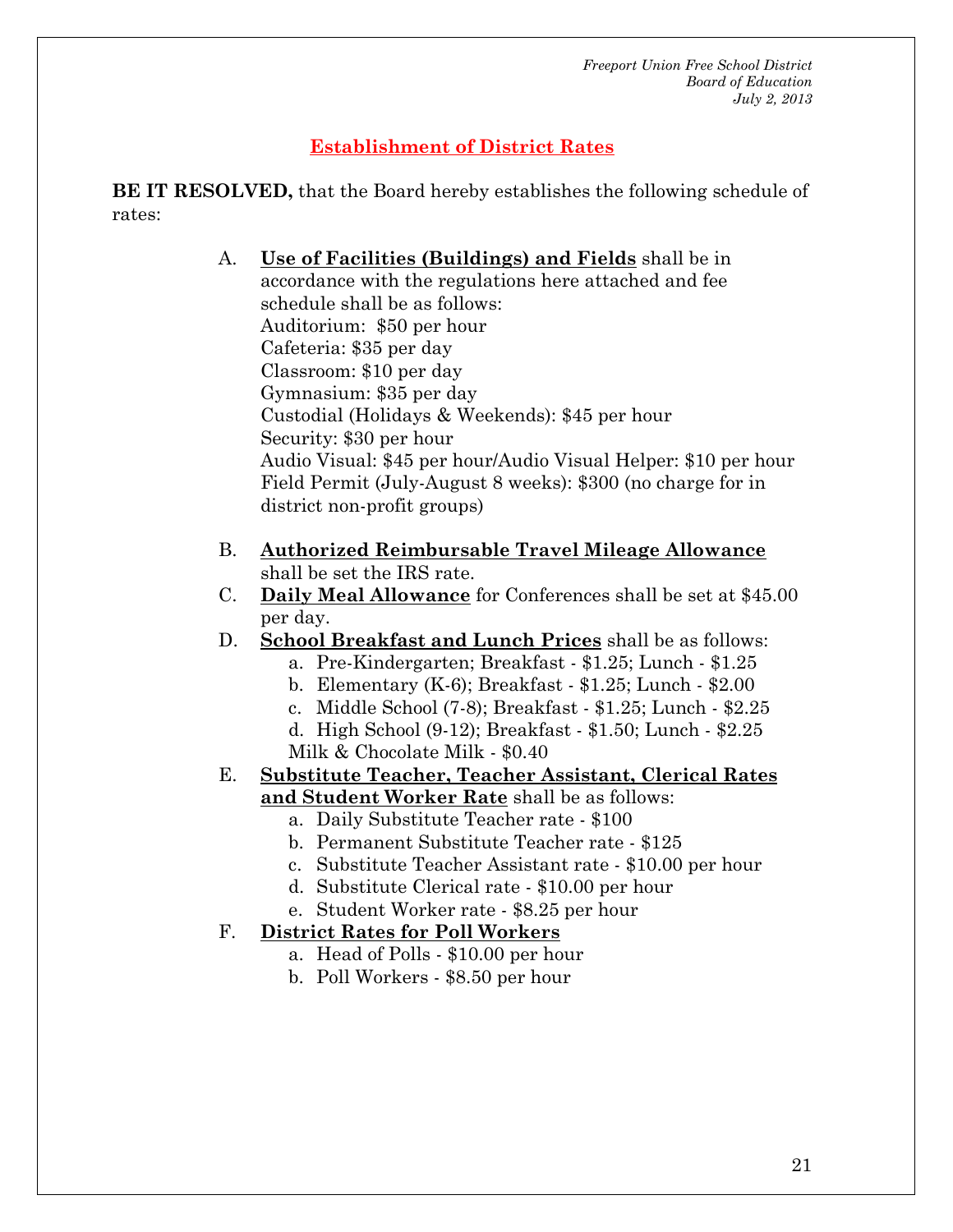### **Designation of Authorized Signatures on Checks**

**BE IT RESOLVED,** that the Treasurer be authorized to sign checks on behalf of the District for the period to begin July 1, 2013 and end June 30, 2014; and

**FURTHER RESOLVED,** that in the absence of the Treasurer, the Deputy Treasurer shall be authorized to sign checks on behalf of the District for the period to begin July 1, 2013 and end June 30, 2014.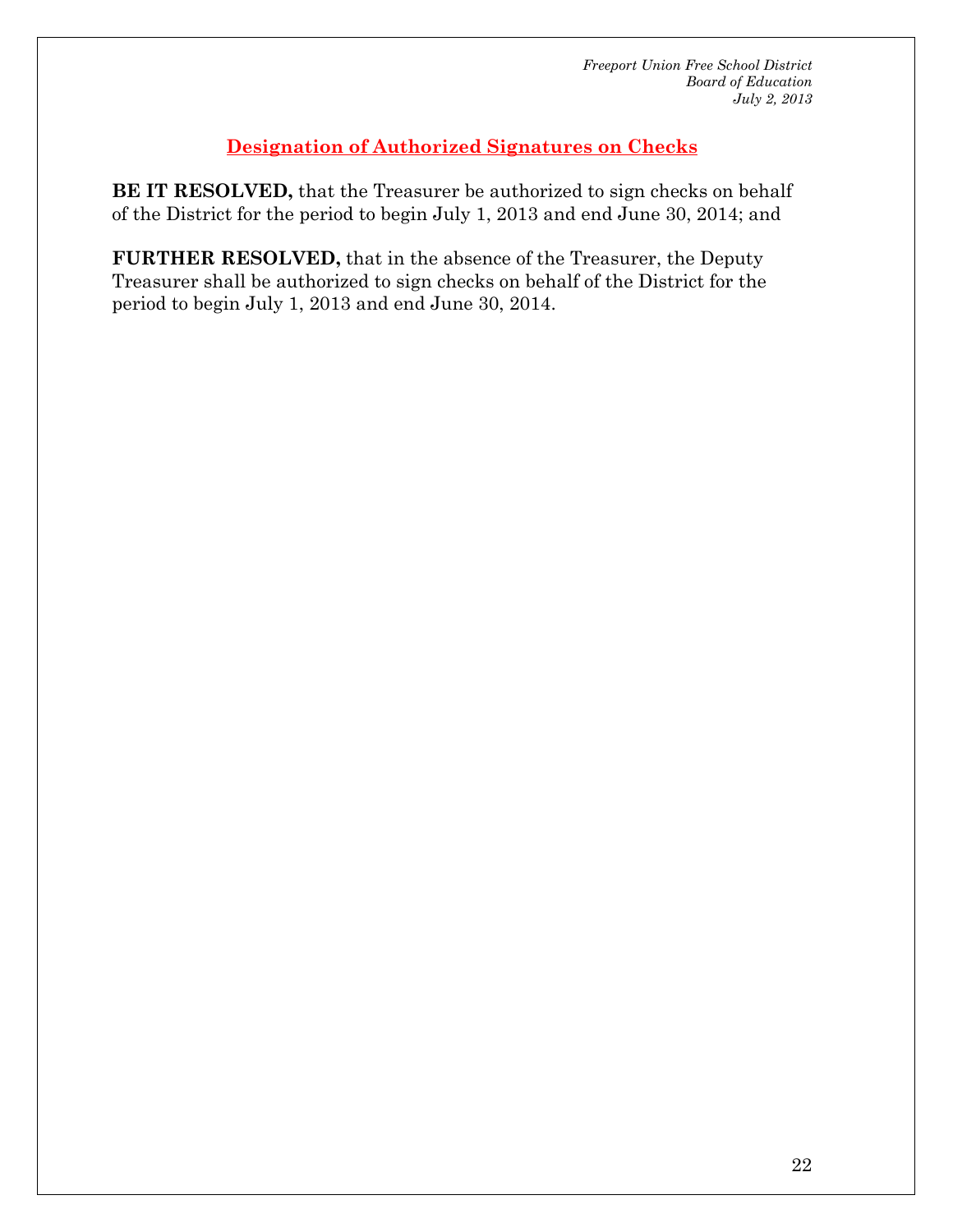### **Certification of Payrolls**

**BE IT RESOLVED,** by the Board of Education of the Freeport Union Free School District that the Superintendent of Schools or his designee shall be designated as the authorized person to certify the payrolls of the District from July 1, 2013 to June 30, 2014.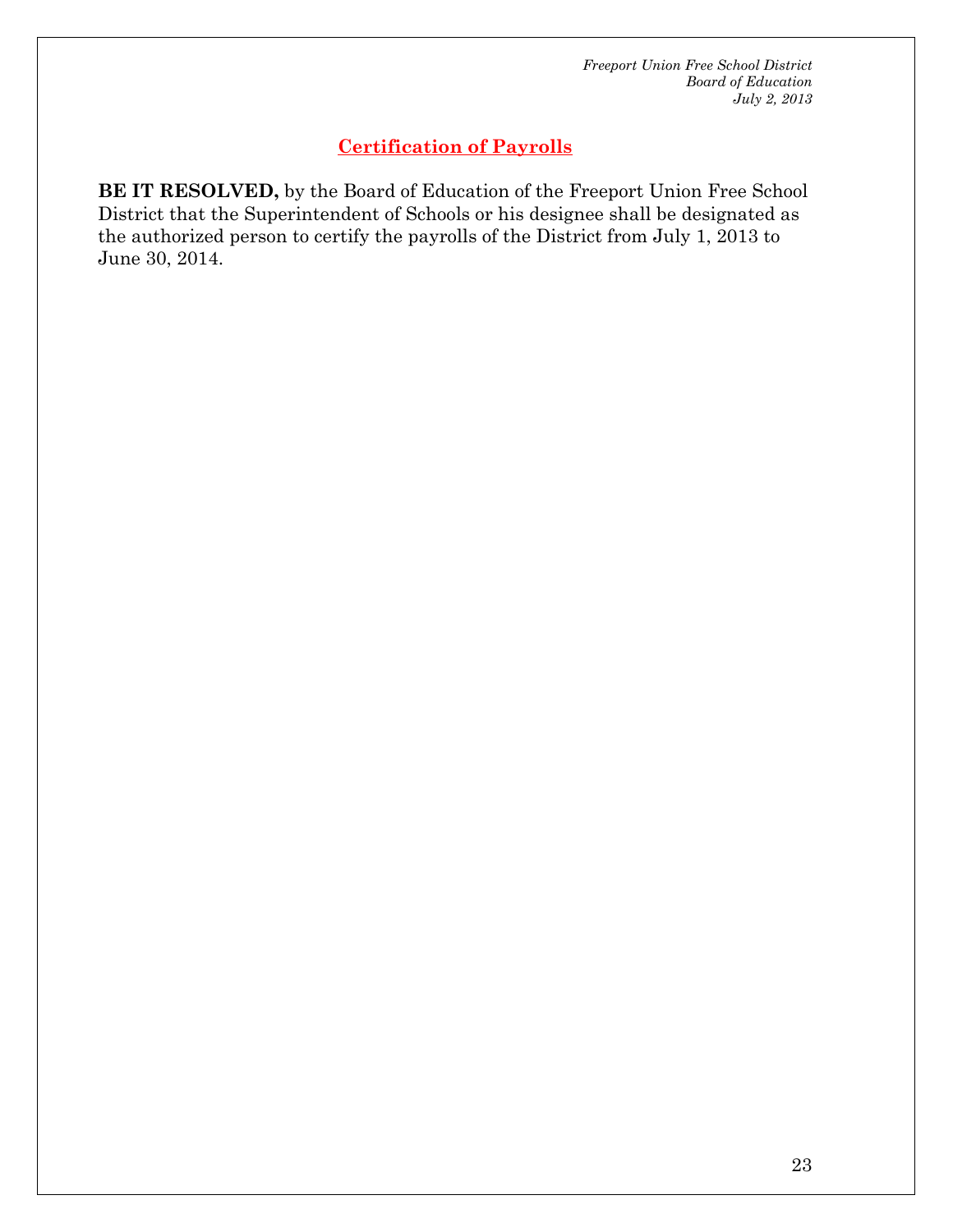### **Authorization to Approve Conferences**

**BE IT RESOLVED,** by the Board of Education of the Freeport Union Free School District that the Superintendent of Schools or his designee shall be designated as the authorized persons to approve employee requests to attend conferences for the year 2013-2014.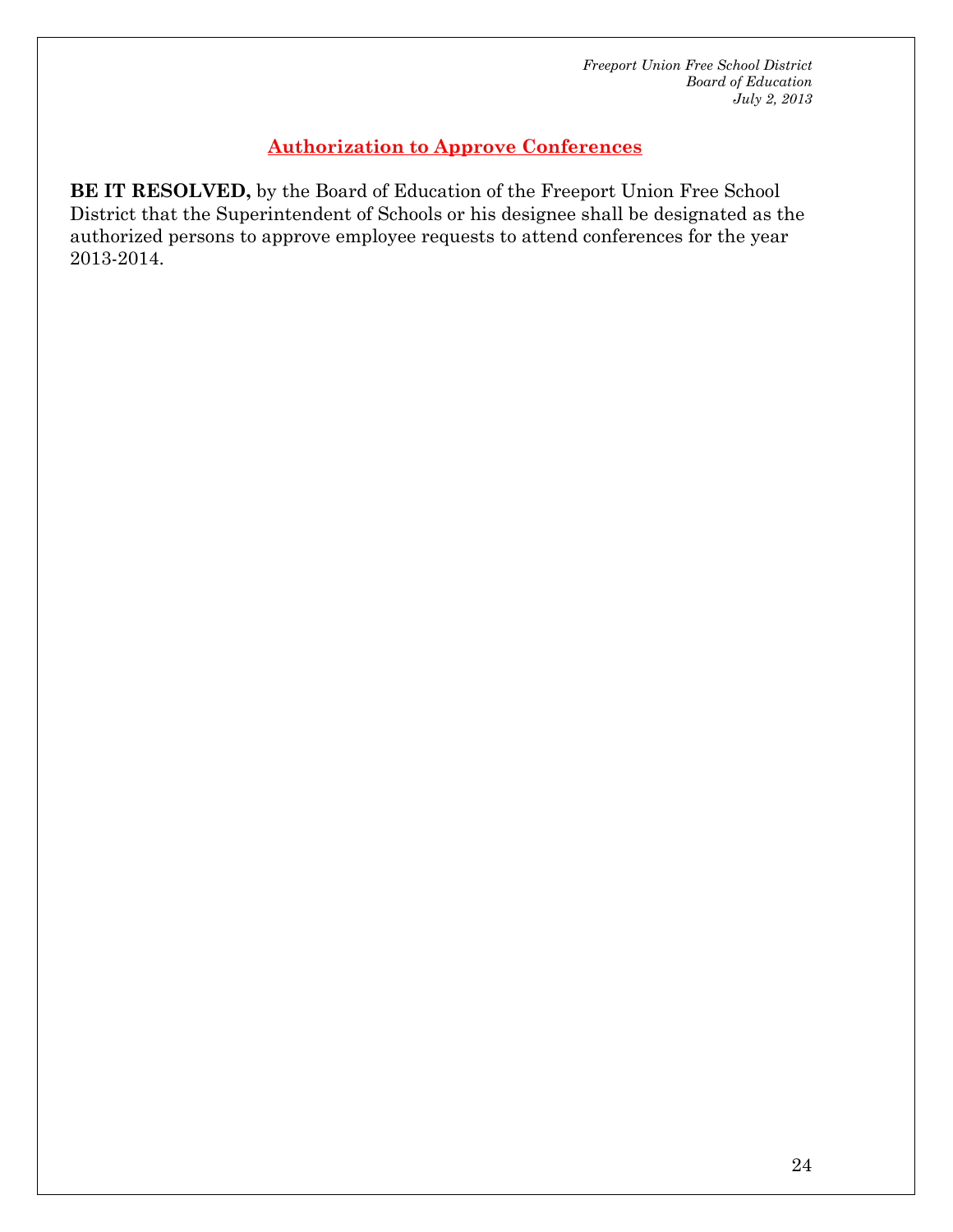### **Bonding of Employees**

**BE IT RESOLVED,** by the Board of Education of the Freeport Union Free School District in accordance with the Laws of the State of New York, that all the employees and officers of the Board shall be bonded and included within the blanket public employee dishonesty insurance policy purchased by the Freeport Union Free School District. The insurance policy covers all employees including the Superintendent, Executive Director for Business, Treasurer, Deputy Treasurer, Purchasing Agent, Payroll Clerk, Accounts Payable Clerk, Assistant Business Administrator, Central Treasurer for Extra Classroom Activity Fund, Internal Auditor and Internal Claims Auditor.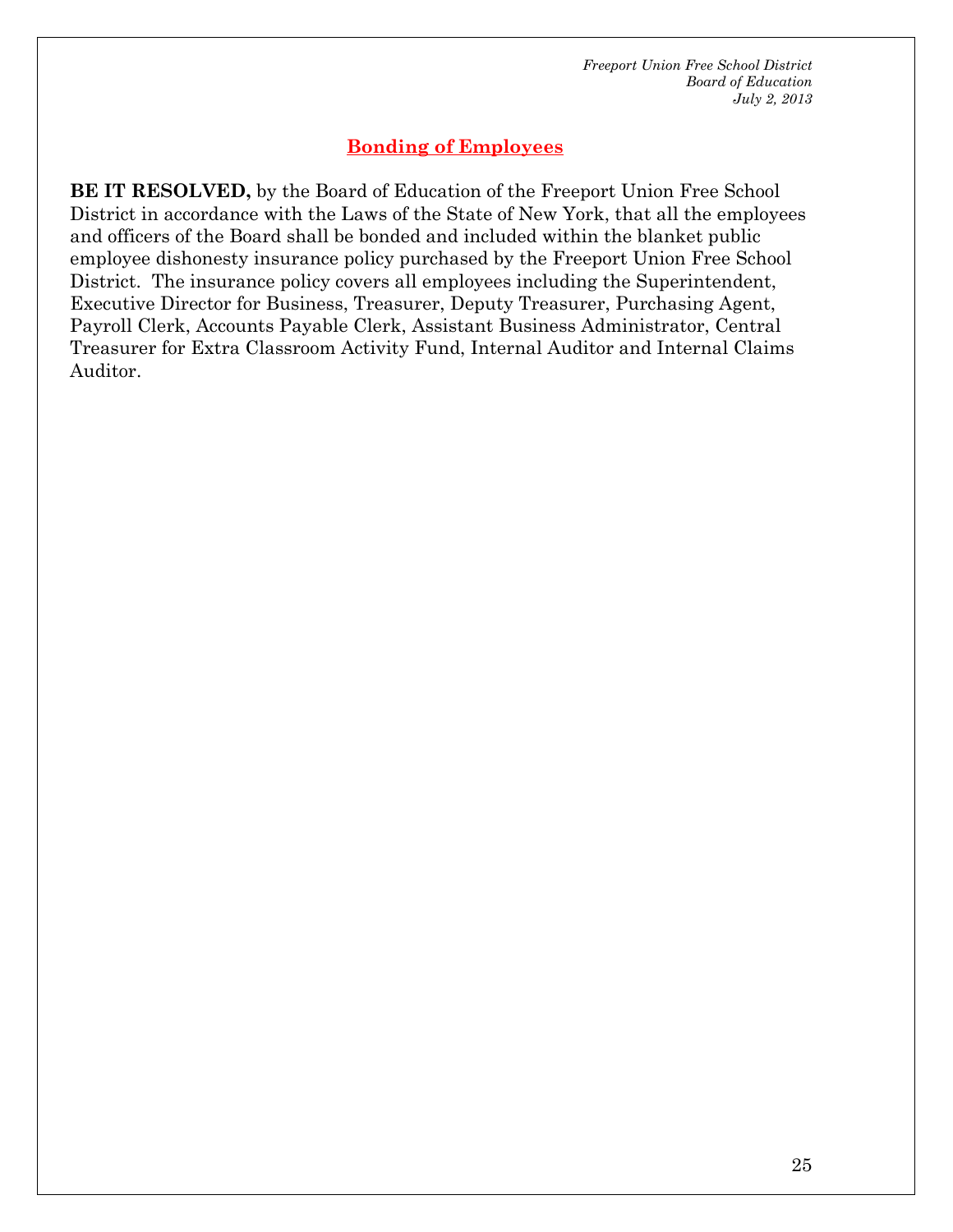### **Acceptance of State and Federal Funds**

**BE IT RESOLVED,** by the Board of Education of the Freeport Union Free School District that the Board accepts, as a necessary preliminary, any and all State and Federal funds that are to be used for the improvement of the Educational System of the Freeport Public Schools.

**BE IT ALSO RESOLVED,** that the Board of Education of the Freeport Union Free School District hereby authorizes the Superintendent of Schools to apply for and accept all grants from governmental and private organizations.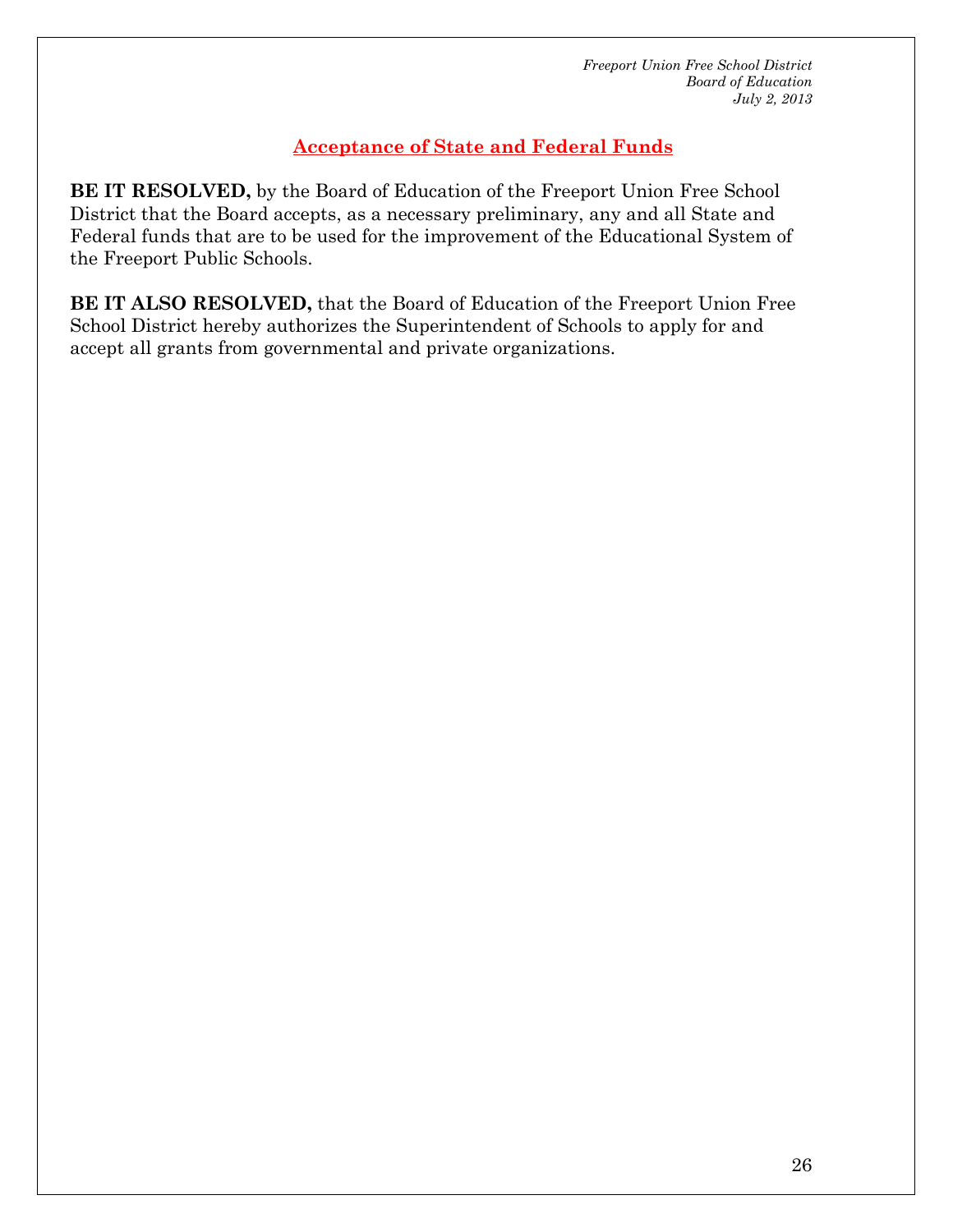### **Indemnification of School Board Members and Employees**

**WHEREAS**, Section 18 of the Public Officers Law of the State of New York authorizes municipal corporations, including boards of education, to adopt supplemental defense and indemnification provisions to those contained in the Education Law; and

**WHEREAS**, the statute authorizes boards of education to defend, indemnify and save harmless, members of boards of education and officers, agents and employees of boards of education; authorized parent volunteers; members of school-based planning and shared decision making committees; and members of the district's audit committee, in connection with any claims, awards or judgments obtained against such board members, officers, agents or employees; authorized parent volunteers; members of school-based planning and shared decision making committees; and members of the district's audit committee in any State or Federal Court, in the amount of any judgment, award or settlement of any such claim, provide the act or omission from which such judgment, award or claim arose or occurred while the board member, officer, agent or employee or authorized parent volunteer; member of a school-based planning and shared decision making committee; or a member of the district's audit committee was acting within the scope of his or her office or employment or authorized volunteer duties;

**BE IT RESOLVED,** that the Board of Education of the Freeport Union Free School District hereby adopts the supplemental defense and indemnification provisions contained in Section 18 of the Public Officers Law for its Board members, officers, agents and employees; authorized parent volunteers, members of school-based planning and shared decision making committees; and members of the district's audit committee. This coverage shall supplement and shall be in addition to the coverage available to such individuals under other enactments, including but not limited to the Education Law of the State of New York; and

**BE IT RESOLVED**, that supplemental hereto and as an additional perquisite to public office and employment, the Board hereby further extends the right to be defended and indemnified as provided in Public Officers Law, §18 to board members, school officers, agents and employees who are requested or are called to testify as a witness or to answer questions concerning their acts or omissions within the scope of their office, agency or employment before a grand jury, the Office of the District Attorney or other law enforcement official. Nothing herein contained shall be construed to authorize or require defense or indemnification to a board members, school officer, agent or employee who has been identified as a defendant in a pending criminal prosecution or where such individual, or the school district, has reason to believe that such individual is a target in a criminal investigation or prosecution by the Office of the District Attorney or other law enforcement entity.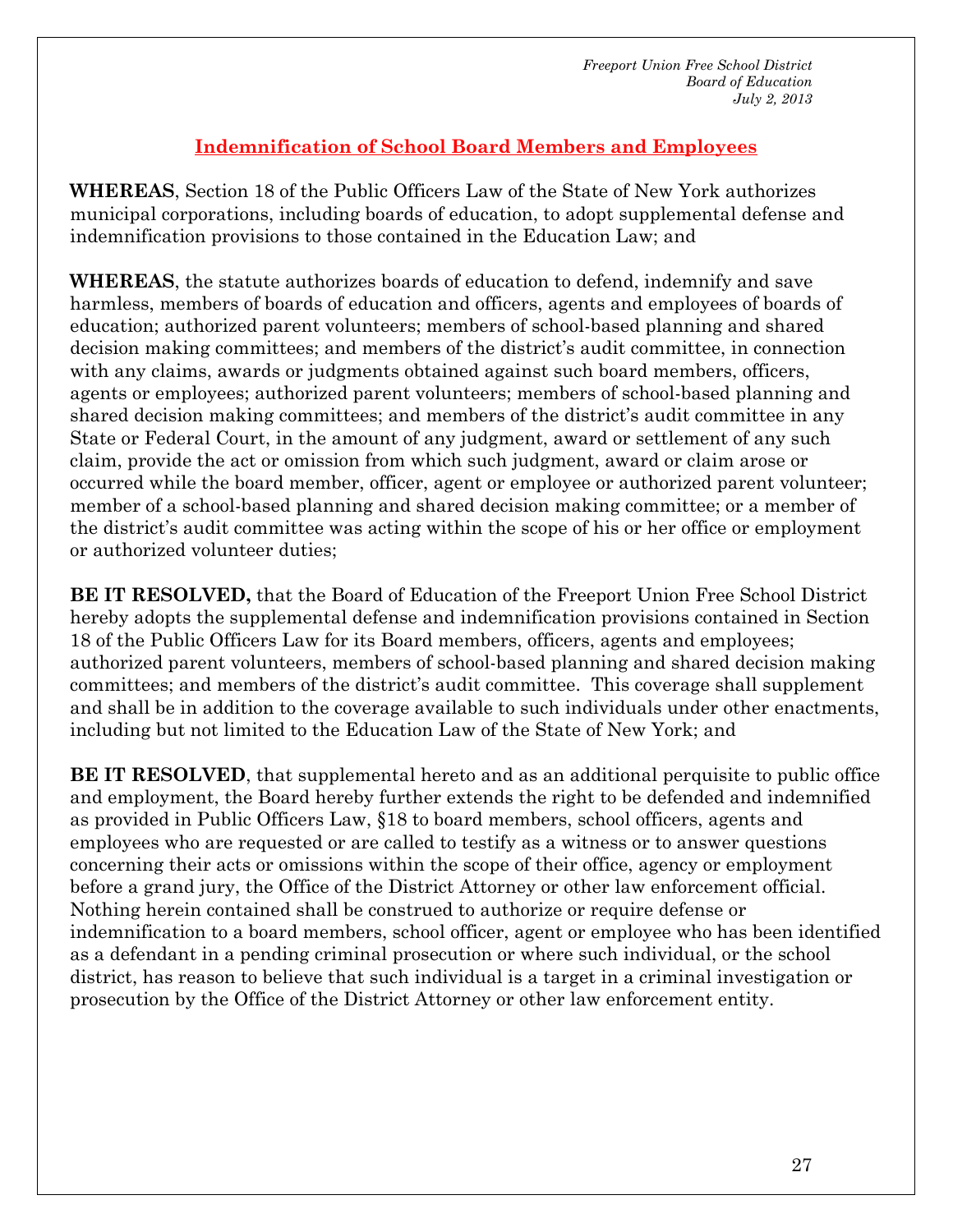### **Authorization of Board Memberships**

**BE IT RESOLVED,** by the Board of Education of the Freeport Union Free School District that the Board agrees to and does hereby authorize membership in the following organizations related to education for the 2013-2014 school year:

National School Boards Association

New York State School Boards Association

Nassau - Suffolk School Boards Association

R. E. F. I. T.

National Alliance of Black School Educators (NABSE)

New York State Magnet Schools

National Caucus of Hispanic School Board Members

NYS Caucus of Black School Board Members (NYSCBSBM)

National Association of Latino Elected and Appointed Officials (NALEO)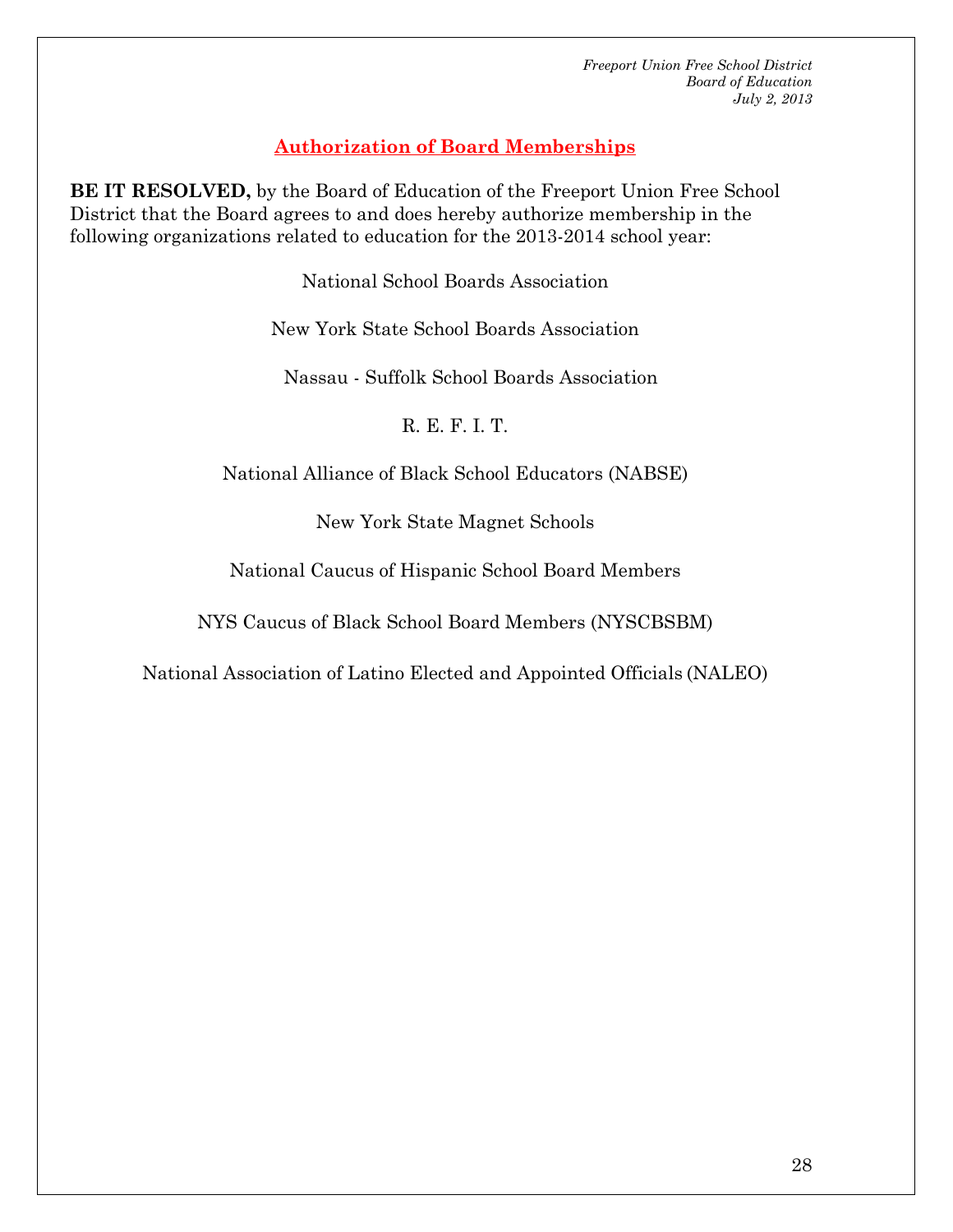### **Authorization to Enter into Agreements**

**BE IT RESOLVED,** that the Superintendent of Schools is hereby authorized and directed to enter into resolution agreements resolving impartial hearings on behalf of the Board of Education when in his judgment the proposed resolution is in the best interest of the District.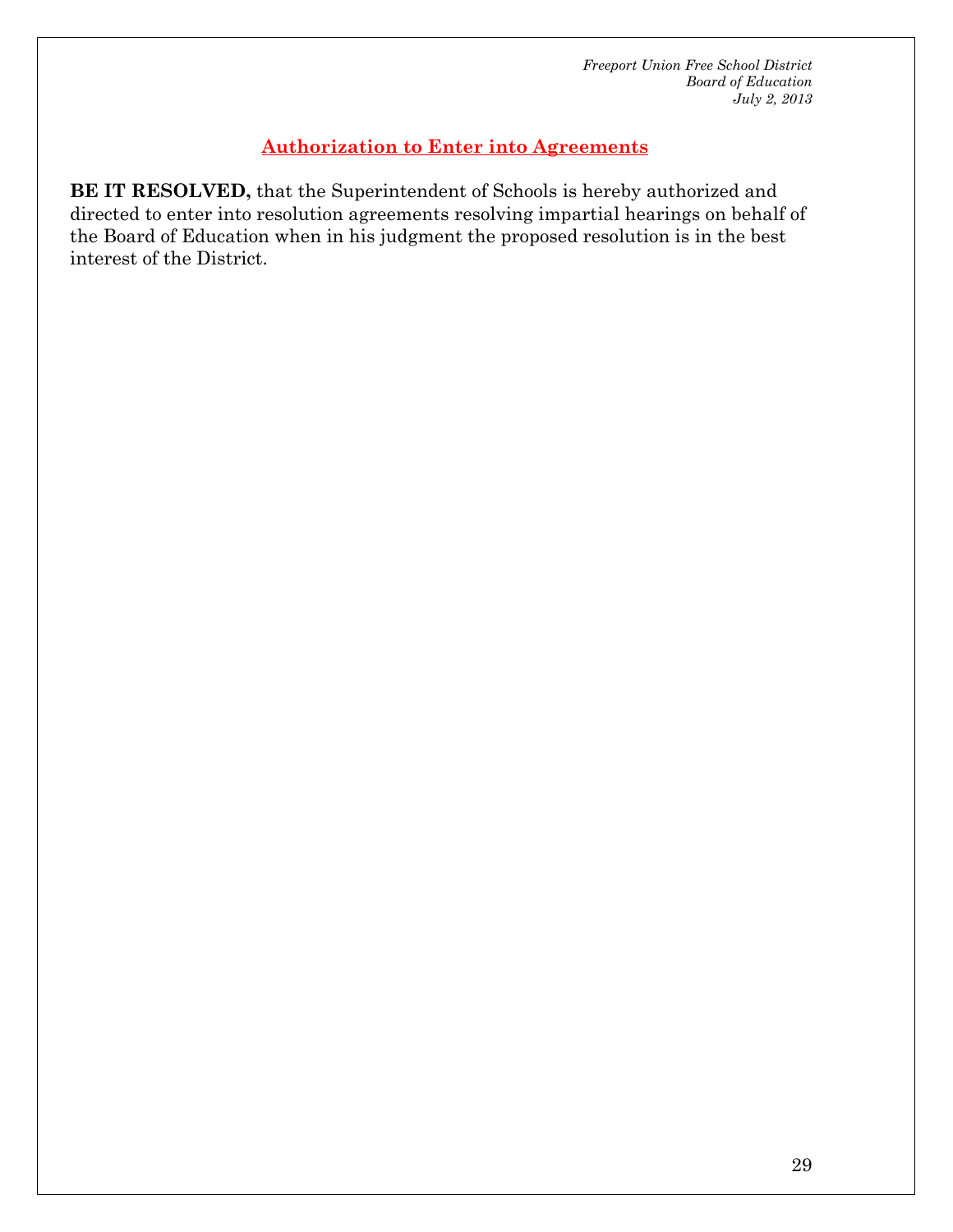**Appointment of Administrators to the Freeport Teacher Center Board** 

**BE IT RESOLVED** that the Board of Education of the Freeport Union Free School District hereby appoints Gerard W. Poole and Pamela Maltese as Administrators to the Freeport Teacher Center Board for the 2013-2014 school year.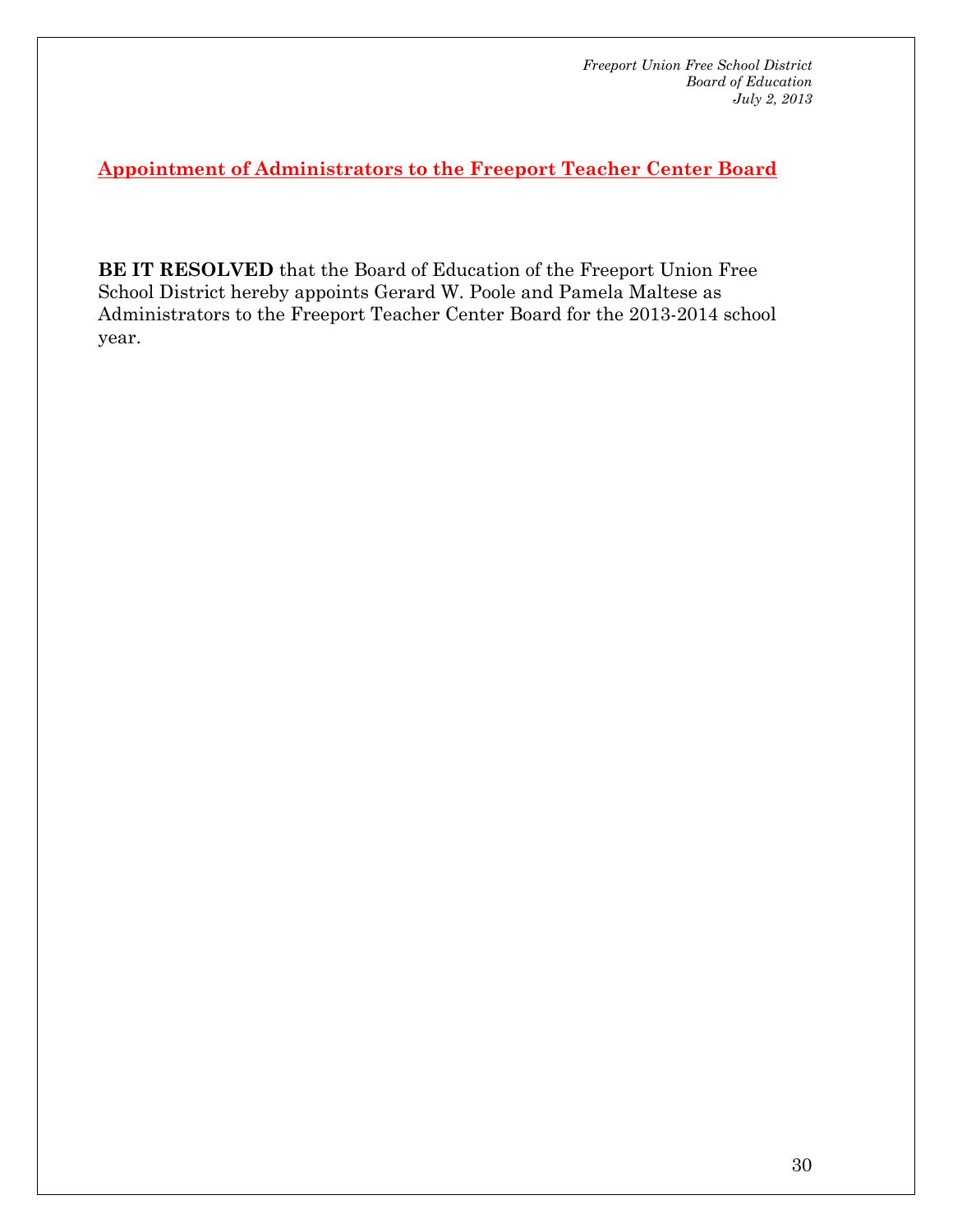### **Appointment of the Board of Registration**

**BE IT RESOLVED,** by the Board of Education of the Freeport Union Free School District that the Board of Registration shall be appointed in accordance with Education Law, and shall serve until thirty days following the 2014 Annual Meeting;

The Board hereby appoints:

 Denise Elmore (Chairperson of Election)

Janice Falco

Joann Cook

Ed Elmore

Frank Tucker

Joan Holland

Erika Elmore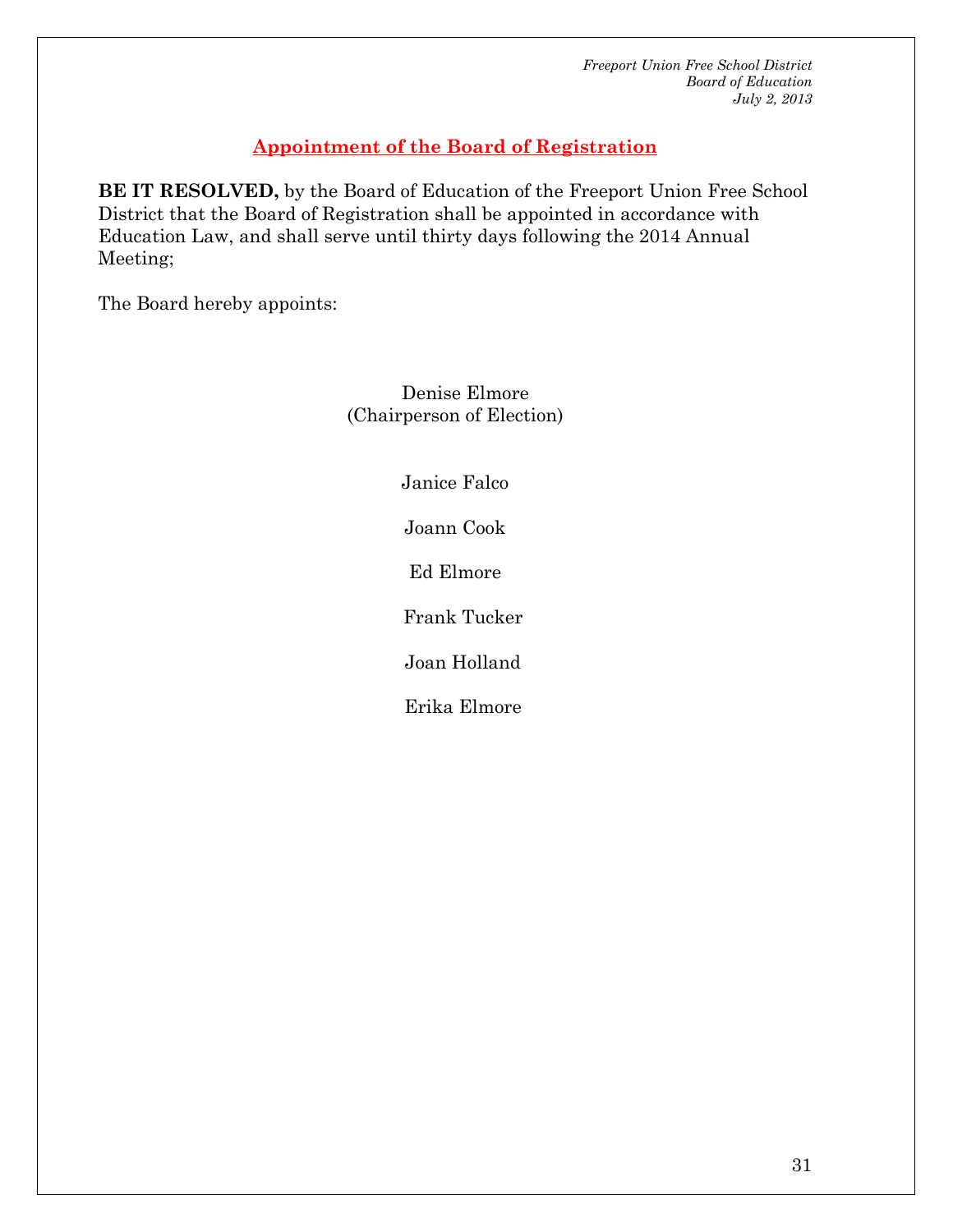### **Resolution for Conference Attendance and Reimbursement of Expenses for Board of Education Members**

**BE IT RESOLVED,** that the Board of Education of the Freeport Union Free School District herewith approves the attendance by Board of Education Members at any conferences, workshops, training sessions, educational information sessions and any other presentations by the educational organizations and institutions set forth below for the 2013-2014 school year:

The National School Boards Association The Nassau-Suffolk School Boards Association The New York State School Boards Association New York State Education Department Reform Educational Financing Inequities Today (R. E. F. I. T.) New York State Magnet Schools Board of Cooperative Educational Services (BOCES) SCOPE National Caucus of Hispanic School Board Members NYS Caucus of Black School Board Members (NYSCBSBM) National Association of Latino Elected and Appointed Officials (NALEO)

**BE IT FURTHER RESOLVED,** that Board members who want to participate in conferences, programs, workshops and training sessions sponsored by any other educational organizations or institutions should obtain prior approval from the Board.

**BE IT FURTHER RESOLVED,** and in keeping with our Mission and Vision Statements, the Board of Education is committed to the education of the children of Freeport and to that end, wishes to participate in any and all programs which will help our Board enhance, enrich and improve our students and help them become life long learners.

The Board has determined that attendance of Board Members at conferences, workshops, training sessions, educational information sessions and any other presentations by educational organizations and institutions is in the best interest of the District and therefore has determined to reimburse attending Board Members for all reasonable and appropriate expenses, which may be prepaid by the District if appropriate, including meal, transportation, and lodging costs and registration fees.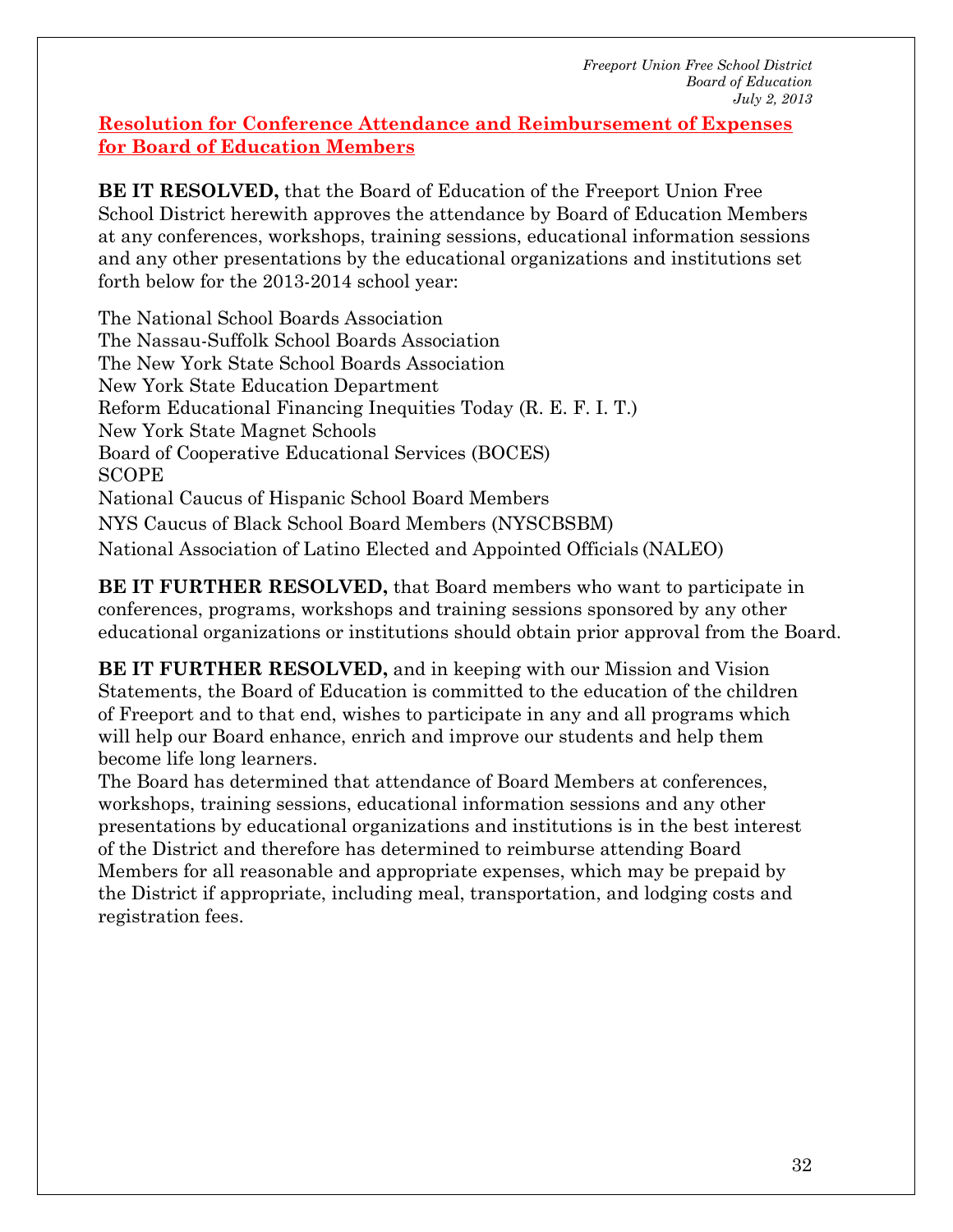### **COMPUTER EQUIPMENT, CELLULAR PHONES, CREDIT CARDS, MEALS AND REFRESHMENTS**

### **COMPUTER AND OTHER TECHNOLOGY EQUIPMENT**

**BE IT RESOLVED,** that the Board of Education of the Freeport Union Free School District hereby authorize the district to provide computer and other technology equipment for home use by School Board Members, the Superintendent, the Assistant Superintendents, the Executive Directors, the Assistant Business Administrator, and the Director of Facilities, where the equipment remains the property of the district; and where such equipment is returned to the district at the expiration of the board member's term or retirement/resignation of the Superintendent, the Assistant Superintendents, the Executive Directors, the Assistant Business Administrator and Director of Facilities.

**BE IT FURTHER RESOLVED**, that the computers are to be used to enhance communication on school district matters.

### **CREDIT CARDS**

**BE IT RESOLVED,** that the Board of Education hereby authorizes issuance of credit cards to the Superintendent of Schools, the Assistant Superintendent for Personnel, and Executive Director for Business.

**BE IT FURTHER RESOLVED,** that the credit cards are to be used for authorized, reimbursable, school business related expenses only.

### **MEALS AND REFRESHMENTS**

**BE IT RESOLVED,** that the Board of Education recognizes that from time-totime it may be appropriate to provide meals and/or refreshments at District meetings and/or events which are being held for an educational purpose. Examples of authorized categories of expenditures include but are not limited to refreshments for staff on Teacher Orientation Day at the beginning of each year, staff recognition meetings, refreshments for Superintendent's Conference Days, community/district meetings, assessment day, grading of tests, receptions for volunteers, and other meetings at which district business is conducted.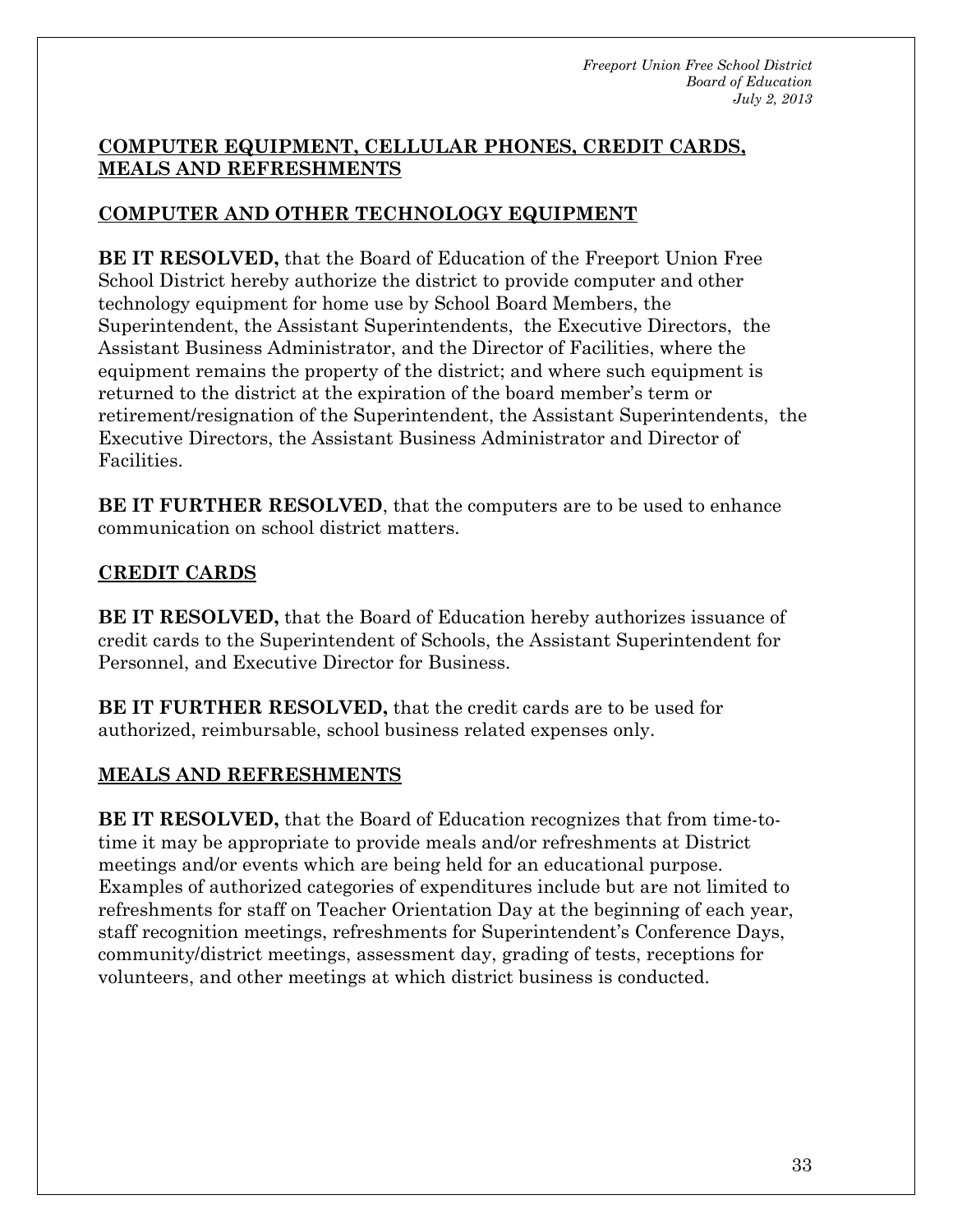### **CELLULAR PHONES**

**BE IT RESOLVED,** that the Board of Education hereby authorizes the Superintendent or designee to issue a school district-owned cellular phone to a district employee when required by that employee's job duties.

**BE IT RESOLVED,** that the cellular phones are provided to the employees for business purposes and are not to be used by anyone other than a school district employee.

**BE IT FURTHER RESOLVED,** that the district will assure that it does not purchase a plan with a greater allowance than is reasonably necessary; the business office shall evaluate the cellular phone plan at least once a year.

### **AUTHORIZED CELLULAR PHONES**

Superintendent of Schools Assistant Superintendents Executive Directors Transportation Supervisor Director of Athletics Athletics Department Director of Facilities Facilities Department Director of Food and Nutrition Services Security Department Maintenance Department Grounds Supervisor Grounds Department (2) Mail Carrier Columbus Principal

Columbus Head Custodian Archer Principal Archer Head Custodian Bayview Principal Bayview Head Custodian Giblyn Principal Giblyn Head Custodian New Visions Principal New Visions Head Custodian Atkinson Principal Atkinson Head Custodian Dodd Principal Dodd Head Custodian High School Principal High School Head Custodian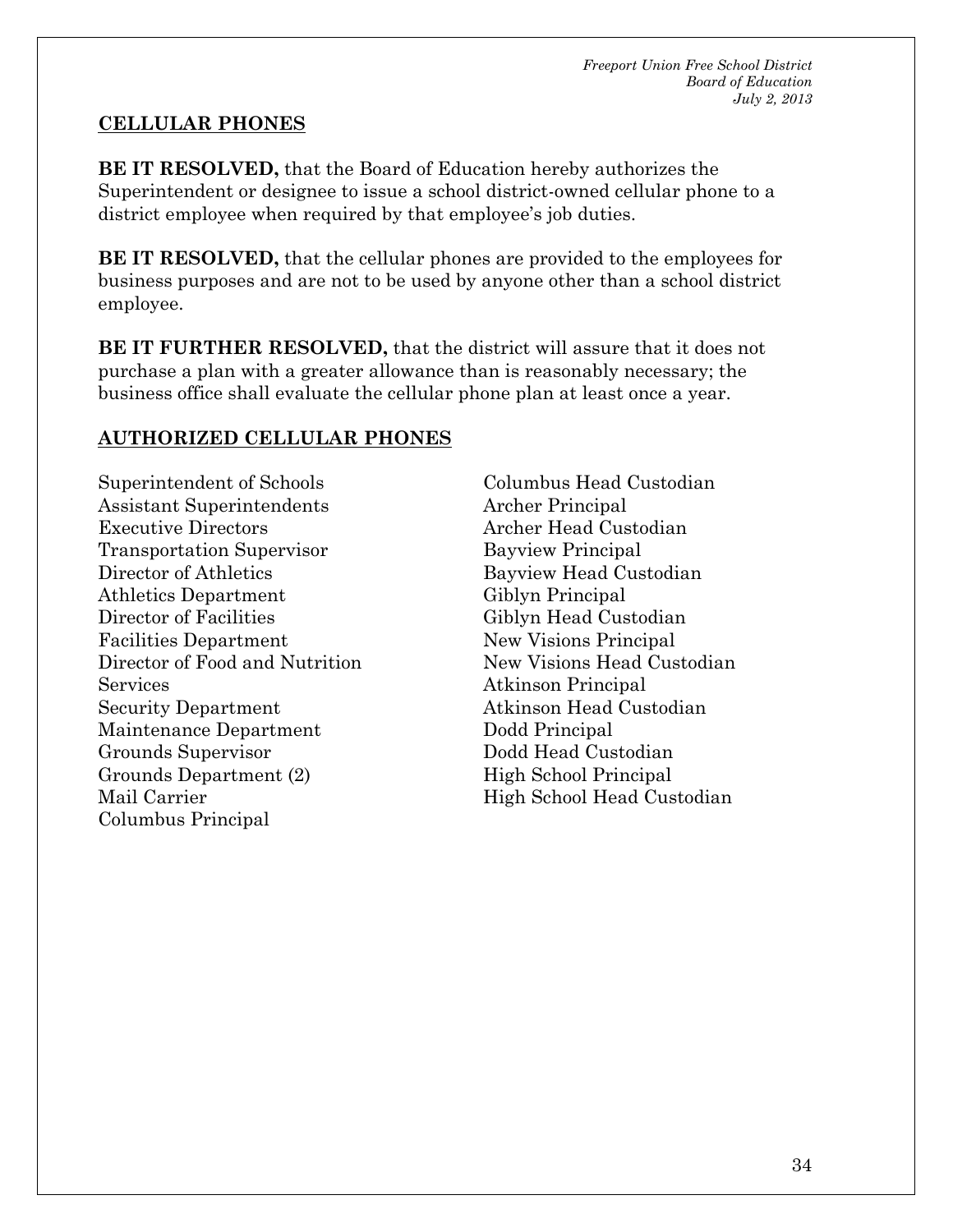### **Appointment of Dignity Act Coordinators**

**BE IT RESOLVED**, by the Board of Education of the Freeport Union Free School District hereby appoints the following individuals as Dignity Act Coordinators in their respective schools as listed:

### Dignity Act Coordinators

| Elizabeth Biscotti      | Archer Street                        |
|-------------------------|--------------------------------------|
| Mary Gargiulo           | Archer Street                        |
| Mariella Echegaray Ryan | Atkinson Intermediate School         |
| Michael Fee             | Atkinson Intermediate School         |
| Nina Sasso              | Atkinson Intermediate School         |
| Cindy Misrock           | <b>Bayview Avenue</b>                |
| Alma Rocha              | <b>Bayview Avenue</b>                |
| Linda Wiener            | Columbus Early Childhood Center      |
| Loretta McGaughey       | Columbus Early Childhood Center      |
| Liliana Lynch           | Columbus Early Childhood Center      |
| Danielle Ballard        | Dodd Middle School                   |
| Nancy Berg              | Dodd Middle School                   |
| <b>Felice Niland</b>    | Dodd Middle School                   |
| Gisselle Campbell Ham   | <b>Freeport High School</b>          |
| Maria Duran             | Freeport Sr. High School             |
| Rosemary Garcia         | Freeport Sr. High School             |
| Robert Lordi            | Freeport Sr. High School             |
| Joseph Mille            | Freeport Sr. High School             |
| Clorinda Pawlak         | Giblyn Elementary School             |
| Carmen Tarantino        | Giblyn Elementary School             |
| Susan Deluca            | New Visions Elementary School        |
| Diana Octave Boxill     | <b>New Visions Elementary School</b> |
| Michael Singleton       | District-wide                        |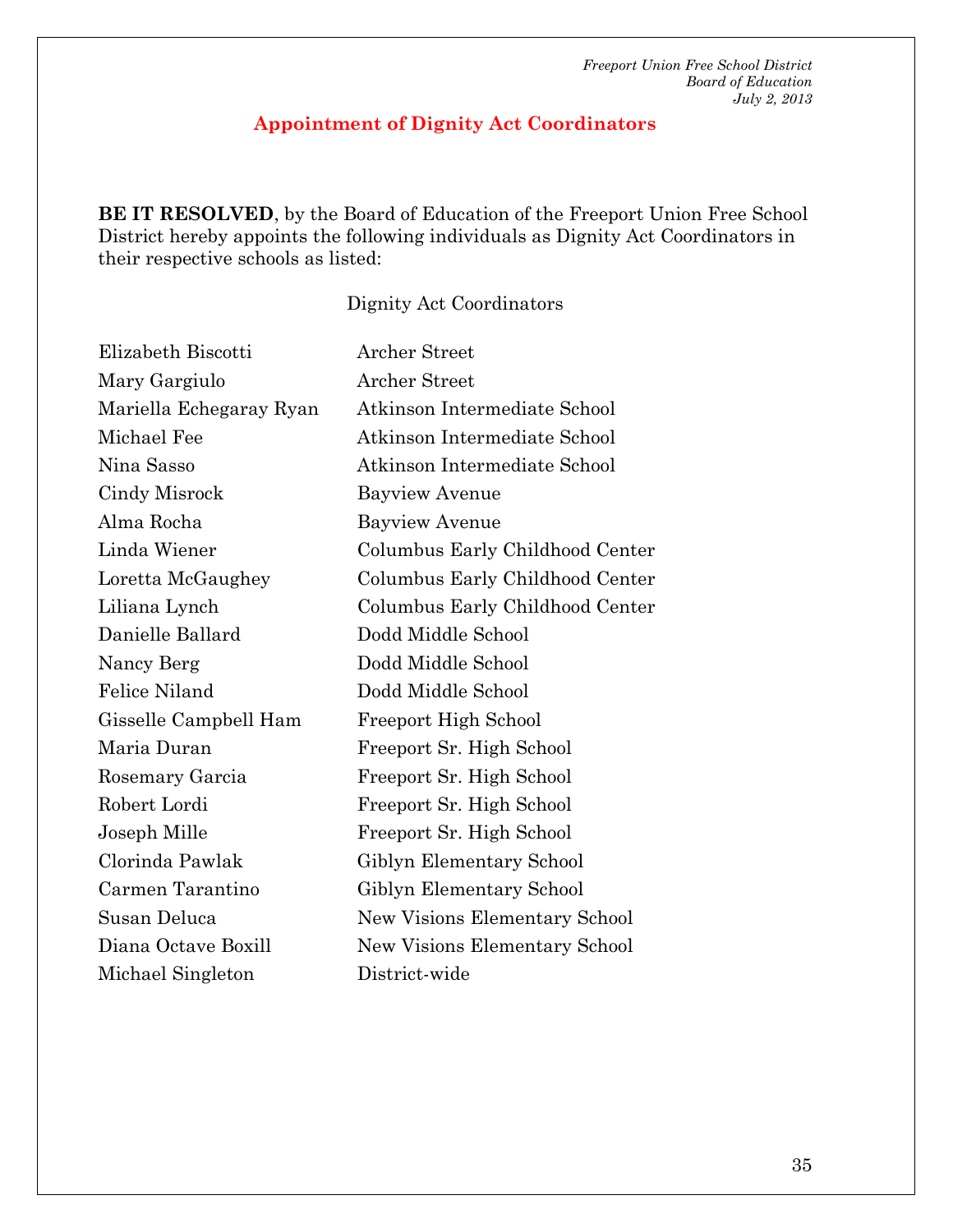### \*\*\*\*\*\*\*\*\*\*\*\*\*\*\*\*\*\*\*\*\*\*\*\*\*\*\*\*\*\*\*\*\*\*\*\*\*\*\*\*\*\*\*\*\*\*\*\*\*\*\*\*\*\*\*\*\*\*\*\*\*\*\*\*\*\*\*\*\*\*\*\*

*End of the Reorganization Meeting and the beginning of the Action Meeting*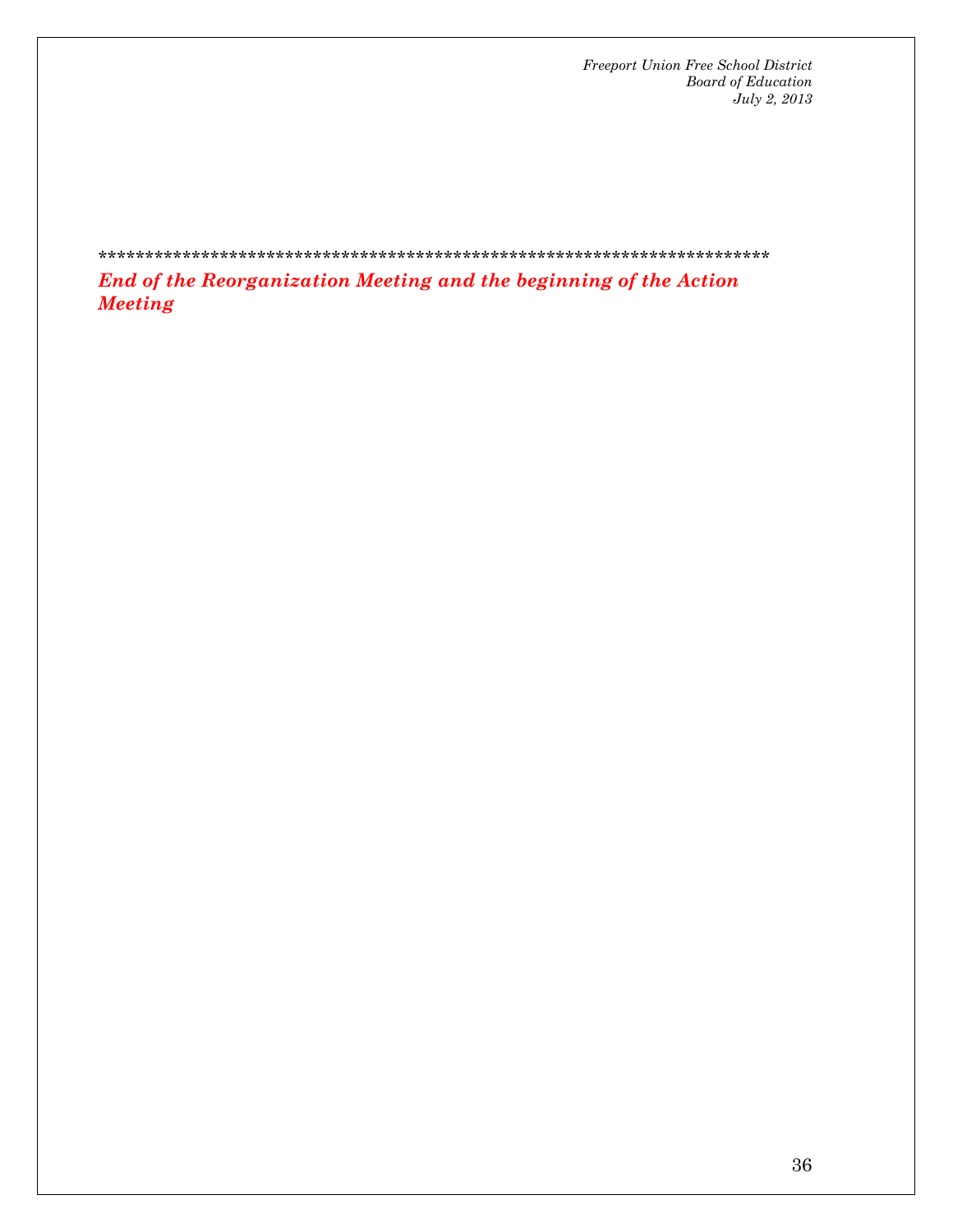

### **FREEPORT UNION FREE SCHOOL DISTRICT**

### **BOARD OF EDUCATION**

### **Agenda ACTION MEETING July 2, 2013**

**I. Board Announcements** 

**II. Superintendent's Report** 

### **III. Questions/Comments from the Public**

The public is given the opportunity to address the Board of Education on any items for action on this agenda. Each speaker will be allowed to address the Board once, for a maximum of four minutes.

The Board of Education and/or the Administration may respond at the conclusion of the question and comment portion of the meeting, or they may respond, verbally or in writing, at a later date.

### **IV. Items for Action**

Consent Agenda

### **Conservation Consent Agenda Items:**

**BE IT RESOLVED that the Board of Education of the Freeport Union Free School District hereby approves the following items; A; B 1, 2; C 1.** 

### **A Consent Approve**

Acceptance of the Minutes of the Board of Education **TAB 29**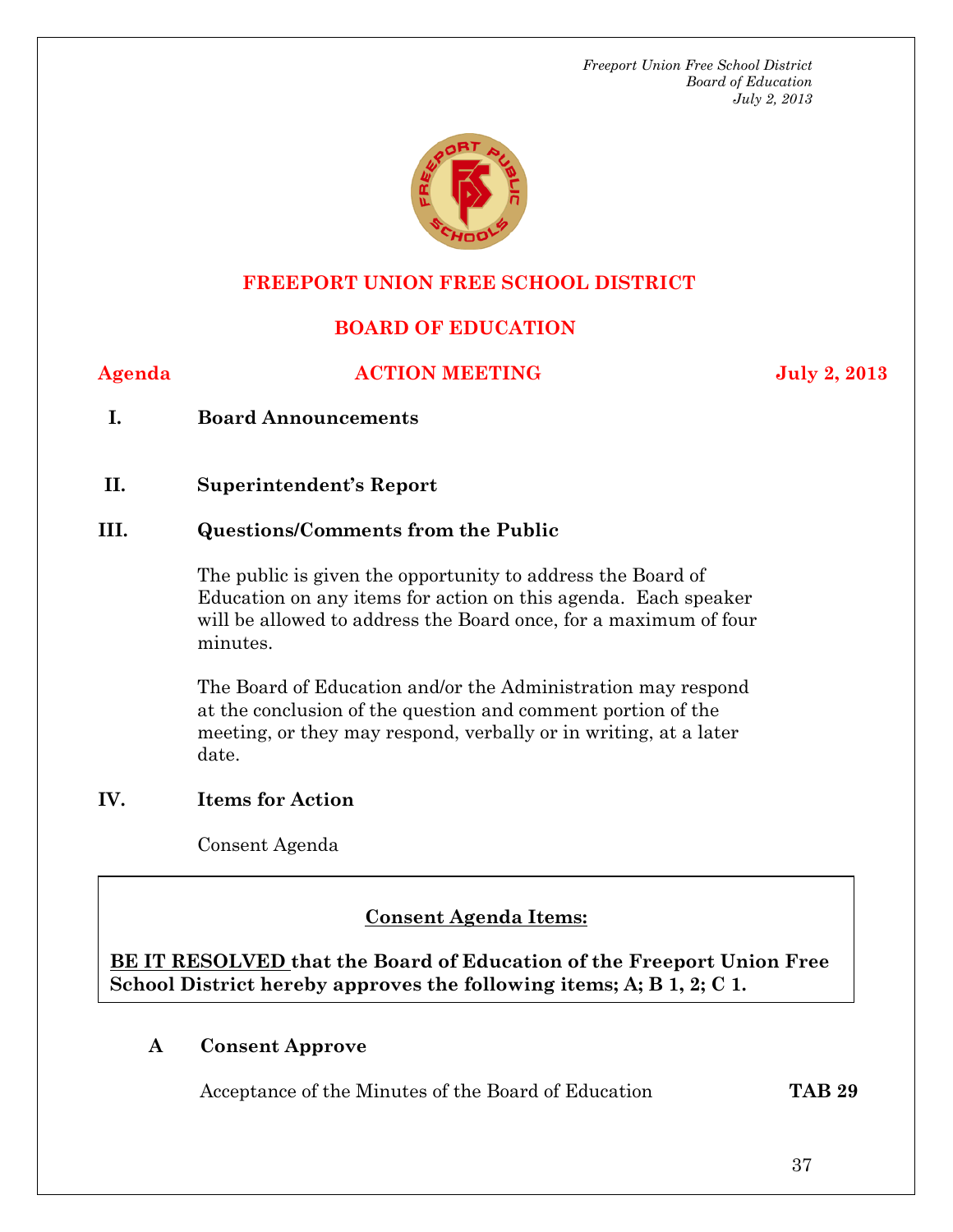|     |             | <b>Freeport Union Free School District</b><br><b>Board of Education</b><br>July 2, 2013                                                                                                                                               |                                                                  |
|-----|-------------|---------------------------------------------------------------------------------------------------------------------------------------------------------------------------------------------------------------------------------------|------------------------------------------------------------------|
|     | B           | <b>Personnel Actions</b><br>1. Leave of Absence<br>2. Resignation of Staff                                                                                                                                                            | <b>TAB 30</b><br><b>TAB 31</b>                                   |
|     | $\mathbf C$ | <b>Education</b><br>1. Acceptance of the Minutes from the Committees on<br>Special Education and Preschool Special Education                                                                                                          | <b>TAB 32</b>                                                    |
| V.  | A.          | <b>Other Items for Action</b><br>Personnel<br>1. Abolishment and Creation of Administrative Positions                                                                                                                                 | <b>TAB 33</b>                                                    |
|     | <b>B.</b>   | <b>Education</b>                                                                                                                                                                                                                      |                                                                  |
|     |             | 1. Adoption of the Revised Code of Conduct                                                                                                                                                                                            | <b>TAB 34</b>                                                    |
|     | C.          | Finance                                                                                                                                                                                                                               |                                                                  |
|     |             | 1. Authorization to Participate in Various Cooperative Bids<br>Establishment of Tax Levy<br>2.<br>Extension of a Contract for Universal Pre-K Services<br>3.<br>Implementation of Patient Protection and Affordable Care<br>4.<br>Act | <b>TAB 35</b><br><b>TAB 36</b><br><b>TAB 37</b><br><b>TAB 38</b> |
|     |             | 5. Authorization of a Cafeteria Co-op Agreement<br>6. Approval of Excess Worker's Compensation Insurance<br>Renewal                                                                                                                   | <b>TAB 39</b><br><b>TAB 40</b>                                   |
|     |             | Approval of a Carrier for Dental Coverage<br>7.<br>8. Approval to Participate in the Nassau County Natural Gas<br><b>Aggregation Program</b>                                                                                          | <b>TAB 41</b><br><b>TAB 42</b>                                   |
|     |             | 9. Approval of the Omni Contract<br>10. Budget Transfer                                                                                                                                                                               | <b>TAB 43</b><br><b>TAB 44</b>                                   |
| VI. | A.          | <b>Other Reports to the Board</b>                                                                                                                                                                                                     |                                                                  |
|     |             | 1. High School Funds Report                                                                                                                                                                                                           | <b>TAB 45</b>                                                    |

# **Questions/Comments from the Public on Other Topics**

At this time, the public is given the opportunity to address the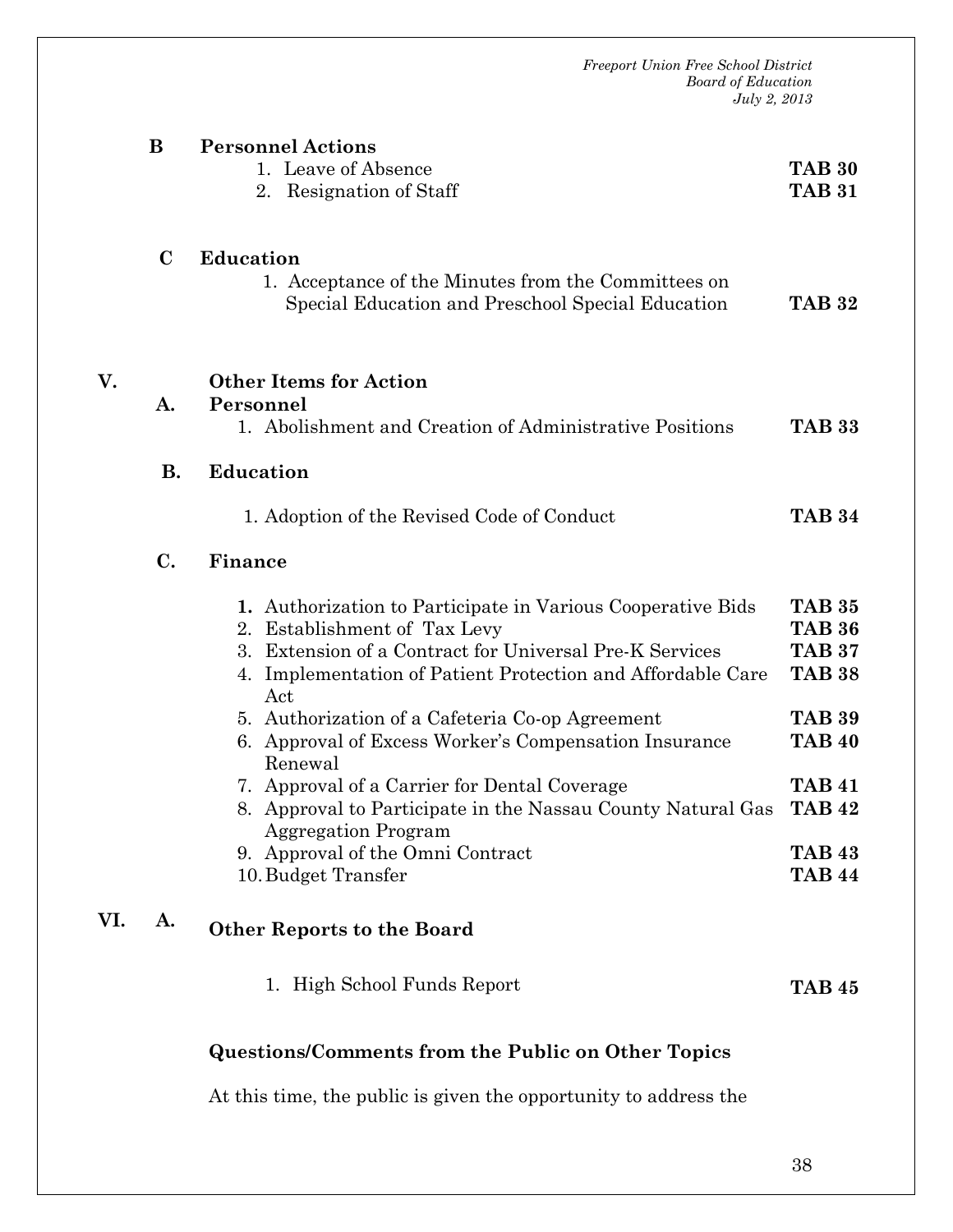Board of Education on any topic. Each speaker will be allowed to address the Board once, for a maximum of **four** minutes.

The Board of Education and/or the Administration may respond at the conclusion of the question and comment portion of the meeting, or they may respond, in writing, at a later date.

### **VI. Board Comments**

- **VII Superintendent Comments**
- **VIII Adjournment**

### **VIX. Next Meeting**

The next proposed meeting of the Board of Education will be held on August 28, 2013 at Caroline G. Atkinson Intermediate School. All meetings begin at 7:30 p.m. unless otherwise noted.

Register to vote: Monday through Friday between 8:30 a.m. and 3:30 p.m. at the Administration Building, 235 N. Ocean Avenue. **Visit our website at www.freeportschools.org**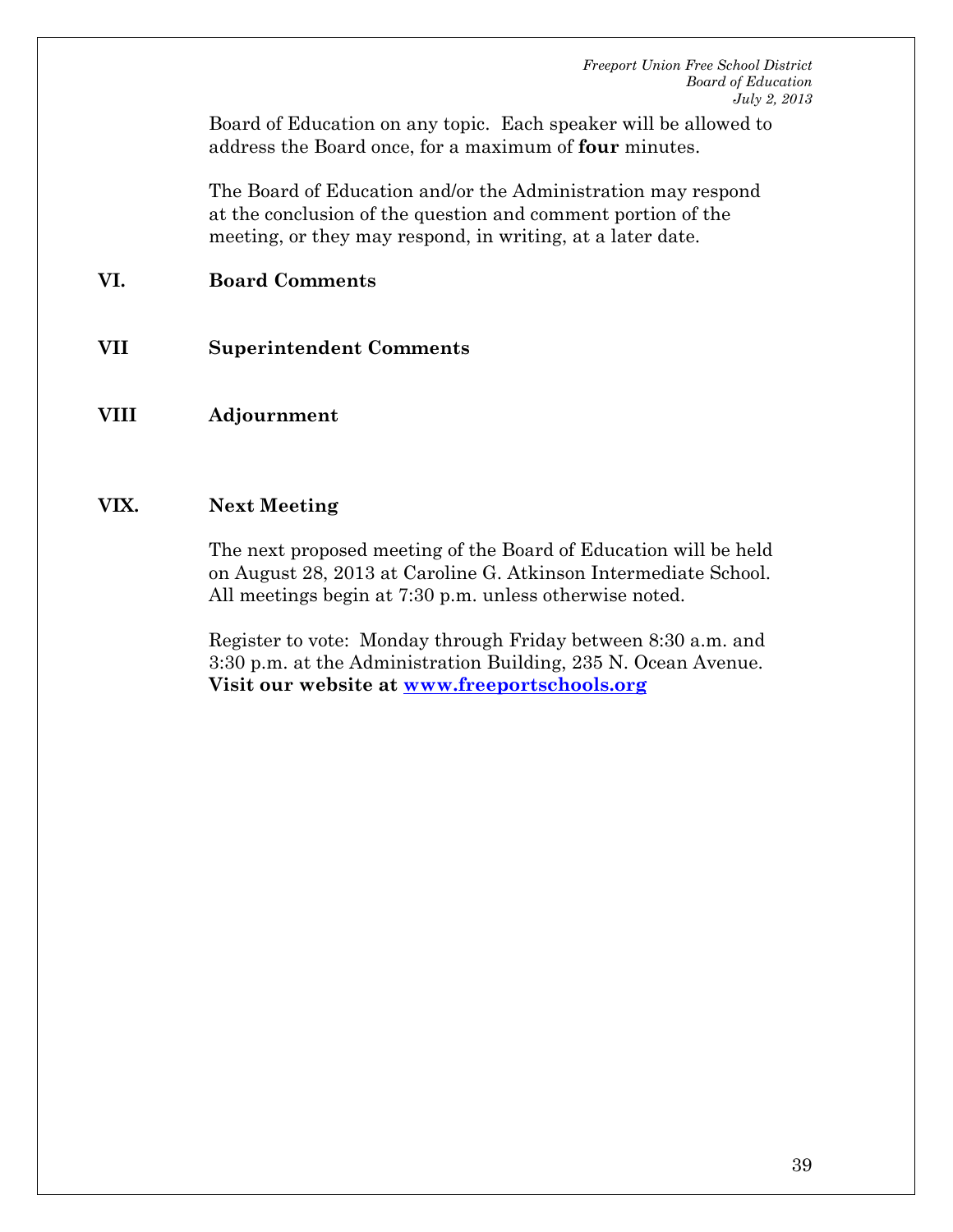### **Consent Agenda Items:**

**BE IT RESOLVED,** that the Board of Education of the Freeport Union Free School District hereby approves the following items; A, B (1, 2), C (1).

**BACK UP MATERIAL FOR CONSENT AGENDA ACTION ITEMS IN TABS 29-45**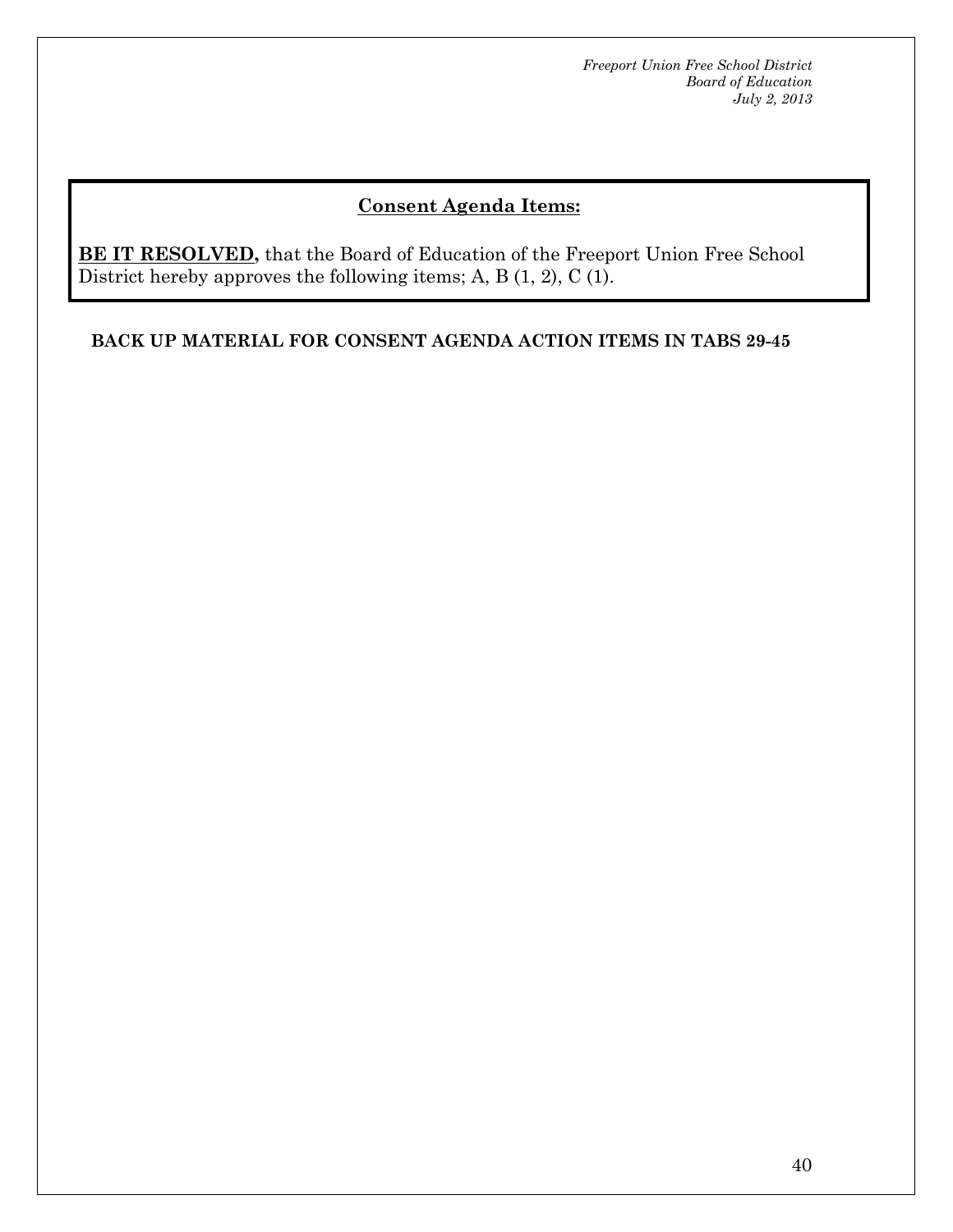### **Acceptance of the Minutes**

**BE IT RESOLVED,** that the Board of Education of the Freeport Union Free School District hereby accepts the minutes of the following meetings as written:

June 19, 20013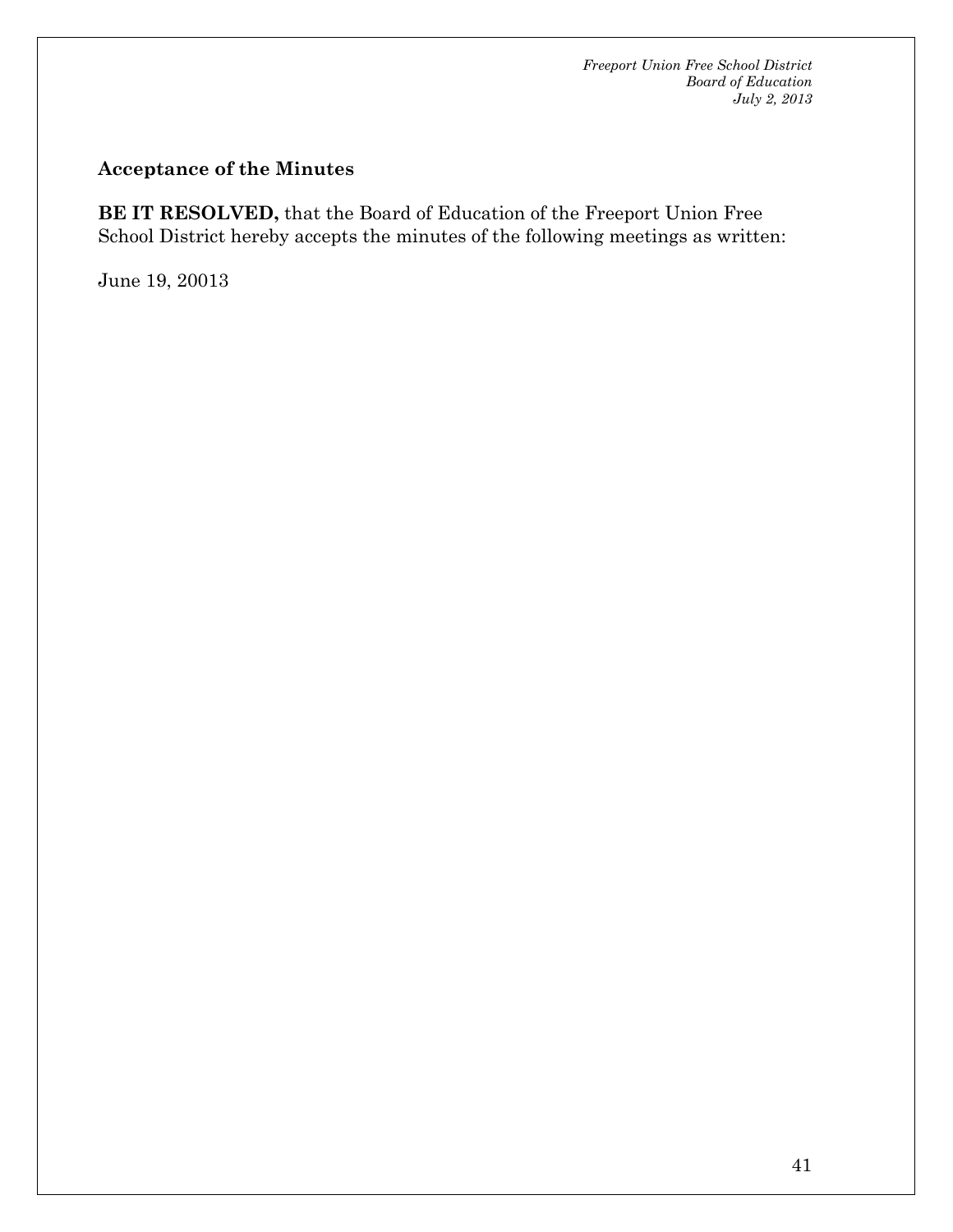**Personnel** 

**Leave of Absence** 

**BE IT RESOLVED**, that the Board of Education of the Freeport Union Free School District hereby grants a request for leave of absence as listed below:

1. Jahn Corbo, Elementary Teacher, effective May 30, 2013 through August 27, 2013, for health reasons.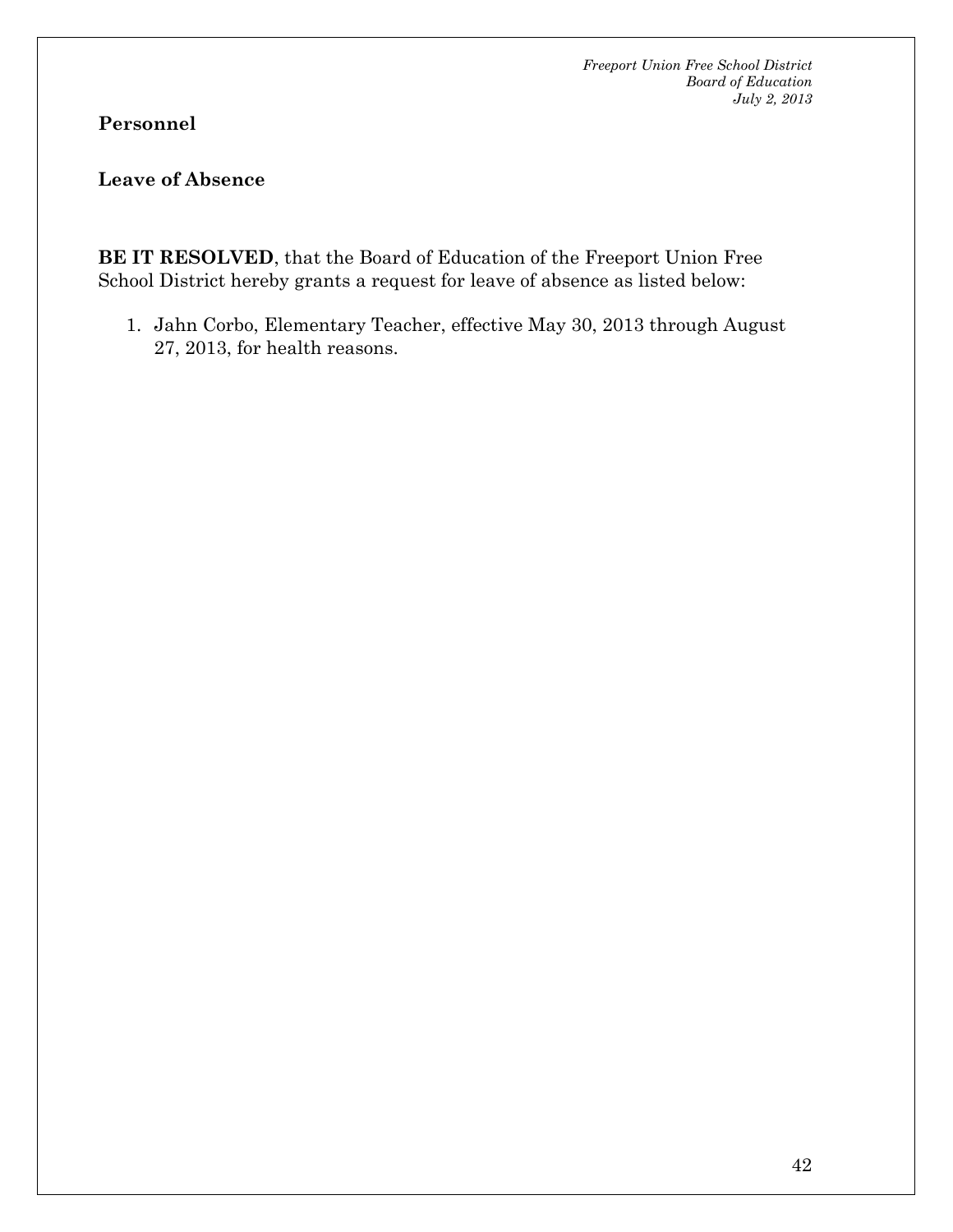### **Personnel**

### **Resignation of Staff**

**BE IT RESOLVED**, that the Board of Education of the Freeport Union Free School District hereby accepts the letter(s) of resignation from the following staff members as listed below:

- **1. Juan Lopez**, full-time Teaching Assistant, effective August 24, 2013, for personal reasons.
- 2. **Claudia Hardes,** Supervisor of Transportation, effective July 17, 2013, for personal reasons.
- 3. **Adrienne Hennawi,** Library Media Specialist, effective August 31, 2013, for personal reasons.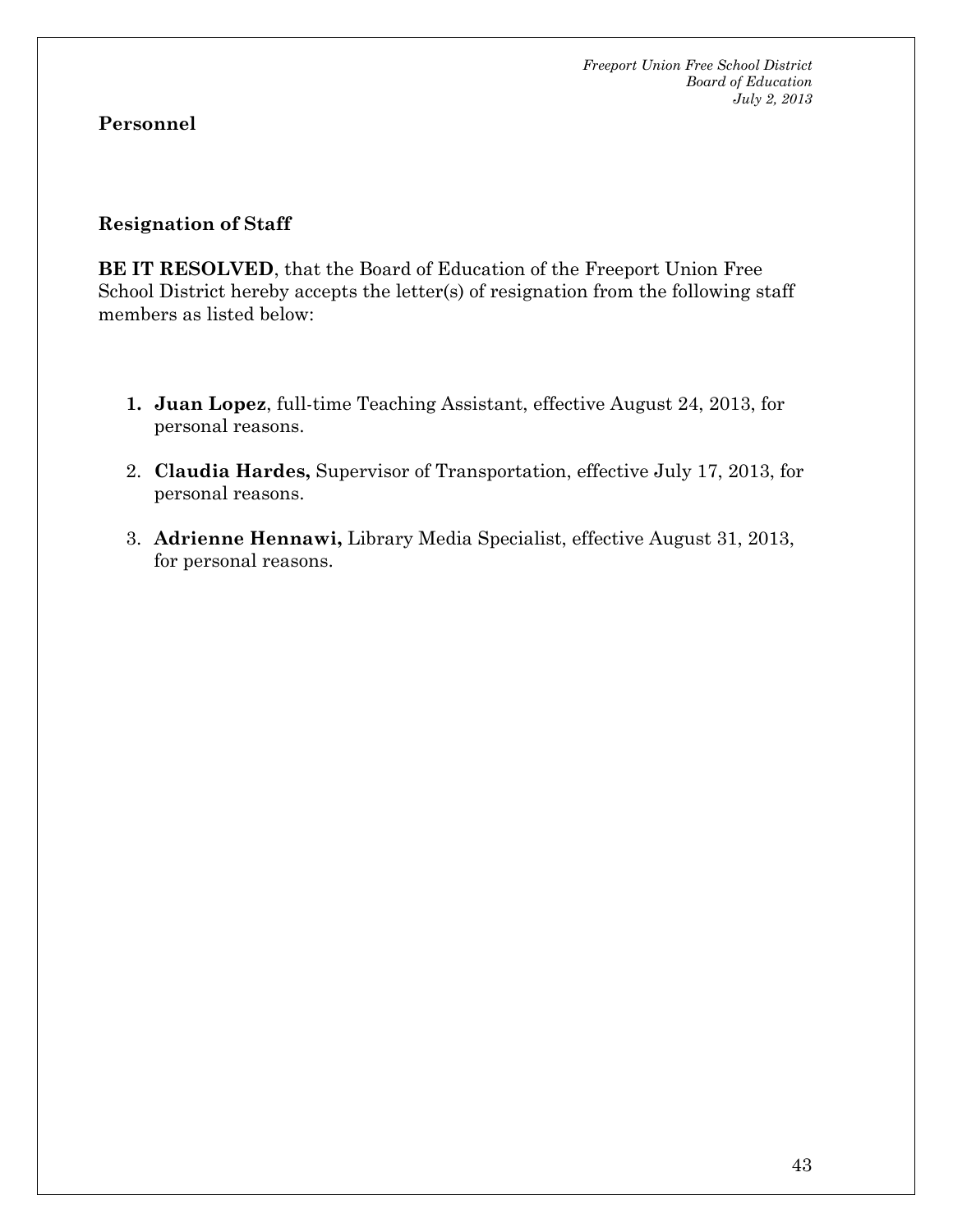**Education** 

**CSE/CPSE Minutes** 

**BE IT RESOLVED,** that the Board of Education of the Freeport Union Free School District hereby accepts the minutes of the meetings of the Committee on Special Education and the Committee on Preschool Special Education for the following dates:

April 5, 18, 2013;

May 2, 3, 6, 7, 9, 10, 13, 14, 15, 16, 17, 20, 21, 23, 24, 28, 29, 30, 2013;

June 3, 4, 5, 6, 7, 10, 11, 12, 13, 14, 17, 19, 2013.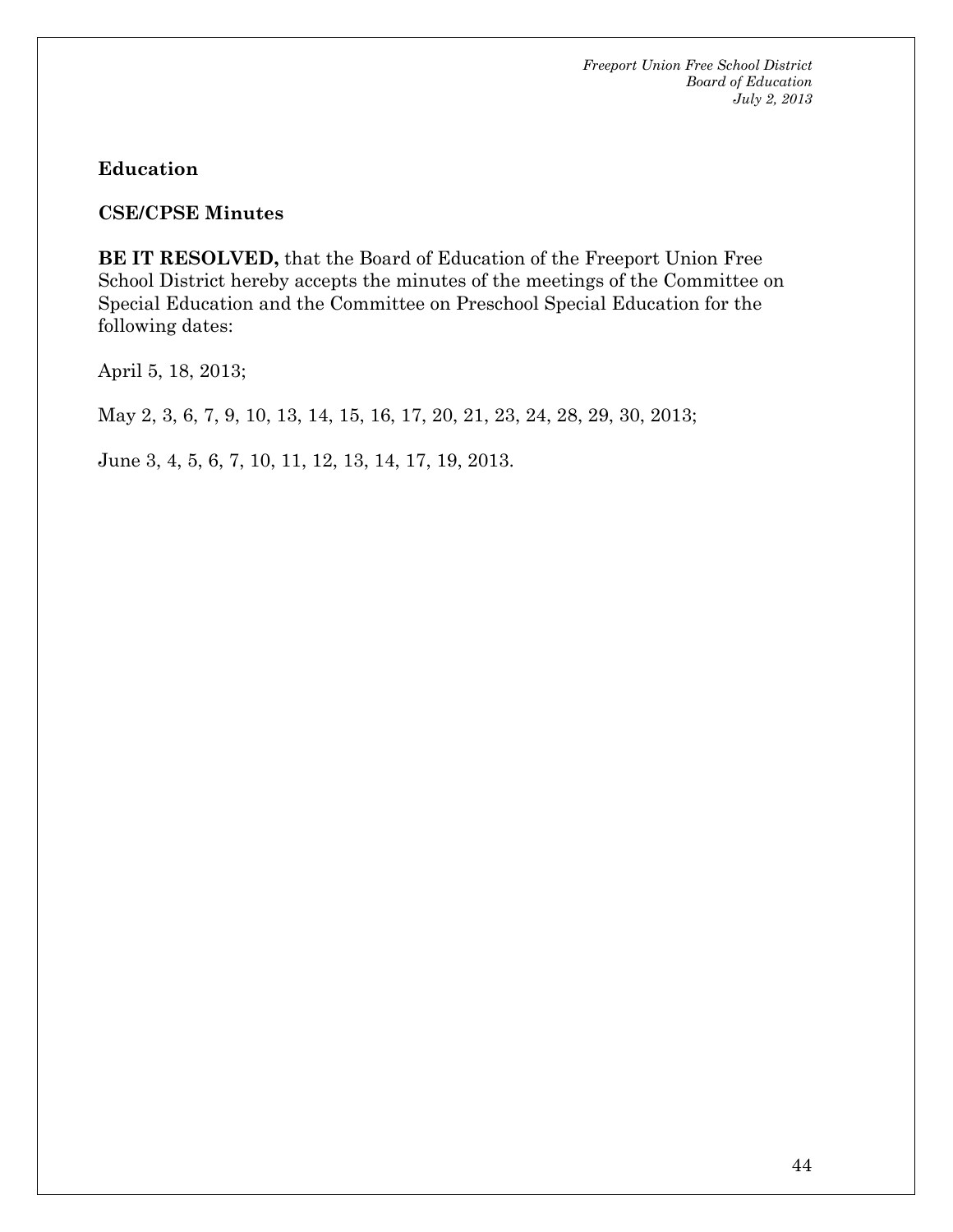### **Personnel**

### **Abolishment and Creation of Administrative Positions**

**WHEREAS,** for reasons of reorganization, this Board has received a recommendation from the Superintendent of Schools for the abolition of the following positions effective July 1, 2013: Coordinator of English Language Arts, Coordinator of Mathematics and Technology, and Coordinator of Science.

**WHEREAS,** the Board has determined that it is in the best interest of the Freeport Union Free School District to effectuate the said recommendation;

### **NOW, THEREFORE, BE IT RESOLVED THAT:**

The Board of Education of the Freeport Union Free School District herewith abolishes the positions ofCoordinator of English Language Arts, Coordinator of Mathematics and Technology, and Coordinator of Science effective July 1, 2013.

### **Resolution to Create Director Positions**

**WHEREAS,** for reasons of reorganization, this Board has received a recommendation from the Superintendent of Schools for the creation of the following positions effective July 1, 2013: Director of English Language Arts, Director of Mathematics and Technology, and Director of Science.

**WHEREAS,** the Board has determined that it is in the best interest of the Freeport Union Free School District to effectuate the said recommendation;

### **NOW, THEREFORE, BE IT RESOLVED THAT:**

The Board of Education of the Freeport Union Free School District herewith creates the positions ofDirector of English Language Arts, Director of Mathematics and Technology, and Director of Science effective July 1, 2013.

**BE IT RESOLVED** that the incumbent of the position of Coordinator of Math & Technology, Nancy Schempp, is hereby appointed to the position of Director of Math & Technology effective July 1, 2013. The tenure area of said appointment is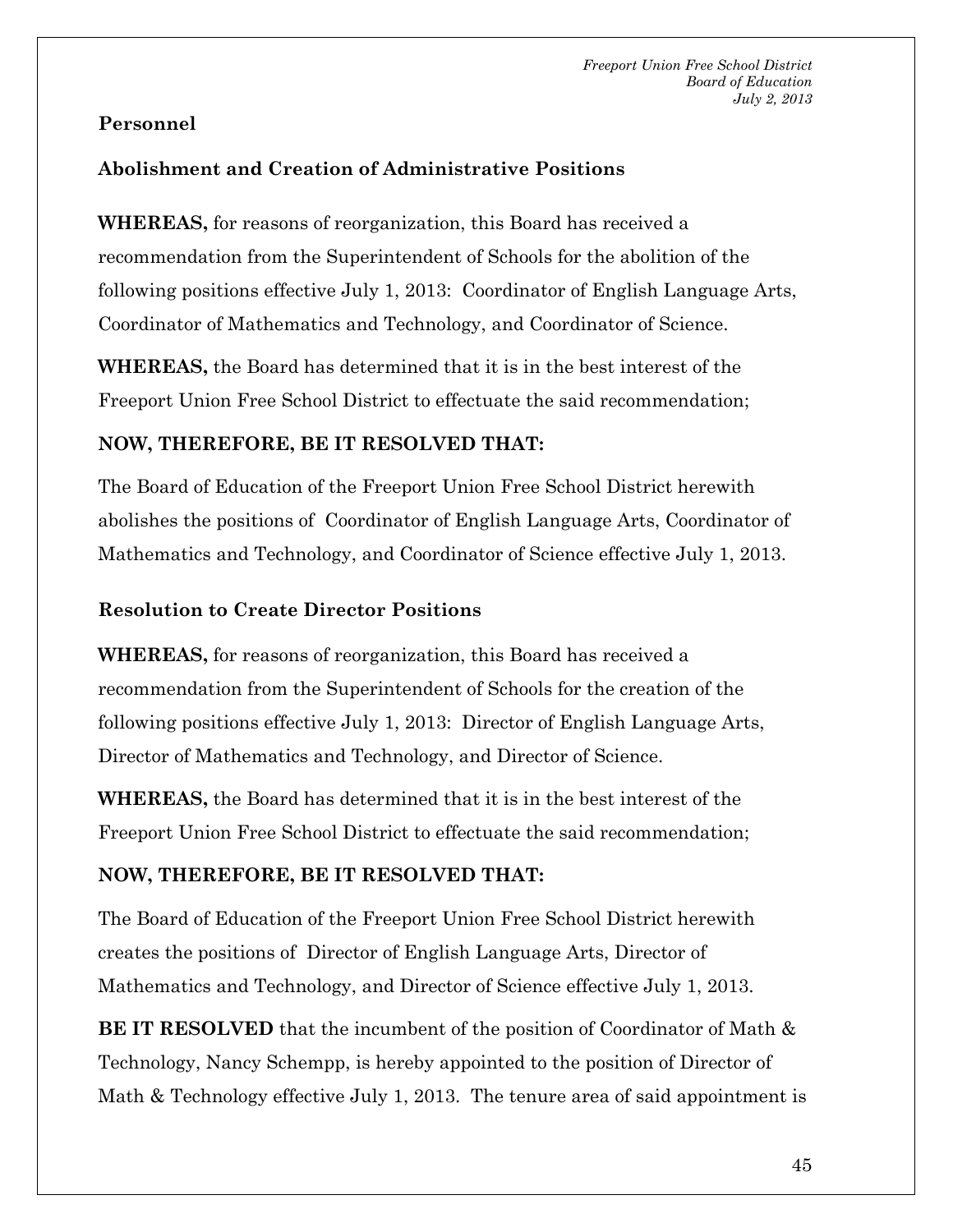"Director of Math & Technology." In connection with the foregoing, the Board has determined that more than fifty percent (50%) of the duties of Nancy Schempp's current position of Coordinator of Math & Technology will be subsumed within the position of Director of Math & Technology. Therefore, based upon the Education Law of the State of New York, the incumbent of the position abovementioned, to wit, Nancy Schempp, is entitled to immediate appointment to the position of Director of Math & Technology. Further, based upon the past meritorious service of Nancy Schempp, she is herewith appointed with tenure to the position of Director of Math & Technology. The salary of Nancy Schempp upon the effective date of this appointment to the position of Director of Math & Technology shall be the salary closest to her current salary, but not lower than her current salary which is paid to Directors under the applicable collective bargaining agreement (\$126,998, Step 4). All accumulated leave credits standing to her credit on the date hereof shall be continued unabated.

**BE IT ALSO RESOLVED** that the incumbent of the position of Coordinator of English Language Arts, Pamela Maltese, is hereby appointed to the position of Director of English Language Arts effective July 1, 2013. The tenure area of said appointment is "Director of English Language Arts." In connection with the foregoing, the Board has determined that more than fifty percent (50%) of the duties of Pamela Maltese's current position of Coordinator of English Language Arts will be subsumed within the position of Director of English Language Arts. Therefore, based upon the Education Law of the State of New York, the incumbent of the position abovementioned, to wit, Pamela Maltese, is entitled to immediate appointment to the position of Director of English Language Arts. Further, based upon the past meritorious service of Pamela Maltese, she is herewith appointed with tenure to the position of Director of English Language Arts. The salary of Pamela Maltese upon the effective date of this appointment to the position of Director of English Language Arts shall be the salary closest to her current salary, but not lower than her current salary which is paid to Directors under the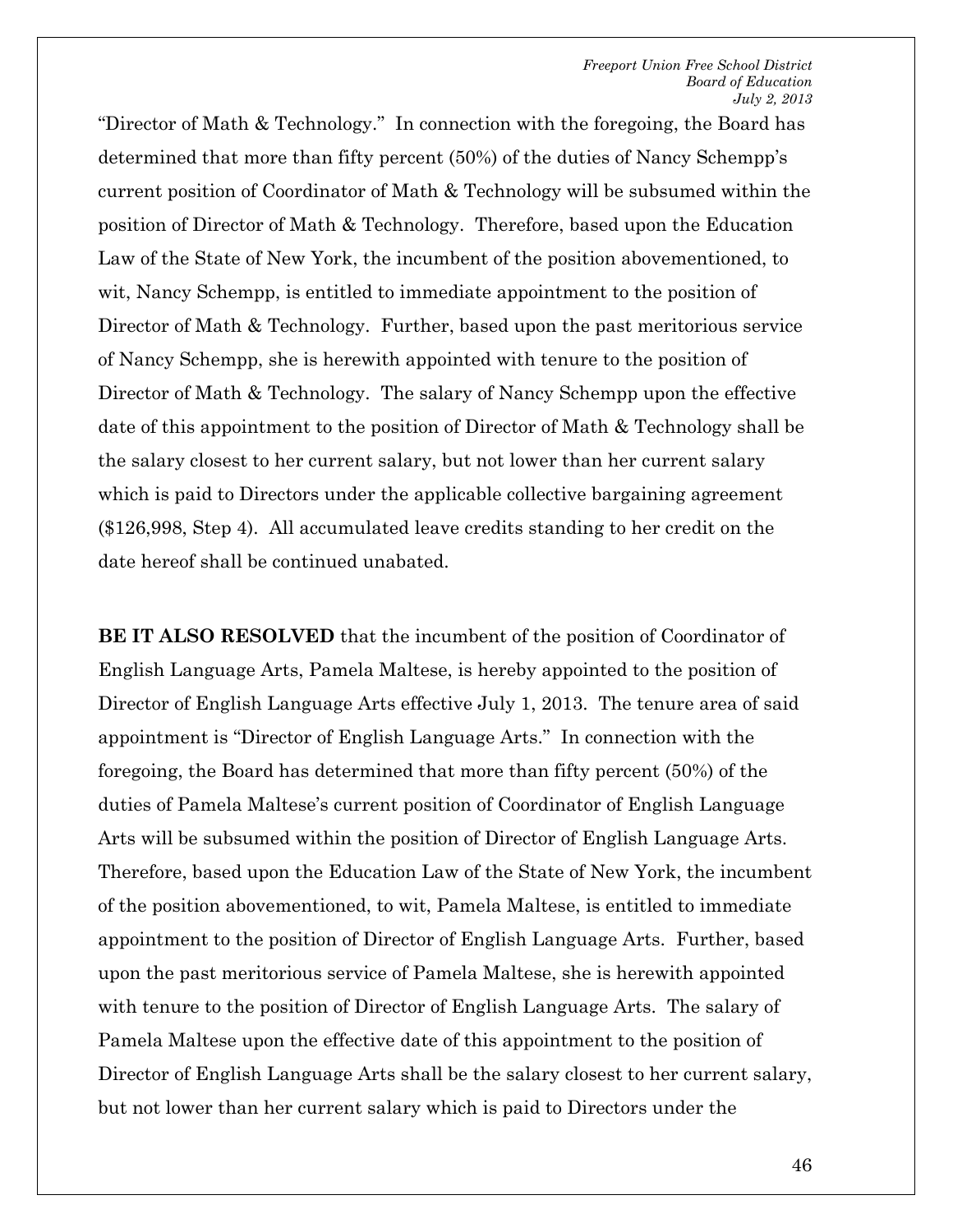applicable collective bargaining agreement (\$126,998, Step 4). All accumulated leave credits standing to her credit on the date hereof shall be continued unabated.

**BE IT ALSO RESOLVED** that the incumbent of the position of Coordinator of Science, Vincent Pereira, is hereby appointed to the position of Director of Science effective July 1, 2013. The tenure area of said appointment is "Director of Science." In connection with the foregoing, the Board has determined that more than fifty percent (50%) of the duties of Vincent Pereira's current position of Coordinator of Science will be subsumed within the position of Director of Science. Therefore, based upon the Education Law of the State of New York, the incumbent of the position abovementioned, to wit, Vincent Pereira, is entitled to immediate appointment to the position of Director of Science. Further, based upon the past meritorious service of Vincent Pereira, he is herewith appointed with tenure to the position of Director of Science. The salary of Vincent Pereira upon the effective date of this appointment to the position of Director of Science shall be the salary closest to his current salary, but not lower than his current salary which is paid to Directors under the applicable collective bargaining agreement (\$116,298, step 1). All accumulated leave credits standing to his credit on the date hereof shall be continued unabated.

**BE IT FURTHER RESOLVED**, that the Board of Education of the Freeport Union Free School District hereby authorizes the President of the Board of Education and the Superintendent of Schools to execute certain agreements between the District and the following individuals effectuating the foregoing: Nancy Schempp, Pamela Maltese, and Vincent Pereira.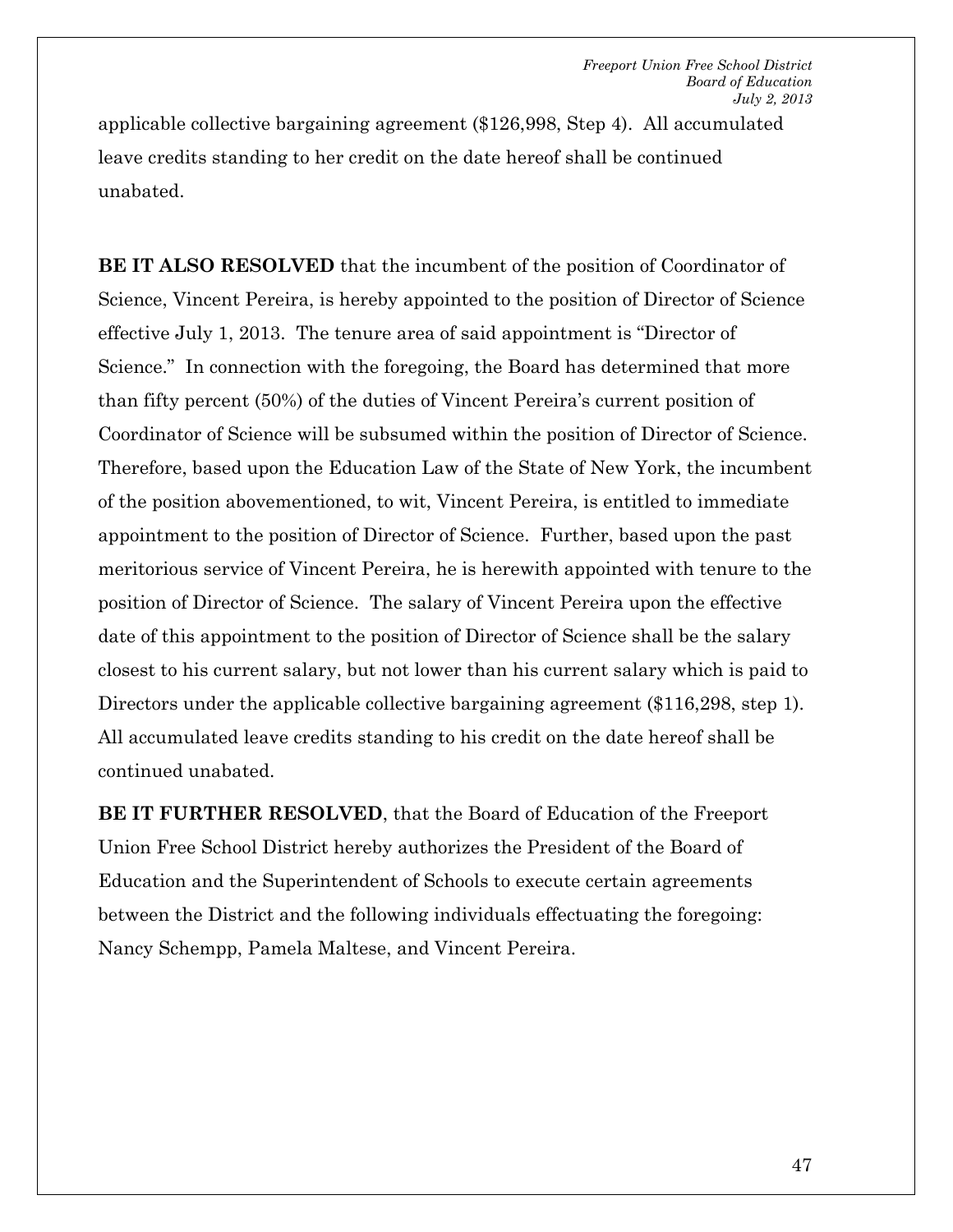**Education** 

### **Adoption of the Revised Code of Conduct**

**BE IT RESOLVED,** that the Board of Education of the Freeport Union Free School District hereby adopts the revised Code of Conduct for 2013-2014 School Year.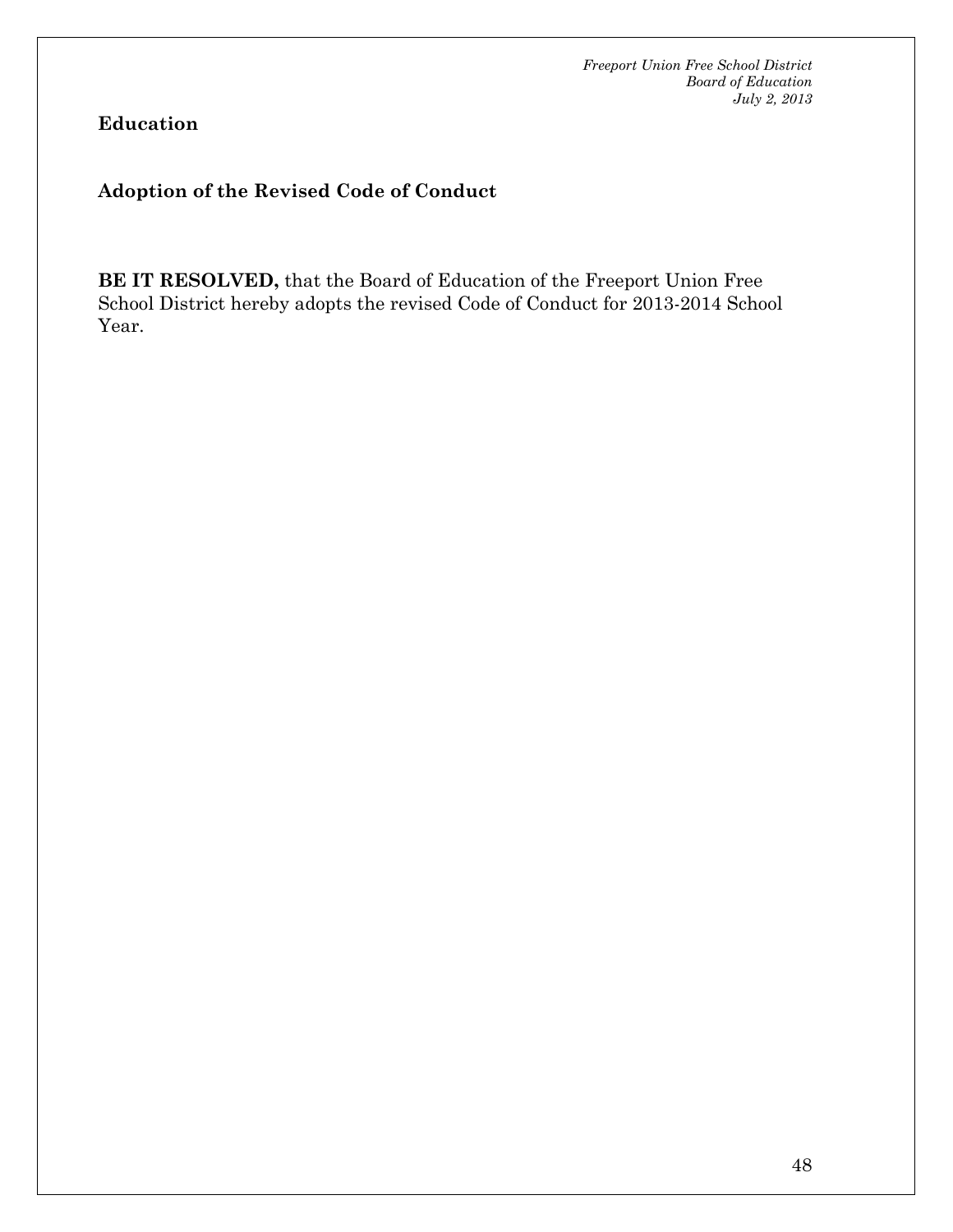### **Finance**

### **Authorization to Participate in Various Cooperative Bids**

**BE IT RESOLVED,** that the Board of Education of the Freeport Union Free School District hereby authorizes the school district to participate with other school districts in the joint biding of the various commodities, supplies, equipment, etc. as authorized by the General Municipal Law.

**BE IT RESOLVED**, that, the recommendations of the Purchasing Steering Committee, where applicable, will be considered when this Board acts on the purchase of said commodities.

**BE IT FURTHER RESOLVED**, that the district purchasing agent is authorized to participate in various other Cooperative Bids as necessary and in the best interest of the school district

**BE IT FURTHER RESOLVED,** that the Freeport School District agrees to participate in the following cooperative bids, as attached.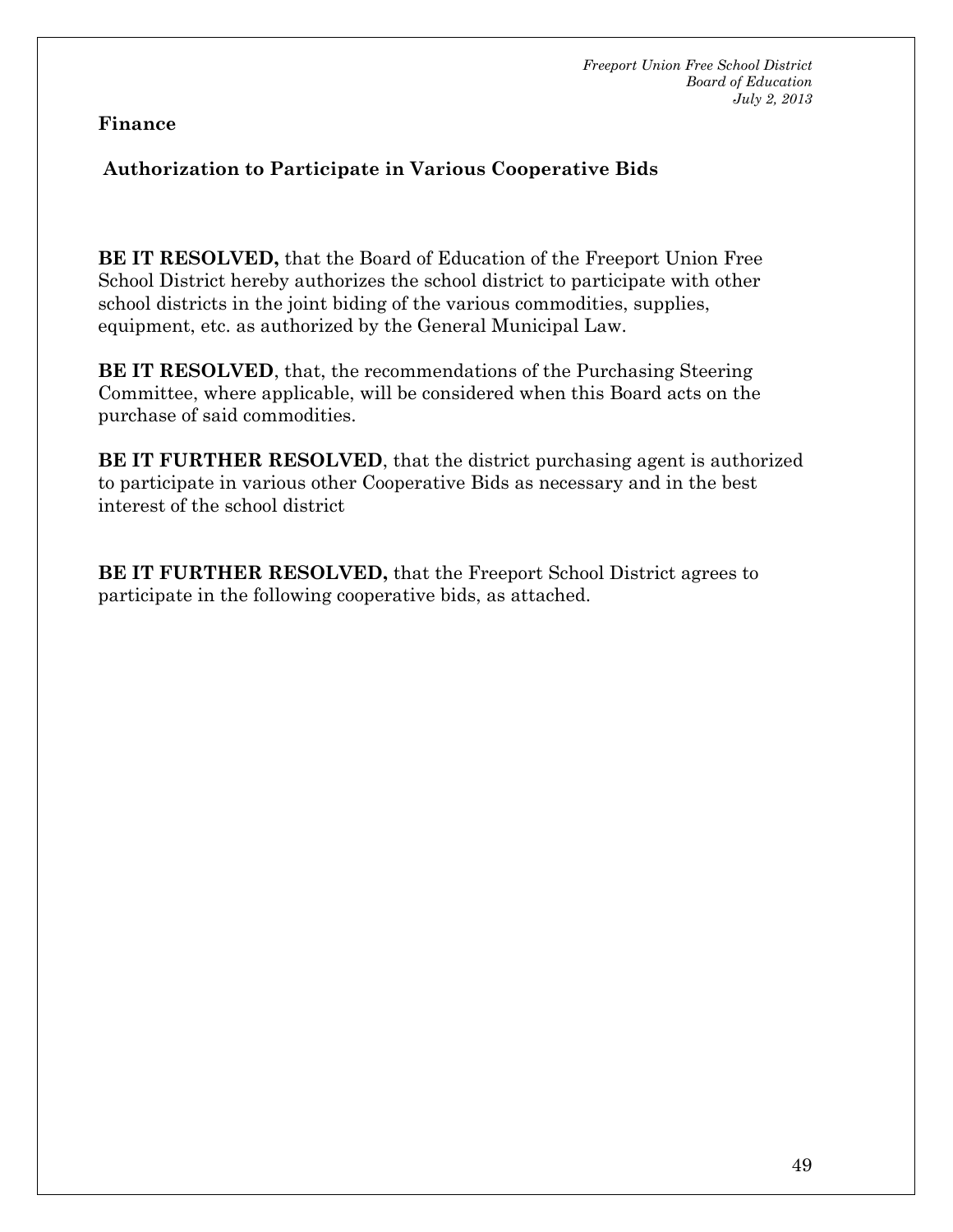### **Nassau BOCES Bids**

Abatement & Removal of Asbestos and Lead Materials Arts & Crafts Athletic Uniforms Audio Visual Supplies Auto Body Supplies Auto Mechanic Supplies Automotive air Conditioning Repairs Boiler, Duct and Kitchen Exhaust Cleaning Building and Grounds Equipment Carpentry/Cabinetry/Building Supplies Carpeting and Installation Cesspool Maintenance Services Chain Link Fencing Computer Hardware/Software/Networking/Supplies and Parts Fax & Photocopy Systems, Supplies & Maintenance Financing & Leasing Of Capital Equipment Fire Extinguishers and Service Fitness Equipment Floor Tiles and Installation Food and Beverage Supplies Food Prep: Paper & Plastic Supplies Food Service Equipment Fuel Oil Furniture: Classroom and Office General Safety Supplies General School and Office Supplies Gymnasium Floor Refinishing Hazardous Material Handling, Removal, Transportation & Disposal HVAC Equipment HVAC Maintenance and Installation Industrial Arts and Welding Supplies Interscholastic Athletic Supplies Library Supplies Licensed Uniformed Unarmed Guard Service Medical and Dental Supplies Musical Instrument Rentals Musical Instrument Repairs Musical Instruments and Supplies Net Tc Classroom Display Systems and Audio Visual Equipment Paper: Xerographic, Fax & Computer Passenger Cars, Vans and Trucks Photography Supplies Physical Education Supplies and Equipment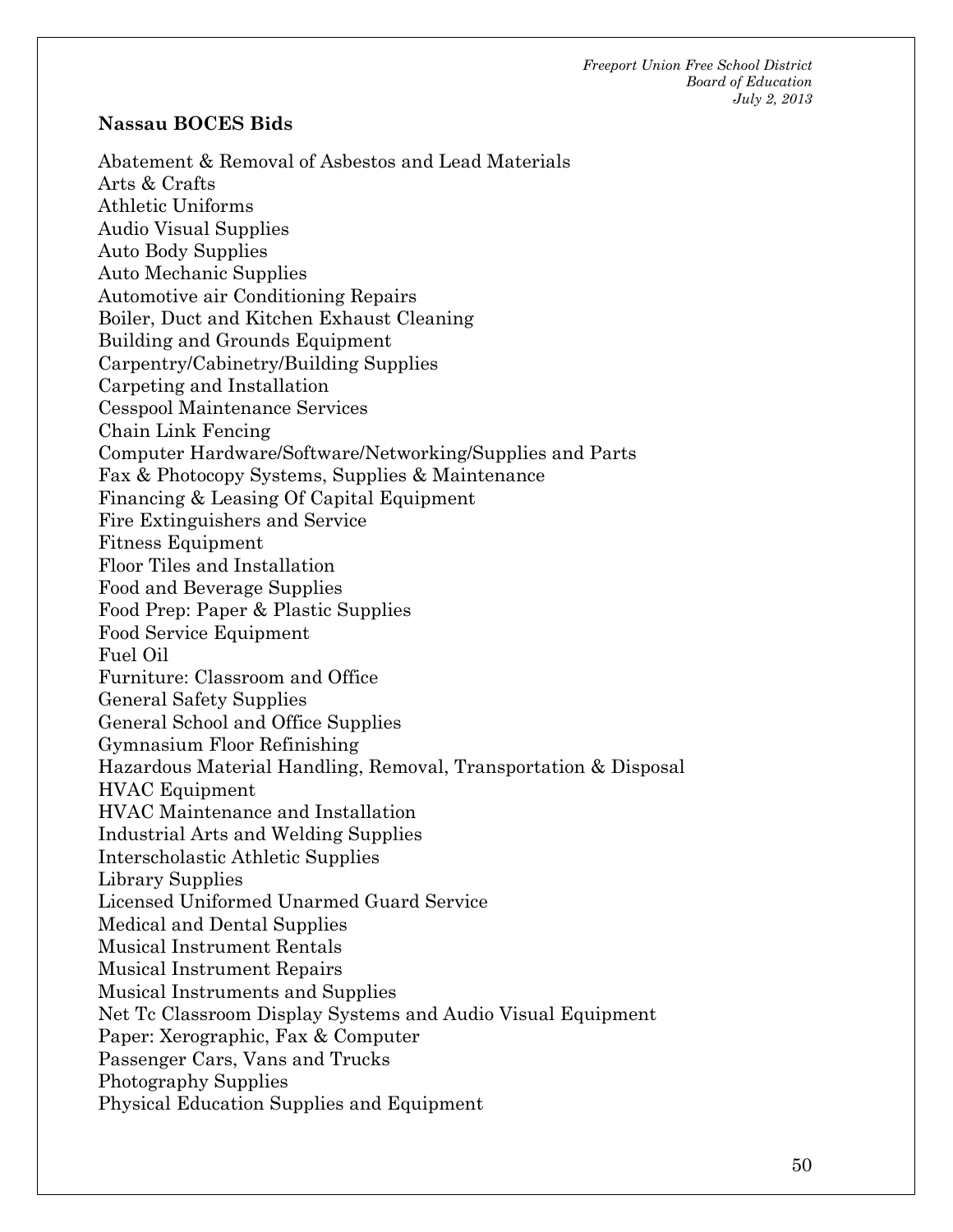Plumbing and Heating Supplies Plumbing Services Reconditioning of Athletic Equipment Repair and Maintenance of Asphaltic and Cement Concrete Pavement Repair and Maintenance of Irrigation Systems Repair, Maintenance and Installation of Interior & Exterior Doors, Frames & Hardware Roof Maintenance and Repairs School Bus Air Conditioning Installation Maintenance and Repairs School Bus and Auto Parts Science Supplies Smartboard Accessories and Software Snack Vending Service Subscription Services Supplemental Computer Hardware/Software/Networking Supplies & Parts Teaching Aids Tools: Power and Hand Uniforms – General Venetian Blinds and Shades

### **School Districts Cooperative Bid**

A/C & Refrigeration Service Burners and Boiler Service Carpet Tile & Installation Custodial Equipment Repair Custodial Supplies and Trash Bags Drag Mops Electrical Supplies Electrical Service Elevator Maintenance Emergency Generator Service Fence Installation & repair Field Maintenance Fire Extinguisher Service Floor Sanding Fuel Tank Pressure Test Geese Dog Service Grounds Equipment Repair Gym Folding Door and Stage Rigging Irrigation Kitchen Equipment Repair Lumber & Masonry PA, Intercom & Master Clock Services Paint & Paint Supplies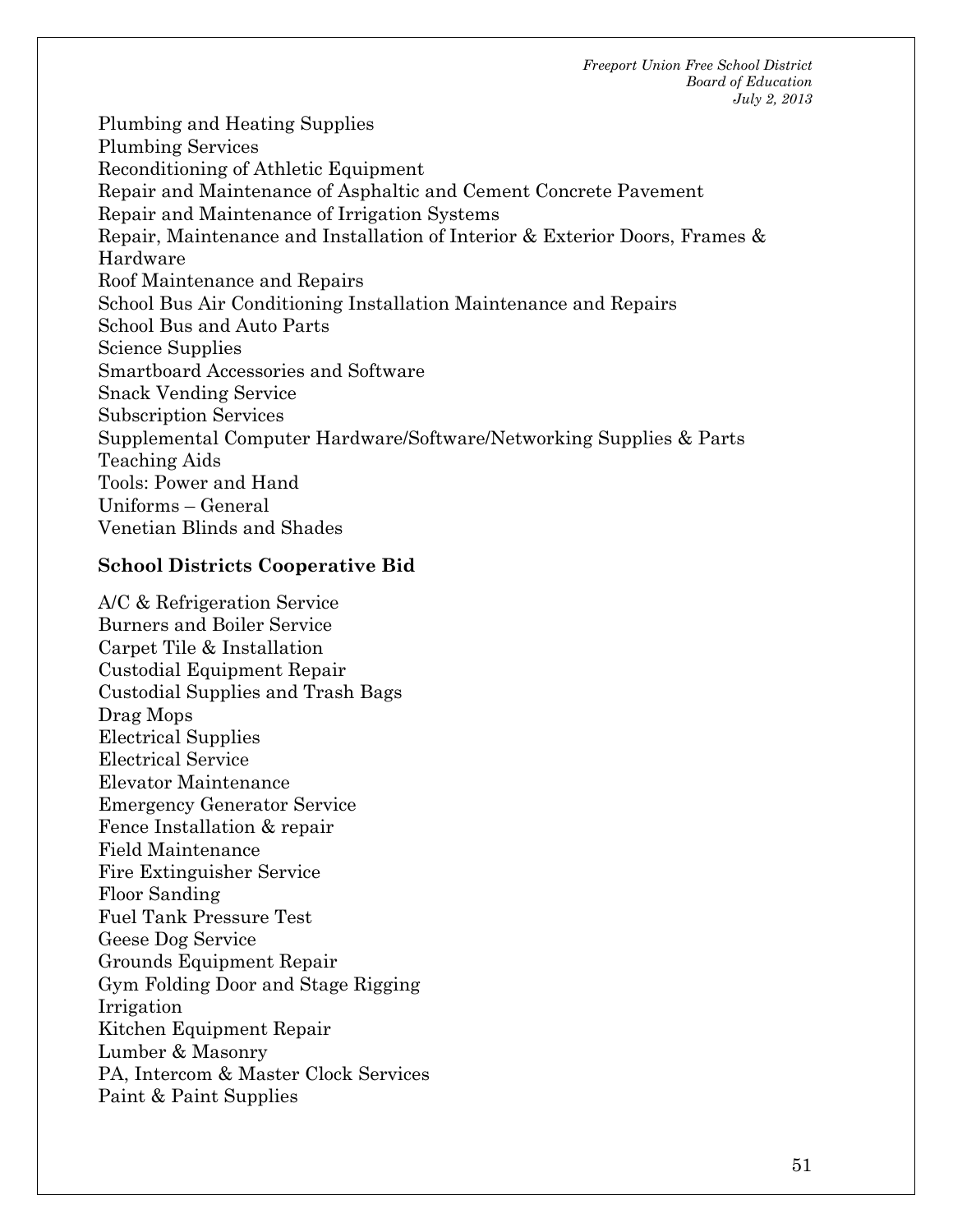Painting Pest Control Services Plumbing Service Plumbing supplies Pneumatic Systems Pump Repair Roof Repair Scoreboard Repair, Electric Partition, Gym Equipment Signs Site Work, Asphalt, Concrete, Lot Sweeping Split AC Units Steam Traps and Parts Storm Drains Suspended Ceiling Theatrical Lighting Tree Cutting & Pruning Uniforms Venetian Blinds Welding Wireless Clocks

### **Island Cooperative Bid/Educational Data Services**

Air Conditioning Units Service and Repair Air Duct Cleaning Automatic Temperature Control System Boiler Inspection Cleaning and Repair (Annual) Boiler Repair: Emergency Carpet Cleaning Repair and Replacement Cesspool, Waste line, Sewer jet Repair and Replacement Clock and Intercom Services Electric Motor Repair Electrical Repairs and Services Elevator Services Inspection and Repair Fencing Repair Fire Extinguisher and Smoke Detector Repair and Replacement Floor Tile Repair and Replacement Folding Doors Repair and Replacement General Construction and Carpentry Graffiti Removal HVAC Services Landscape Services Locker Repair Locksmith Services Masonry, Concrete and Macadam (Repaving)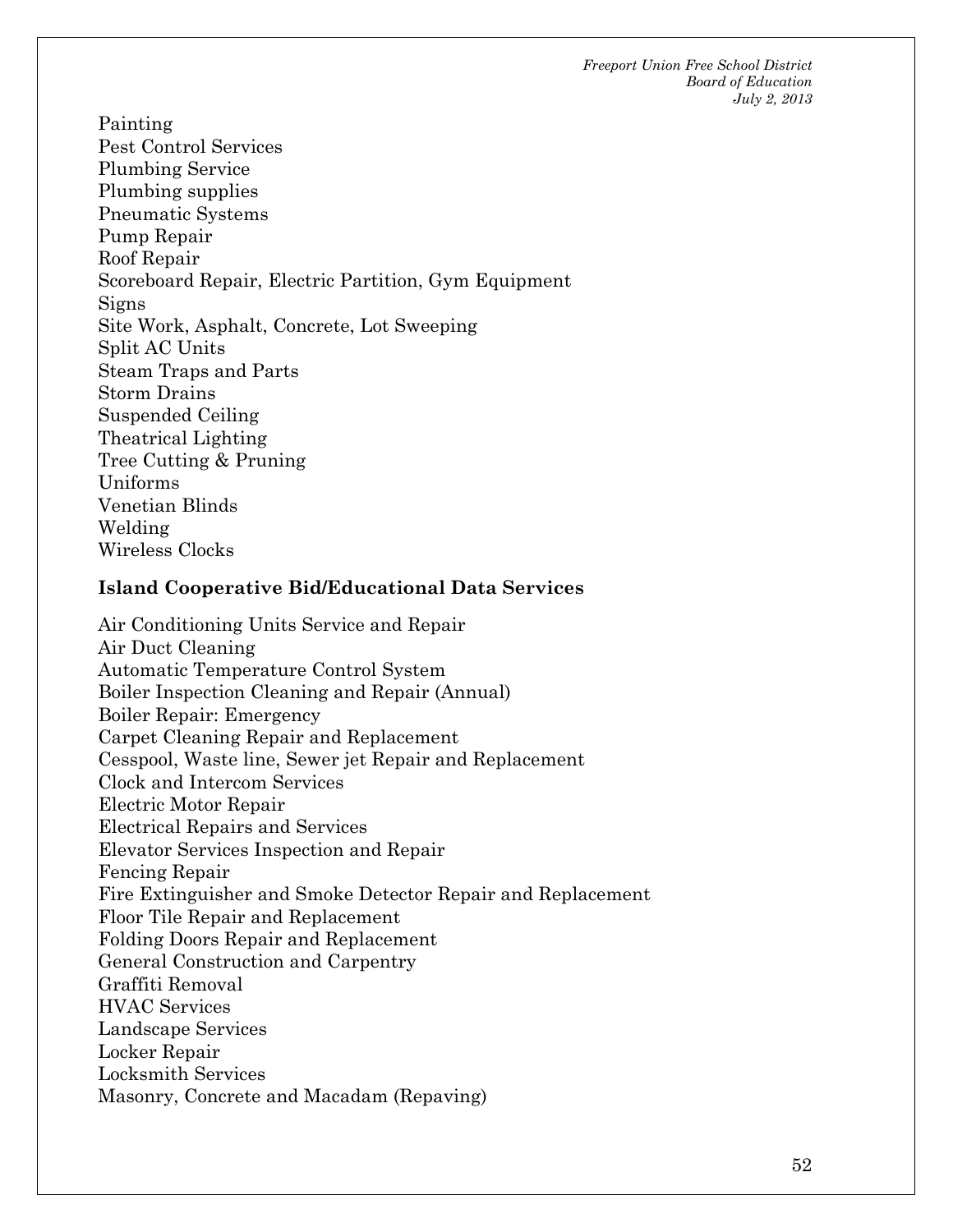Painting Pest Control Plumbing (Commercial and Industrial) Pump Repair Refinish Stage and Gym Wood Floors Roof Repair and Replacement Scoreboard and Gym Equipment Repair Stage Curtains and Draperies Vehicle Repairs Venetian Blinds Repair & Replacement Welding Services Window Glazing & Glass Replacement Window Shade Repair and Replacement

### **Nassau County Contract**

Office of Purchasing Bids

### **New York State Contracts**

Air Conditioners Audio Visual Equipment Elevator Maintenance Green Cleaning Products Industrial Commercial Supplies & Equipment Heavy Equipment Rental Pest Control Playground Equipment Floor Machines Furniture – All Types Fuel Oil/Heating Natural Gas

### **New York State Industries for the Disabled**

Air Filters Ice Melt Custodial Supplies Paper Towels/Toilet Tissue Trash Bags

### **Village of Freeport**

**Electricity** Fuel (District vehicles) Water/Sewer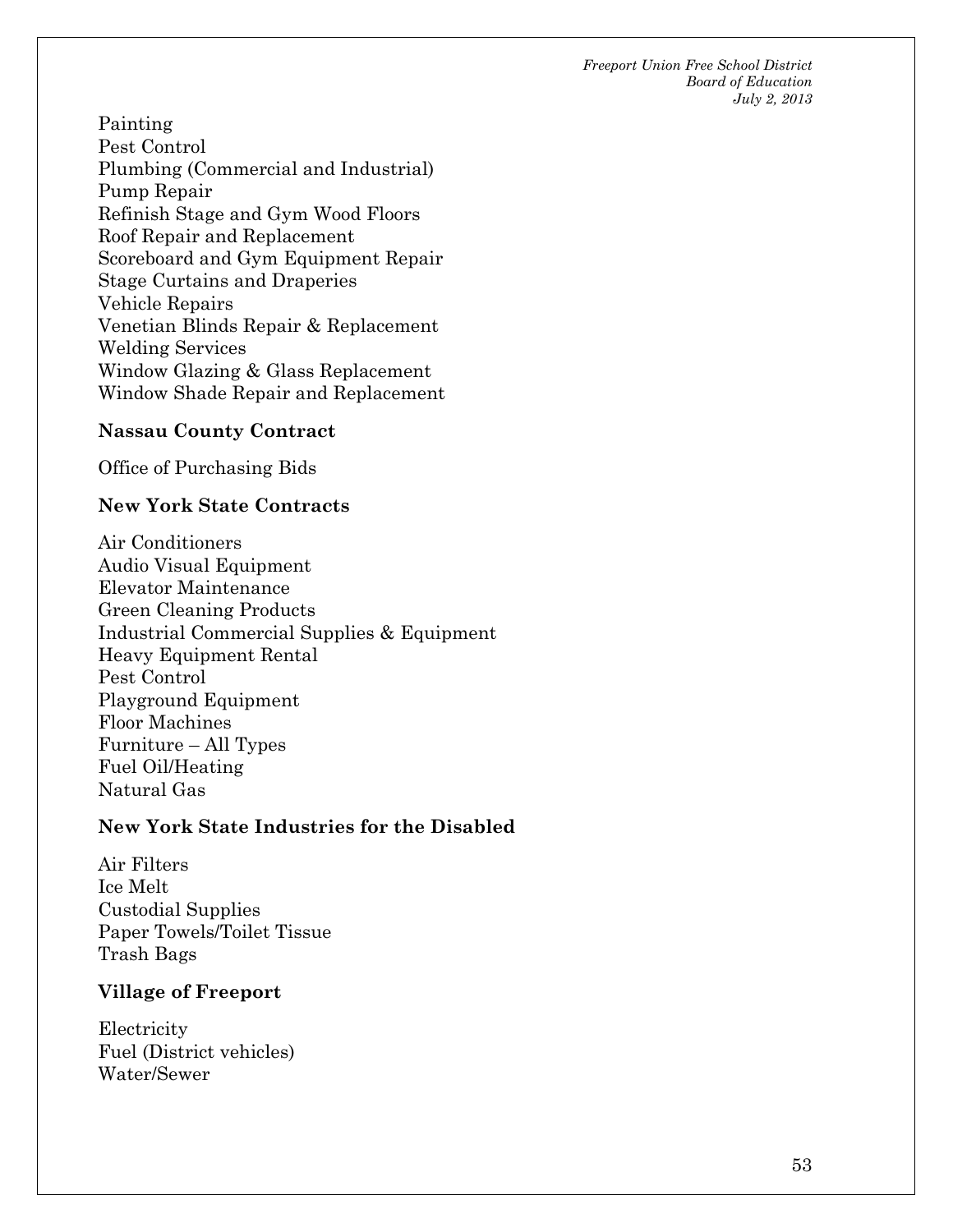### **Finance**

### **Resolution to Establish the Tax Levy**

**BE IT RESOLVED**, by the Board of Education of the Freeport Union Free School District, that the following budget of the necessary claims and expenditures in FREEPORT UFSD (#9) in the Town of HEMPSTEAD for the School year 2013-2014, amounting to **\$156,362,834** School Purpose, and the amount of **\$5,895,591** for Library Purpose, for a total of **\$162,258,425** is hereby accepted;

### and

**FURTHER RESOLVED,** that the sum of **\$ 86,484,192** for School Purposes, and **\$5,624,960** for Library Purposes, for a total of **\$92,109,152**, being the remainder of the budget adopted as above and the amount which must be RAISED BY TAXATION **(\$92,109,152)** for FREEPORT UFSD (#9) of the Town of HEMPSTEAD, Nassau County, New York for the year 2013-2014

 be levied upon the taxable property of the said school district as said property has been certified to by the Board of Assessors for the school year 2013-2014; and

**FURTHER RESOLVED**, that the District Clerk of this School District be and she is hereby authorized and directed, pursuant to Section 6-20.0 and amendments thereto of the Nassau County Administrative Code to file a certified copy of these resolutions with the Nassau County Legislature and the Board of Assessors, Mineola, New York, on or before August 15th, 2013.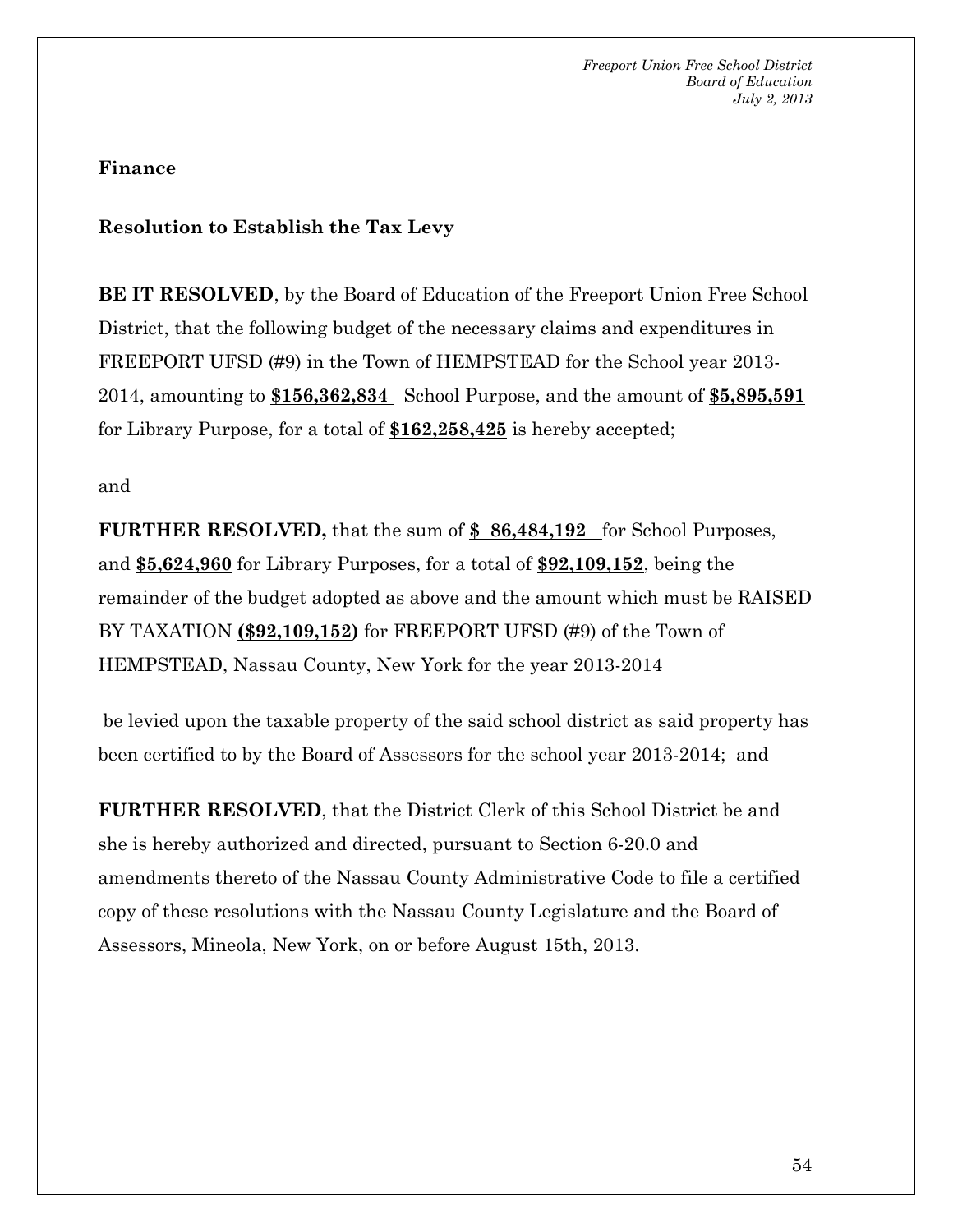**Finance** 

### **Extension of a Contract for Universal Pre-K Services**

**BE IT RESOLVED,** that the Board of Education of the Freeport Union Free School District hereby extends the contract for Universal Pre-Kindergarten services with St. Joseph's College for the 2013-2014 School Year.

**BE IT FURTHER RESOLVED**, that the Board of Education authorizes the Board President to execute the agreement on behalf of the Board of Education.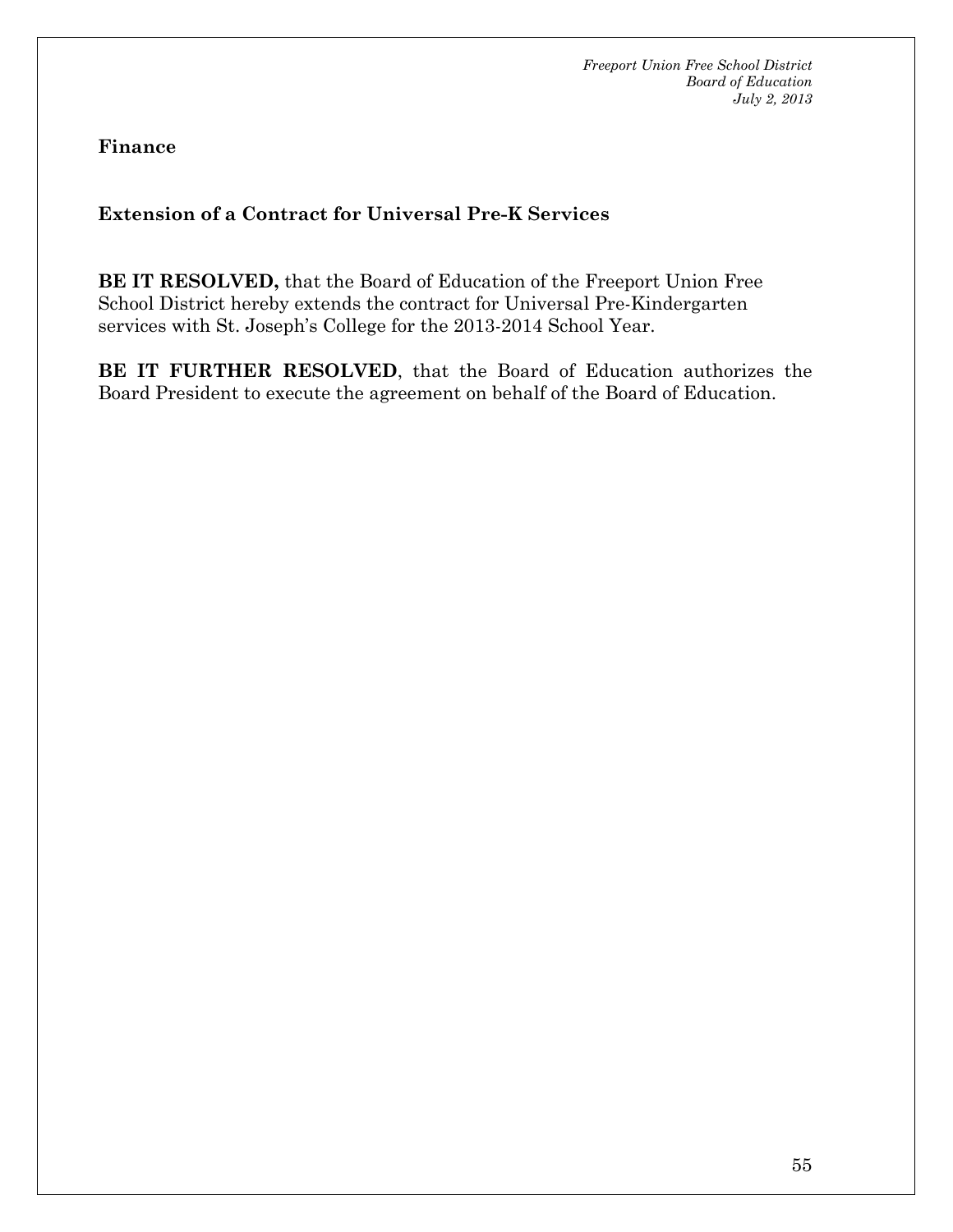### **Finance**

### **Implementation of Patient Protection and Affordable Care Act**

**WHEREAS**, the Patient Protection and Affordable Care Act requires the Freeport Union Free School District to determine full-time status of ongoing employees in order to establish eligibility for health insurance coverage; and

**WHEREAS**, eligibility must be determined prior to the start of the health plan year in 2014; and

**WHEREAS**, the proposed regulations under the Patient Protection and Affordable Care Act allow for look-back measurement periods to be used for ongoing employees to determine whether an employee is a full time employee; and

**WHEREAS**, the Freeport Union Free School District desirers to establish a lookback standard measurement period and stability period for its ongoing employees; and

**WHEREAS**, the Freeport Union Free School District provides a health plan and is a participating municipality under the New York State Health Insurance Program (NYSHIP); and

**WHEREAS**, the Freeport Union Free School District's health plan year is a calendar year which runs from January 1, 2013 through December 31, 2013; and

**NOW THEREFORE, BE IT RESOLVED**, that the standard measurement period for ongoing employees shall be a period of 6 months to be measured from May 1, 2013 to October 31, 2013: and

**BE IT FURTHER RESOLVED**, that the administrative period for ongoing employees shall be a period of 60 days to be measured from November 1, 2013 to December 31, 2013; and

**BE IT FURTHER RESOLVED**, that the stability period for ongoing employees, determined to have averaged at least 30 hours of service per week during the standard measurement period, shall be a period of 6 months to begin immediately after the administrative period on January 1, 2014 and to continue until June 30, 2014; and

**BE IT FURTHER RESOLVED**, that the stability period for ongoing employees, determined not to have averaged 30 hours or more per week during the standard measurement period, shall be a period of 6 months to begin immediately after the administrative period on January 1, 2014 and continue until June 30, 2014.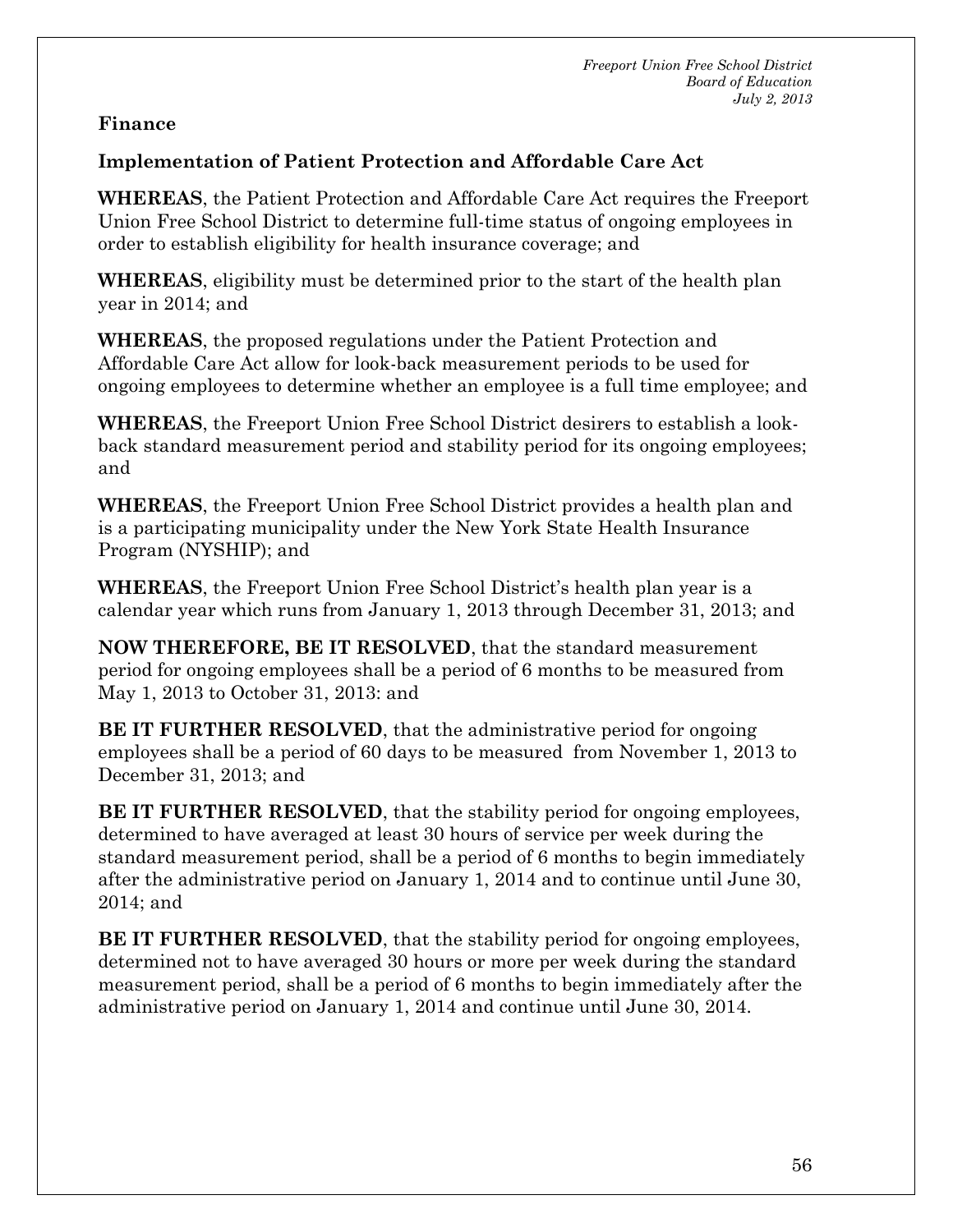### **Finance**

### **Authorization of a Cafeteria Co-op Agreement**

**WHEREAS**, it is the plan of a number of public school districts in Nassau/Suffolk Counties, New York to bid jointly on selected Food Service Commodities, Food and Food Service Supplies for the 2013-14 school year.

**WHEREAS,** Freeport Public Schools, is desirous of participating with other districts in Nassau/Suffolk Counties in the joint bidding of the commodities mentioned above as authorized by General Municipal Law, Section 119-0 and,

**WHEREAS**, Freeport Public Schools, wishes to appoint a committee to assume the responsibility for drafting of specification, advertising for bids, accepting and opening bids, reporting the results to the boards of education and making recommendations thereon; therefore,

**BE IT RESOLVED**, that the Board of Education of Freeport Public Schools, hereby appoints Long Island School Nutrition Directors Association Cooperative Bid Committee to represent it in all matters related above, and,

**BE IT FURTHER RESOLVED**, that Freeport Public Schools Board of Education authorized the above-mentioned committee to represent it in all matters leading up to the entering into a contract for the purchase of the above-mentioned commodities, and,

**BE IT FURTHER RESOLVED**, that Freeport Public Schools Board of Education agrees to assume its equitable share of the costs of the cooperative bidding, and

**BE IT FURTHER RESOLVED**, that Freeport Public Schools Board of Education agrees (1) to abide by majority decisions of the participating districts on quality standards; (2) that unless all bids are rejected, it will award contracts according to the recommendations of the committee; (3) that after award of contract(s), it will conduct all negotiations directly with the successful bidder(s).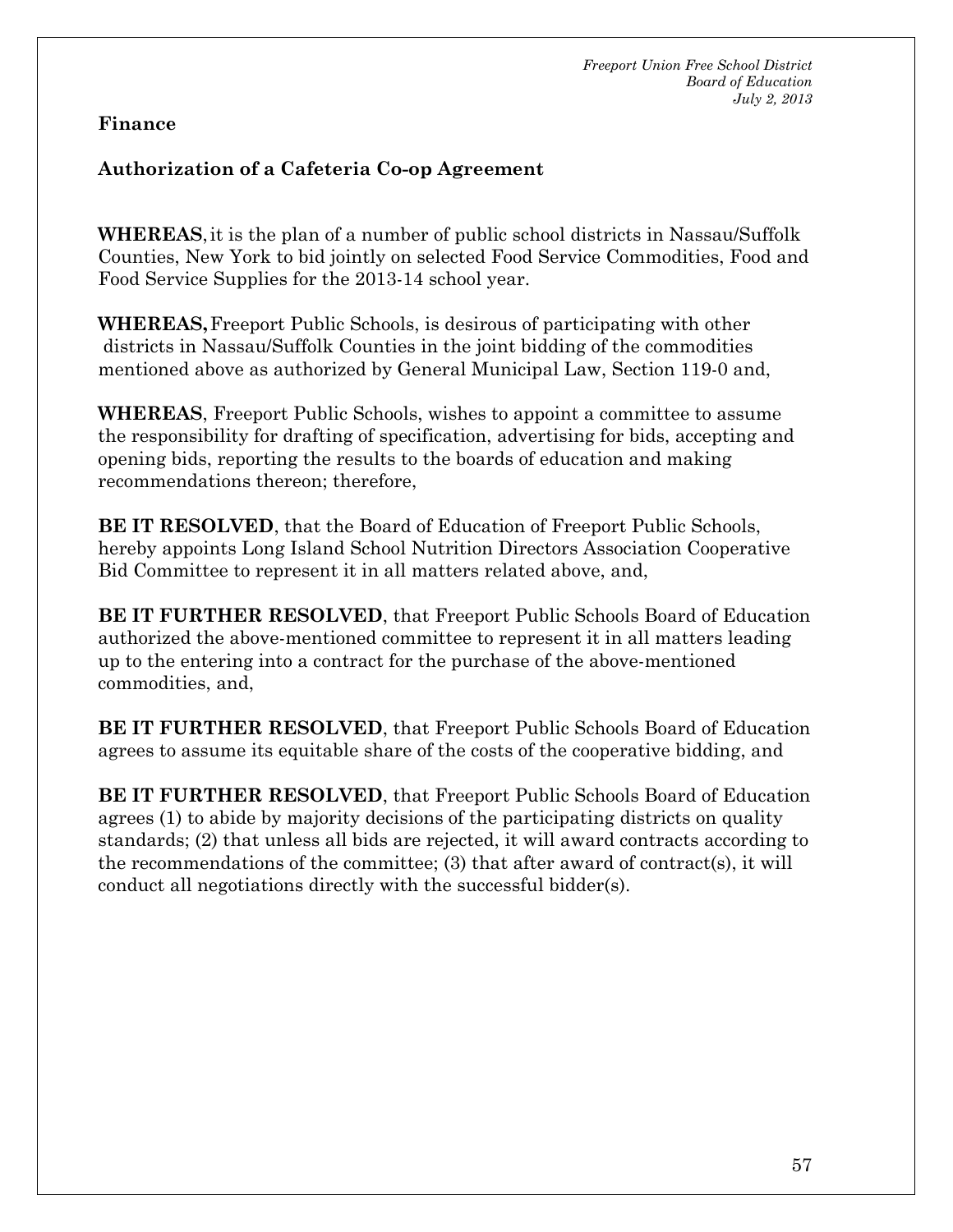**Finance** 

### **Approval of Excess Worker's Compensation Insurance Renewal for Fiscal Year 2013/2014**

**BE IT RESOLVED,** that the Board of Education of the Freeport Union Free School District hereby appoints Star Insurance Company, for Excess Worker's Compensation Insurance carrier, at a cost of \$55,105 for one year.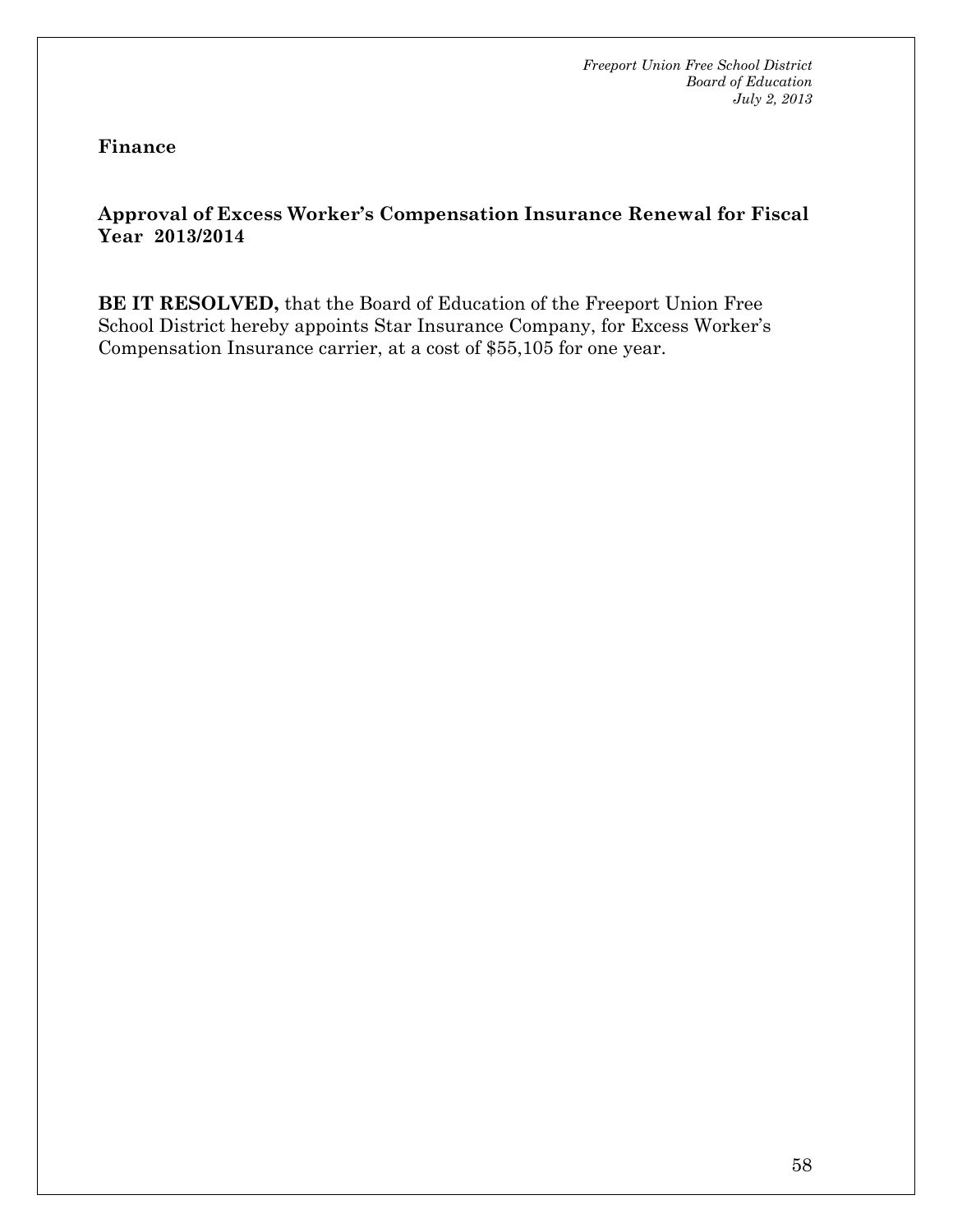### **Finance**

**Approval of a Carrier for Dental Coverage for Clerical and Teacher Assistant Bargaining Units**

**WHEREAS**, the District is enrolled in the Sun Life Dental Insurance Plan; and

**WHEREAS**, Sun Life has advised the District that said Plan will no longer be offered by it; and

**WHEREAS**, Ameritas Dental Insurance Plan provides a substantially similar benefit to the District's current dental insurance plan at the same and

**WHEREAS**, the District seeks to enroll in the Ameritas Dental Insurance Plan;

**NOW, THEREFORE, BE IT RESOLVED**, that the Board of Education authorizes the District's enrollment in the Ameritas Dental Insurance Plan upon mutually acceptable terms and conditions; and

**BE IT FURTHER RESOLVED**, that the Board of Education authorizes the Superintendent of Schools, or his designee, to execute the necessary paperwork to effectuate said enrollment.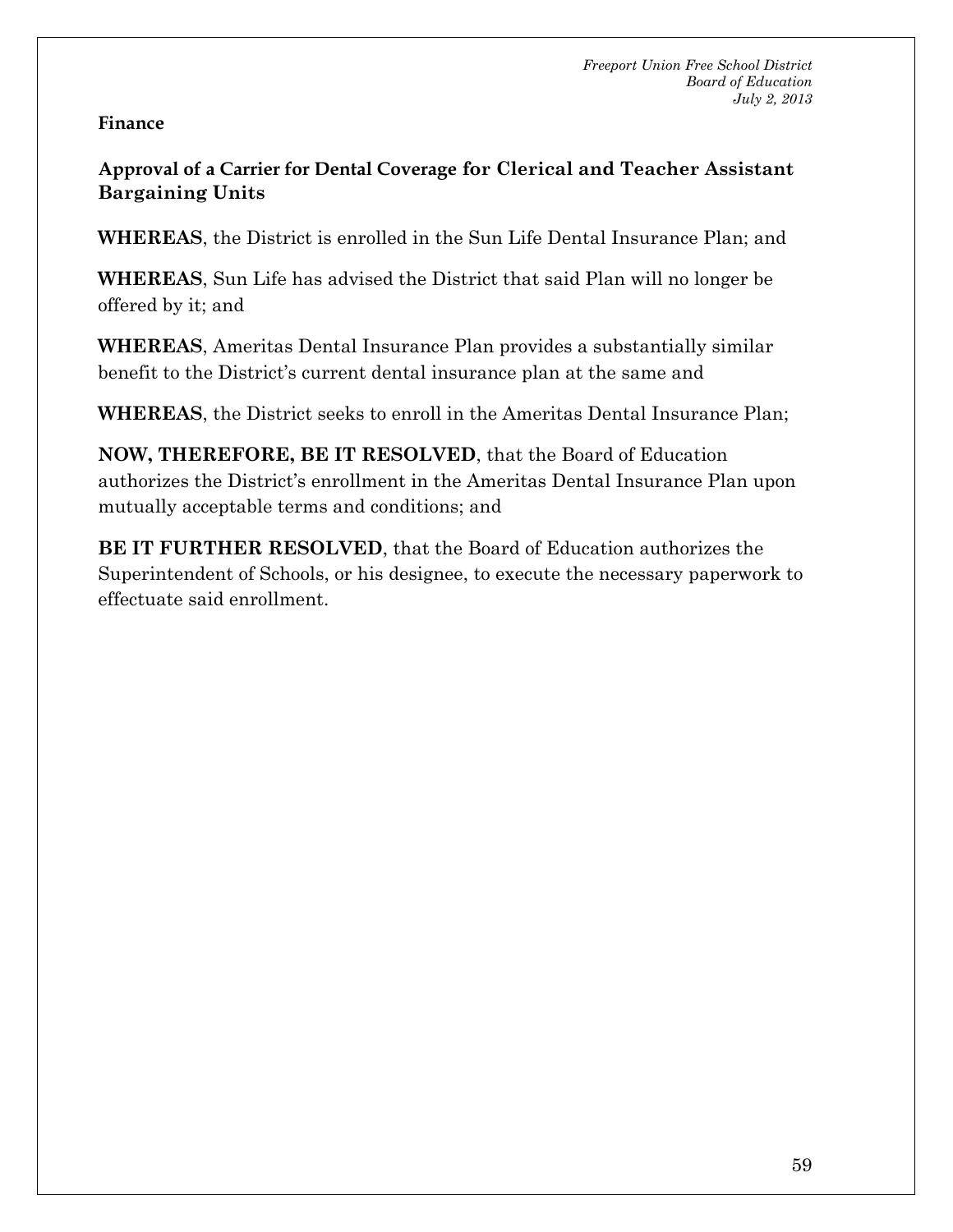### **FINANCE**

**Approval to Participate in the Nassau County Natural Gas Aggregation Program** 

**WHEREAS**, the Board of Education of the Freeport UFSD is authorized to participate in cooperative purchases with the County of Nassau pursuant to the New York State General Municipal Law §103; and,

**WHEREAS**, the County of Nassau has instituted the Nassau County Natural Gas Aggregation Program (NCNGAP), a shared services initiative for natural gas for interested political subdivisions; and,

**WHEREAS**, the County of Nassau is seeking Letters of Authorization from interested participants for the contract period commencing September 1, 2013; and

**WHEREAS**, the Freeport Union Free School District has determined that it is in its best interest to participate in the Nassau County Natural Gas Aggregation Program (NCNGAP), for the term commencing on September 1, 2013 through August 31, 2014; and,

**NOW, THEREFORE, BE IT RESOLVED**, that the Board of Education of the Freeport UFSD hereby authorizes the School District to participate in the NCNGAP for the supply of natural gas for the term of September 1, 2013 through August 31, 2014; and,

**BE IT FURTHER RESOLVED**, that the Board of Education of the Freeport Union Free School District, hereby authorizes the Superintendent or his designee to submit the Letter of Authorization to the County of Nassau for purposes of participating in the NCNGAP; and,

**BE IT FURTHER RESOLVED**, that the Board of Education authorizes the Board of Education President to execute the necessary documents to effectuate the NCNGAP Agreement for the 2013-2014 terms of September 1, 2013 through August 31, 2014.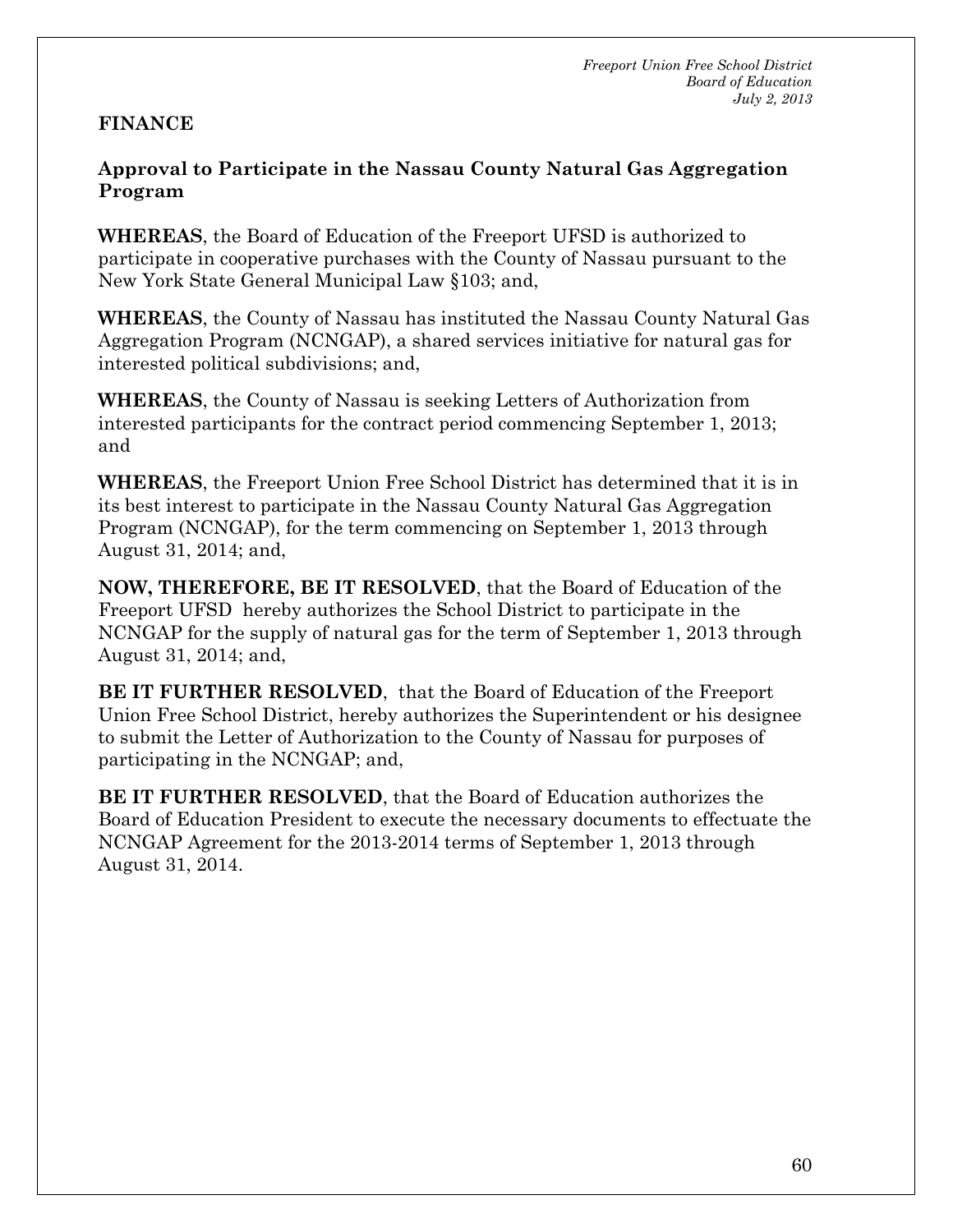**Finance** 

### **Approval of the OMNI 403(b) Contract**

**BE IT RESOLVED,** that the Board of Education of the Freeport Union Free School District hereby approves the contract for the District to participate in the Omni Preferred Provider Program \$3,228.00 for 2013-14 school year.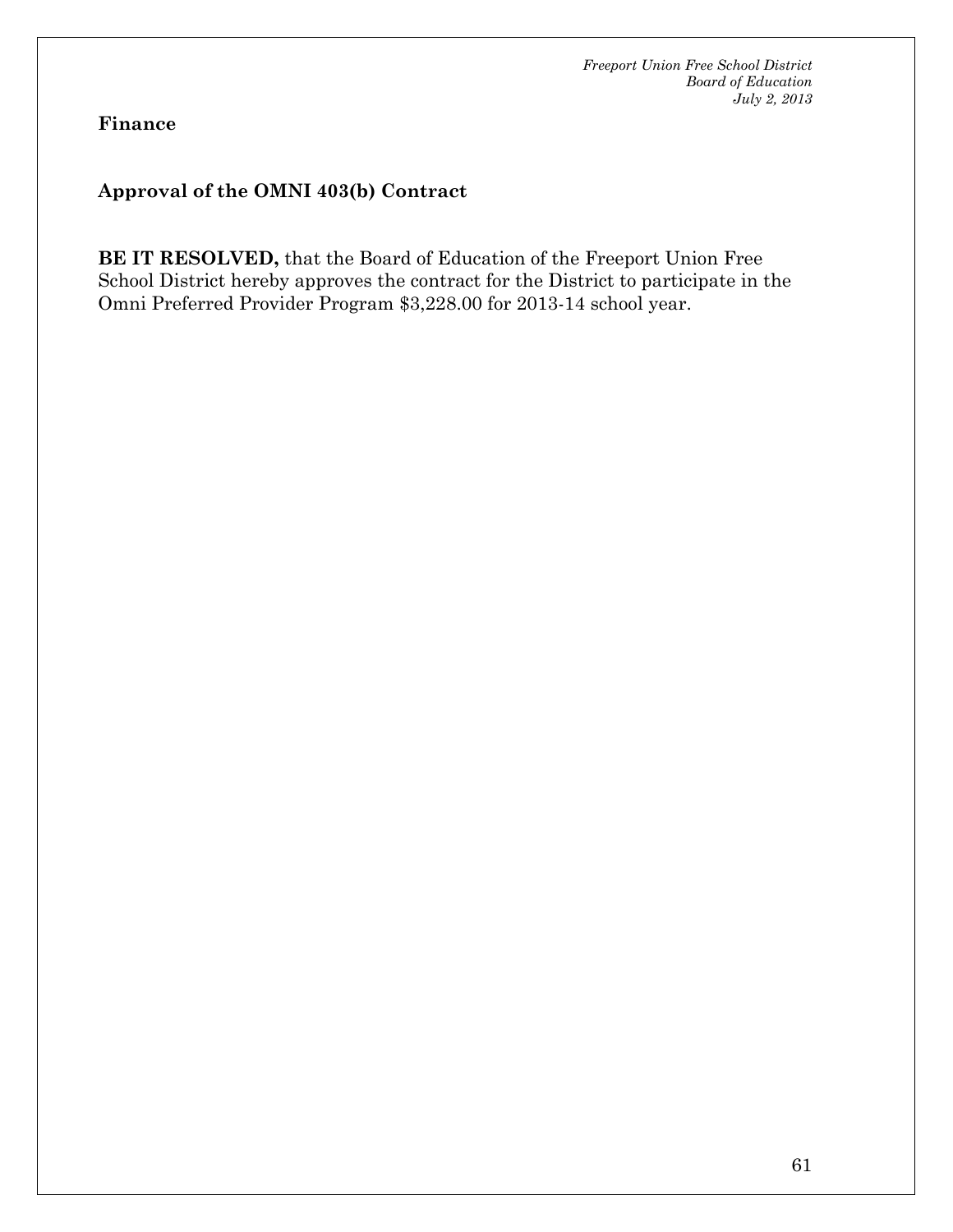**Finance** 

### **Budget Transfer – General Fund – June, 2013**

**BE IT RESOLVED,** that the Board of Education of the Freeport Union Free School District hereby approves the attached Budget Transfer within the General Fund for June, 2013.